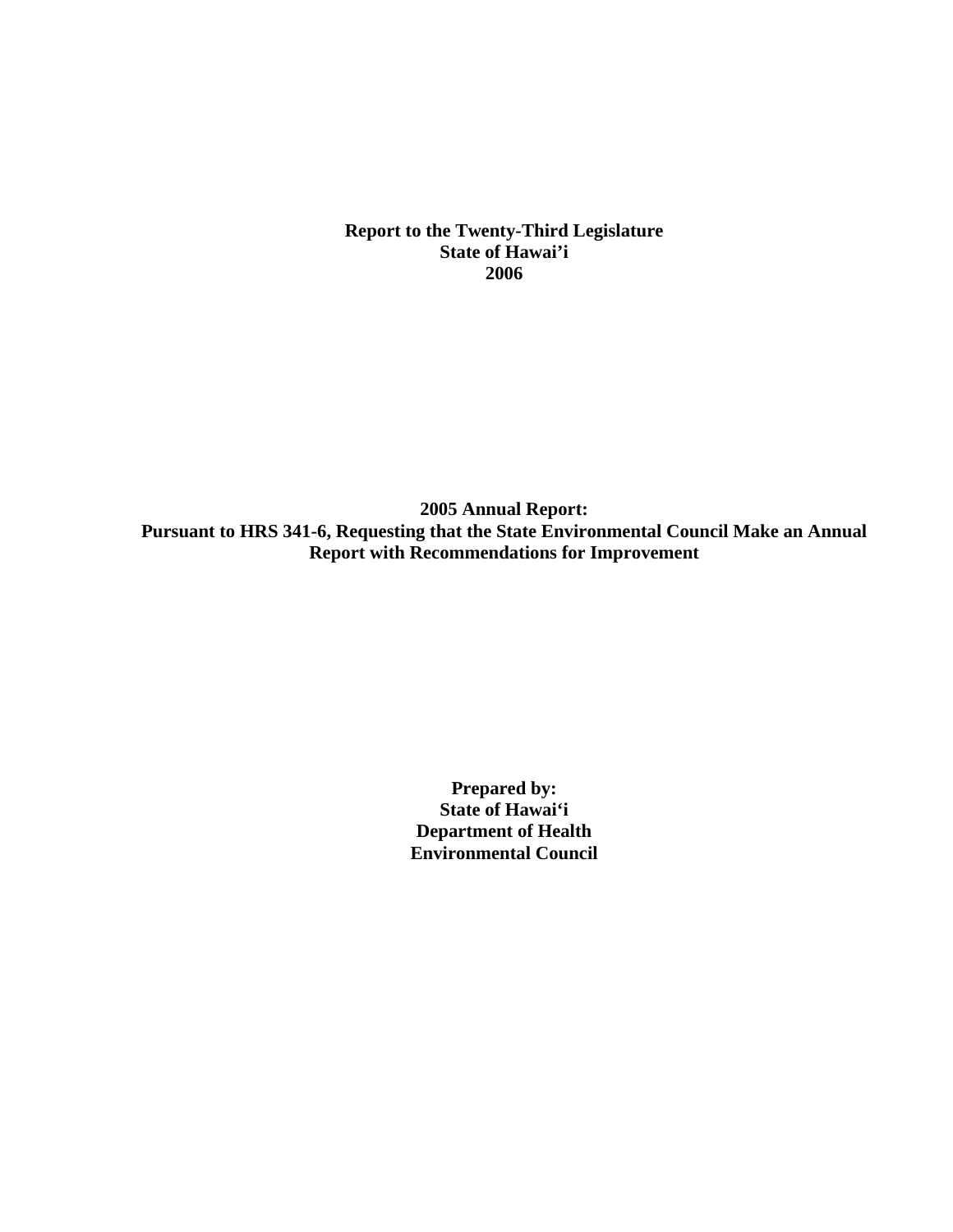# **State of Hawai'i Environmental Council**



# **2005 Annual Report**

(Prepared pursuant to Hawai'i Revised Statutes Chapter 341)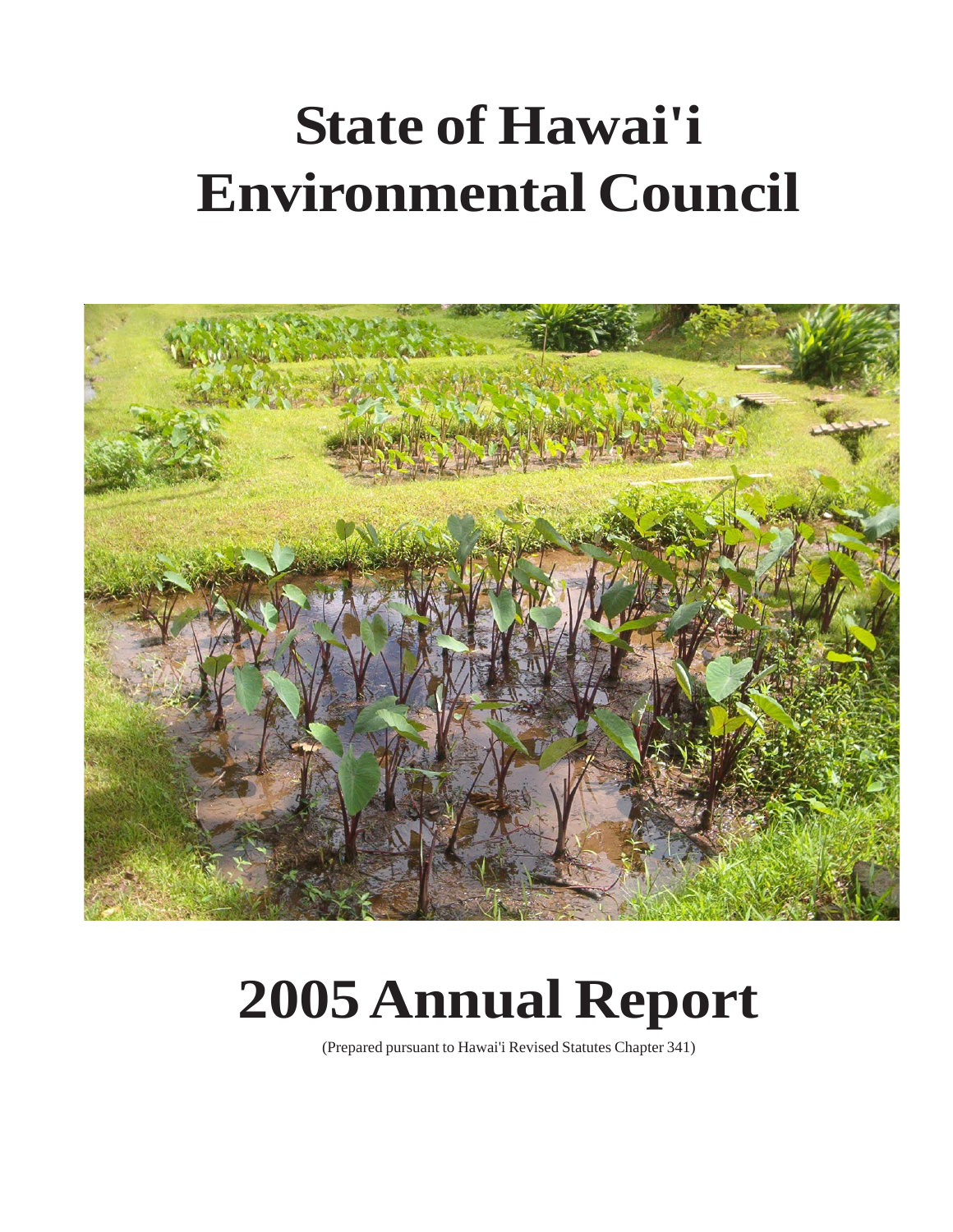# **Environmental Report Card 2005**

#### **ENVIRONMENTAL COUNCIL**

Denise Antolini, Chair Faith Caplan, Vice-Chair David Bylund Michael Faye Monalisa Gallego Gail Grabowsky Shad Kane Robert King Chester Saito Eileen O'Hora-Weir James Rodriques Genevieve Salmonson, Ex-Officio Member



÷

**Linda Lingle** Governor **Chiyome L. Fukino, M.D.** Director of Health **Genevieve Salmonson** Director, Office of Environmental Quality Control **Denise Antolini** Chair, Environmental Council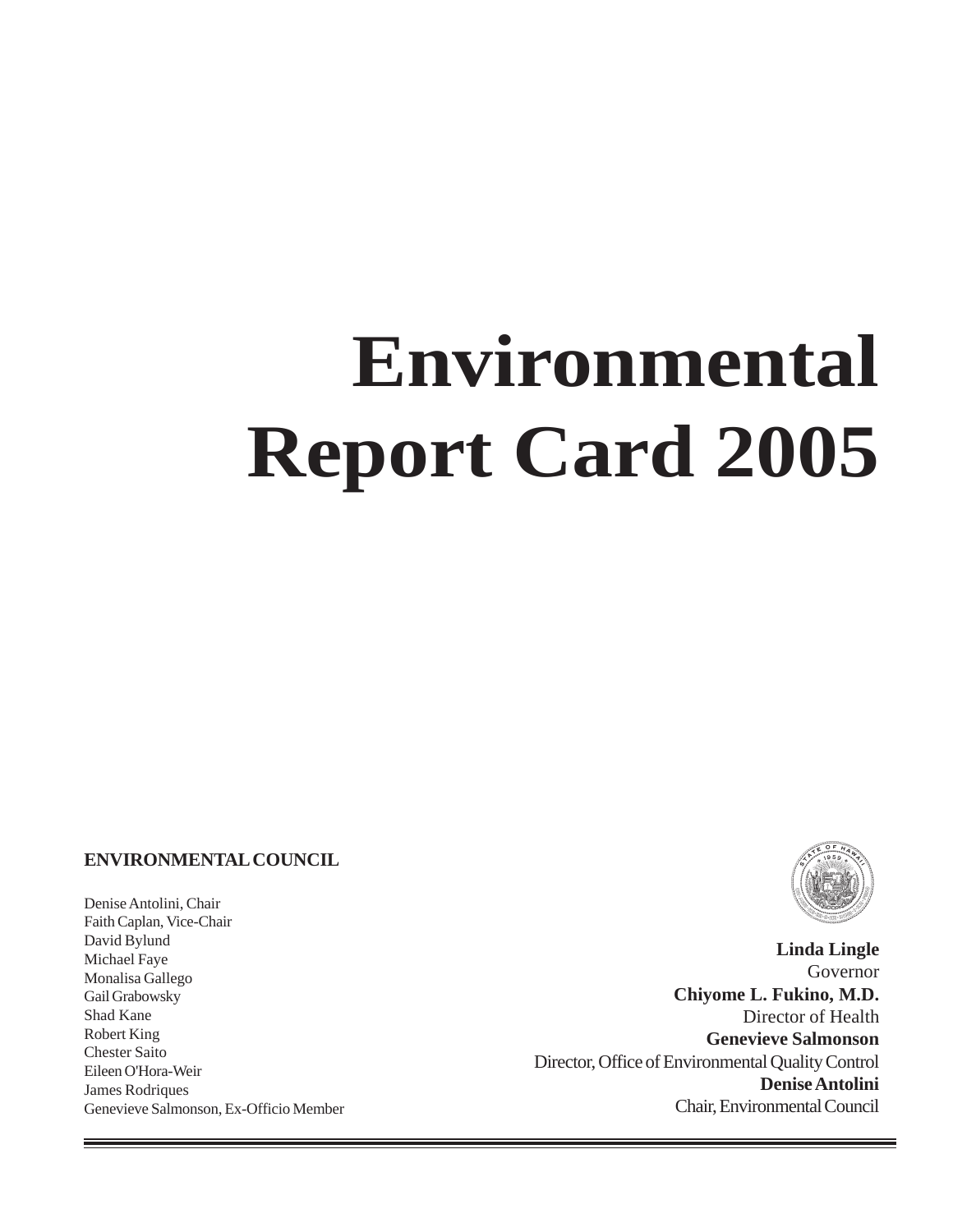# Table of Contents

| Recommendations to the Governor 2 |  |
|-----------------------------------|--|
|                                   |  |
|                                   |  |
|                                   |  |
|                                   |  |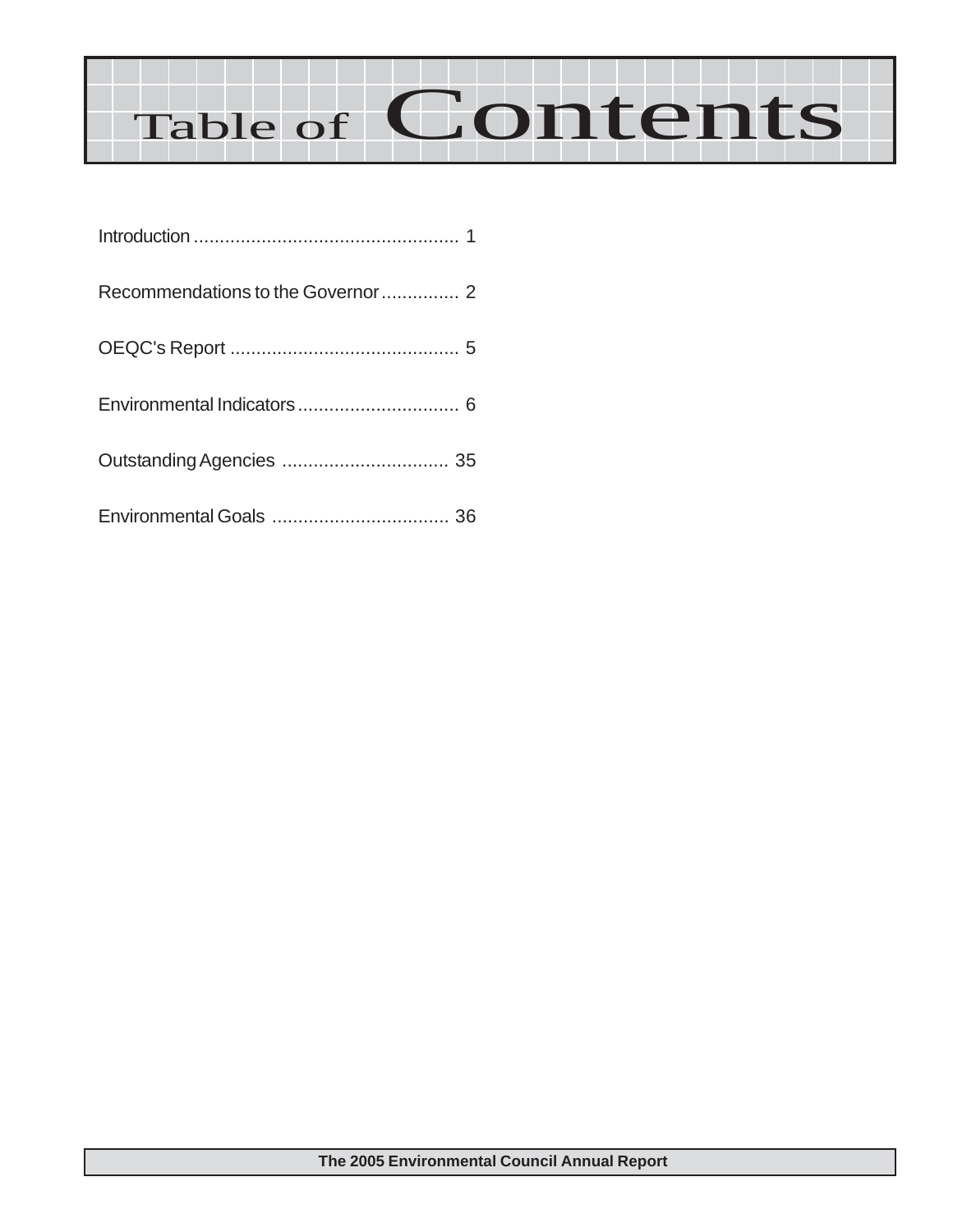### **Introduction**

### **This Annual Report**

This report contains an update of the key Environmental Indicators, reflecting varying degrees of progress made in the State of Hawaii to address the balance between economic and environmental concerns with the ultimate goal of preserving and protecting our environment. Students, policy makers, government agencies, and the public can use this document as a report card in managing the key issues of our natural and urban environment.

This Annual Report also presents the responses by various government agencies to the questionnaire which the Council sent earlier this year in order to find out the agencies' environmental goals and achievements.

### **The Environmental Council**

 The Environmental Council is a fifteen-member citizen board appointed by the governor to advise the State on environmental concerns. The Council is responsible for making the rules that govern the Environmental Impact Statement (EIS) process for the State. The Council is empowered to approve an agency's "exemption list" of minor activities that can be implemented without first preparing an Environmental Assessment (EA).

Created in 1970, the Council is empowered to monitor the progress of state, county, and federal agencies' environmental goals and policies. In a report each year, the Environmental Council must advise state policy makers on important issues affecting Hawai'i's environment.

### **The Office of Environmental Quality Control**

The Office of Environmental Quality Control (OEQC) was established in 1970 to help stimulate, expand and coordinate efforts to maintain the optimum quality of the State's environment. OEQC implements the Environmental Impact Statement law, HRS Chapter 343. Office planners review and comment on hundreds of environmental disclosure documents each year. Twice a month the OEQC publishes *The Environmental Notice*. This bulletin informs the public of all the projects being proposed in the State that are subject to public review and comment. At the request of the governor, the Director of the OEQC is empowered to coordinate and direct State agencies in matters concerning environmental quality.

### **Acknowledgements**

The Environmental Council would like to express our many thanks to the OEQC staff and Faith Caplan for compiling this report.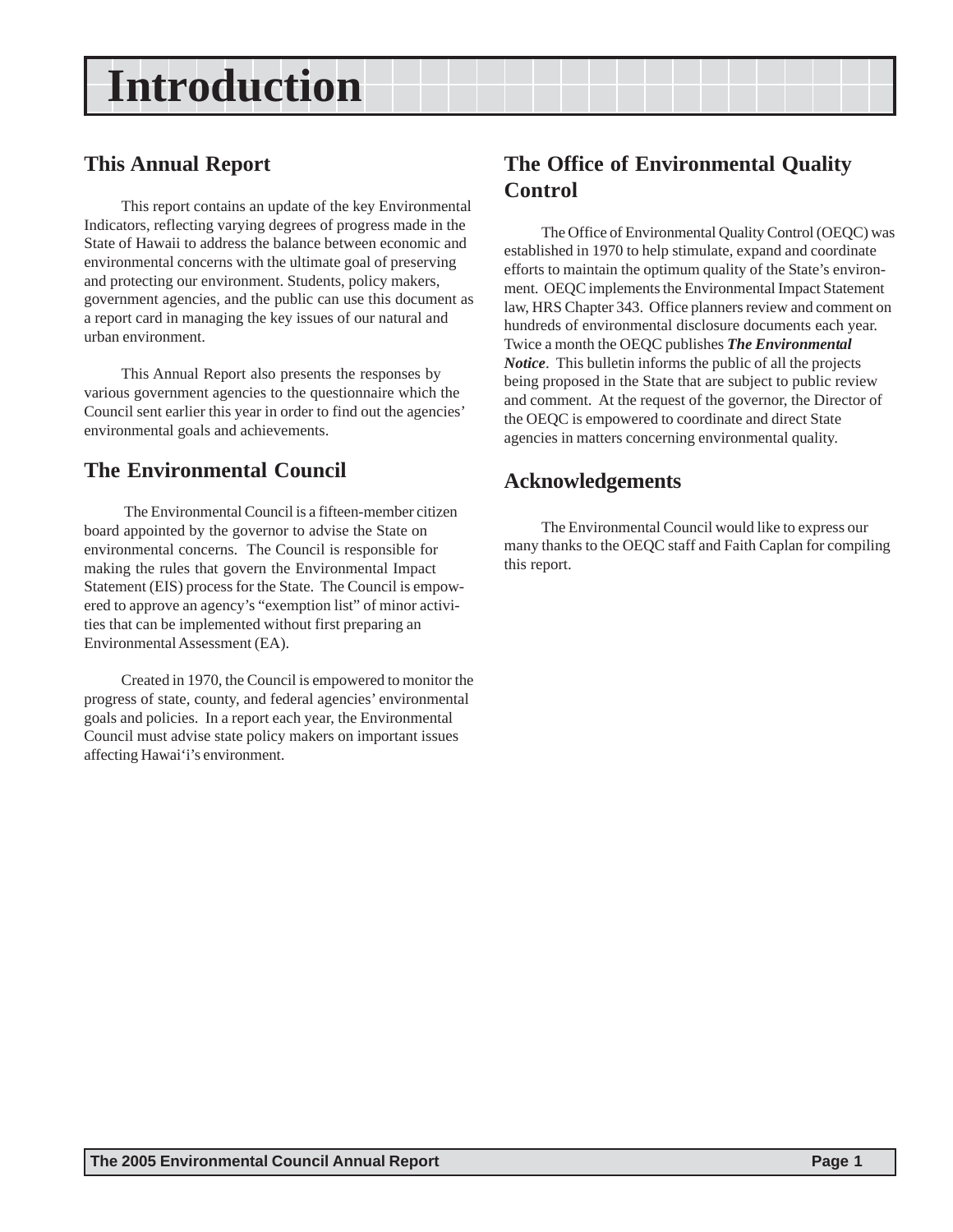# **Recommendations to the Governor**

#### **STATE OF HAWAI`I LAND USE POLICY AND THE ENVIRONMENT**

#### **Land use policy and its impact on environmental quality**

The theme for the Environmental Council's Annual Report for 2005 is land use policy and its impact on environmental quality. The Environmental Council selected this theme to highlight the connection between land use and the environment.

We use the term "environment" in its fullest meaning. Typically the term "environment" is associated with the following:

- § Natural resources: air, water, biota
- § Cultural/historical resources
- § Scenic views/open space
- § Aesthetics
- § Public health and safety
- § Recycling
- § Energy efficiency

However, we want to emphasize that "environment" engages a fuller range of issues and resources, including:

- § Land ownership
- § Land use compatibility
- § Economics
- § Education
- § Employment
- § Housing
- § Infrastructure
- § Security
- § Transportation

These resources areas and issues are very much interrelated. As an example, consider goals for agricultural land use in Hawai'i and criteria for Important Agricultural Lands (IAL). State policy decisions guide the establishment of goals for agricultural land use in Hawai'i and criteria for IAL. From an economic perspective, the State must determine what level of government incentives, such as subsidies, are appropriate to meet the State goals for agriculture. A related goal can be met by prioritizing subsidies for energy producing crops, both to meet State Goals of energy self-sufficiency as well as agricultural prosperity. Addressing non-IAL lands involves further related goals and concerns, including the preservation of open space and scenic views, expansion of existing infrastructure and services to undeveloped areas, and provision of housing and schools for a growing population while sustaining natural resources.

#### **Data Collection**

The Annual Report Committee of the Environmental Council conducted an informal survey of non-government organizations, professional organizations, government agencies, academics and other people recognized in the community as experts on land use policy. We attended public presentations on land use issues, and reviewed newspaper articles and position papers. We reviewed State land use policies, plans and regulations to gain a basic level of understanding of the issues. The key question was "What would you (your organization) like to see the Governor/ legislature do this legislative session with respect to land use policy and the Environment?"

#### **Findings**

The topics foremost on people's minds during our research ranged from the recent legislation regarding Important Agricultural Lands (IAL) to urban sprawl and energy self sufficiency.

The findings listed here were identified during the limited research period (August to November 2005). These findings reflect issues that were reported in the media and foremost on people's minds. The detail provided for each issue reflects the depth of information provided to us and should not be interpreted as an indication of importance.

Agricultural Land Use: There is much discussion in the community related to agricultural land use and two pieces of legislation that were enacted in 2005, Act 183 and Act 205.

1. The constitutional amendment of 1978 Article XI, Section 3 says the State shall:

§ Conserve and protect agricultural lands, promote diversified agriculture and assure the availability of agriculturally suitable lands

§ Identify IAL that shall not be reclassified or rezoned unless it meets standards and criteria and is approved by 2/3 of the body responsible for reclassification or rezoning.

2. Act 183 of 2005 addresses incentives to promote agriculture and outlines the system for identifying IAL. There appears to be general support for this recent legislation to support the requirements of the 1978 constitutional amendment.

3. There is considerably more land in the Agricultural District than would be required for State food supply selfsufficiency and to meet the land requirements for all those who are interested in being farmers in Hawai'i (under current conditions that provide few incentives to farm).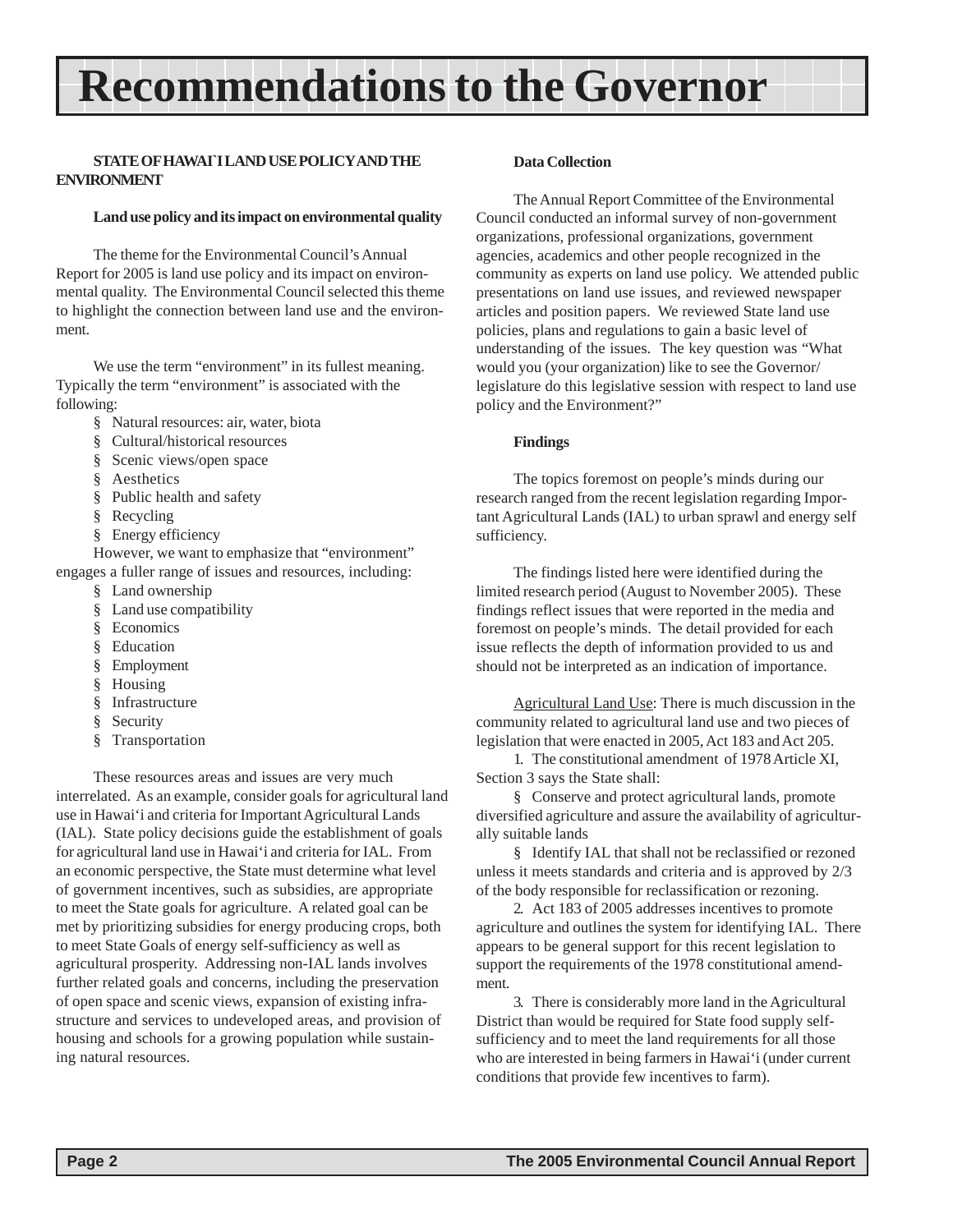### **Recommendations to the Governor**

4. Act 205 of 2005, which was intended to protect Hawai'i's farmers and the land they farm from land speculation and development as "fake farms," is generally perceived as a good start; however, more legislation is required to close loopholes allowing unintended uses. Land Use Commission (LUC) was granted responsibility to clarify uses of agricultural and rural lands and, working with Counties, to facilitate the redefinition, expansion and enhancement of uses on rural land. Golf courses are prohibited from agricultural land, but permitted in rural areas.

5. Hawai'i is in transition from large mono-crop agricultural products to diversified agriculture. The infrastructure, soil, climate, security, harvest, process and distribution requirements of multiple crop production are different from historical mono-crops of sugar and pineapple. Furthermore, there is variation in these requirements among the range of crops currently in production; this variation adversely effects economies of scale and Hawai'i's competitive advantage that might be achieved through shared harvest, process, distribution, and marketing capital to bring products to market as efficiently as possible.

Open Space is valued by the public but assigning a value or even a definition is difficult. The debate about permitted uses in non-IAL lands includes concern for the preservation of Open Space and control of Urban Sprawl.

State Boundary review: The periodic (5-year) State Boundary review is overdue and should be undertaken.

Limited understanding of land use policy and regulation: Unless one is intimately involved with Hawai'i land use policy and regulation through financial investment, regulation, career, or cultural or academic interest, the average understanding of land use policy and regulation in Hawai'i is low and the learning curve is steep.

Reassessment of current land use policy: The American Planning Association Hawai'i chapter issued a position paper<sup>1</sup> in September 2005 that outlines the issues and proposes reforms. The issues include:

1. Development approvals take too long

2. The state and county review processes are duplicative

3. Uncertainty regarding permitted uses

4. Reliance on litigation to resolve planning and zoning issues

5. Public resources spent on individual projects rather than planning

6. Poor coordination between State and Counties in terms of land use planning and capital program planning

7. Public participation lacking at long-range planning resulting in contentious project-specific hearings.

Energy crisis: Hawai'i is in the midst of an energy crisis. It is too dependent on imported goods and nonrenewable energy resources. Ideas to address this issue are:

1. Conversion from petroleum-based fuel to biodiesel. Sources: recycled cooking oil, soybeans or algae. Support the proposal for federal biodiesel tax incentives.

2. Encourage use of solar and photo-voltaic

3. State rebates for hybrid vehicles (other states offer rebates)

4. Encourage import of diesel engines (for diesel retrofit to enable use of biodiesel).

5. Tax new vehicles at purchase according to published carbon dioxide generated per mile (practiced in Europe)

Affordable housing shortage: There is a shortage of affordable housing and gap housing, but segregated housing by income level is not preferred. Creative design could result in mixed income housing developments.

Commuting times: People of Hawai'i are spending too much time commuting. Ideas to address this include:

1. Adjusted school schedules

2. Bus service for students

3. Reduce distance traveled by increasing density of housing in existing housing areas instead of creating new communities.

Environmental justice: Some communities appear to have more industrial or not-in-my-backyard (NIMBY) developments that serve the greater public good than other communities. Ideas to address this include:

1. Establish an Environmental Justice Policy for the State

2. Compensate these communities for bearing the burden for the State or County services

Smart Growth: Smart Growth planning principles address sustainability of natural resources and improved quality of life. Increasingly, communities around the country are adopting these principles to manage development and growth. Principles of Smart Growth include:

- 1. Encourage mixed land use
- 2. Encourage compact building design
- 3. Create a range of housing choices
- 4. Create walkable and pedestrian-friendly communities

5. Foster distinctive attractive communities with a

strong sense of place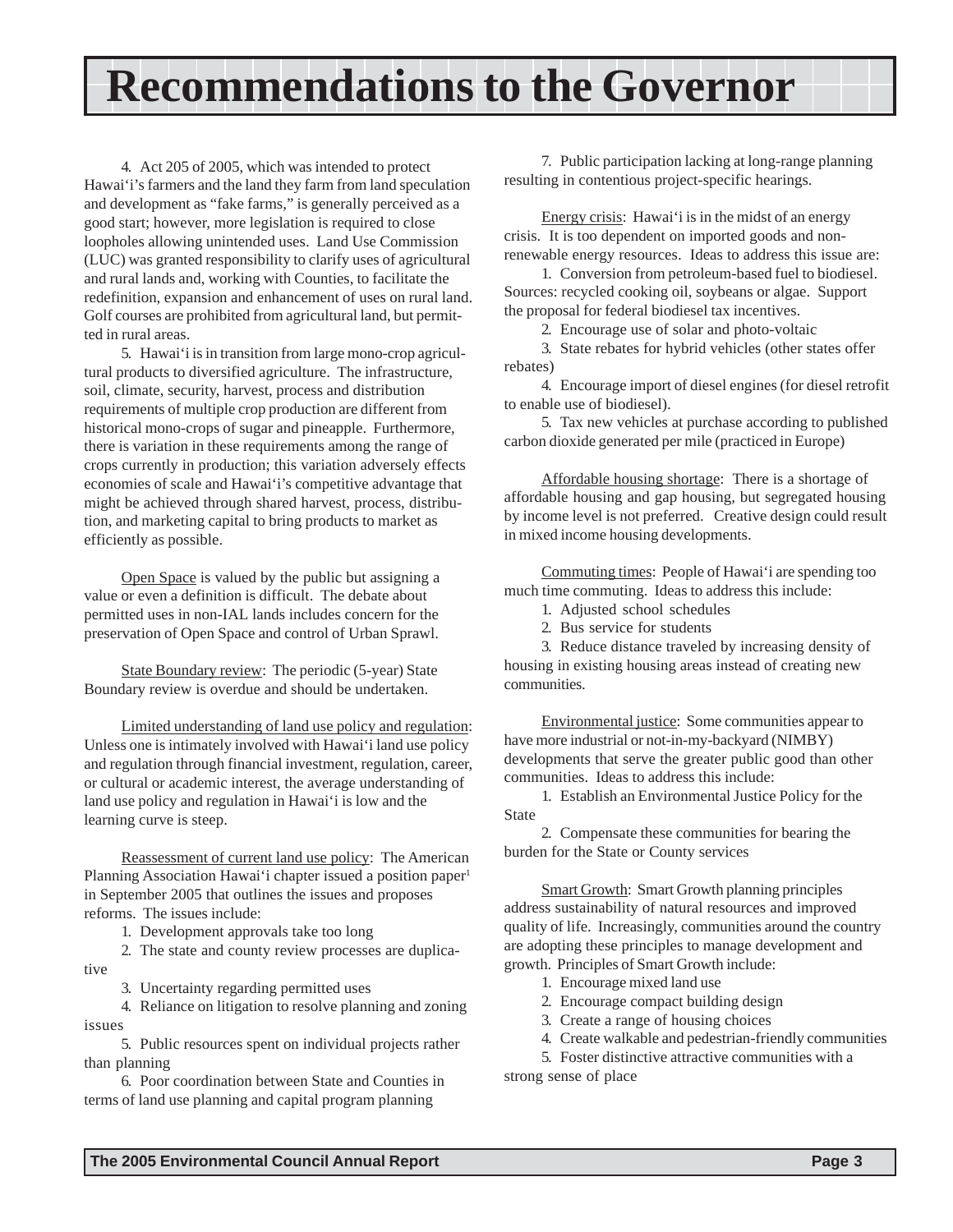### **Recommendations to the Governor**

6. Preserve open space, farm land, natural beauty and critical environmental areas

7. Direct development toward existing communities

8. Make efficient use of public money, infrastructure, and resources (i.e., potable water)

9. Provide a variety of transportation choices

10.Make development decisions predictable, fair and cost effective

11.Encourage community and stakeholder collaboration in development decisions

Sustainable building: Use of the U.S. Green Building Council's Leadership in Energy and Environmental Design (LEED) Green Building Rating System provides objective measurement of sustainable building design, construction and operation. LEED is a voluntary, consensus-based national standard for developing high-performance, sustainable buildings.

#### **Recommendations**

Realignment and clarification of State Goals, Objectives and Policies: The Environmental Council recommends that Hawaii Revised Statutes (HRS) 226 be rewritten with a more detailed list of specific State Goals followed by objectives and policies under specific resource areas or responsible agency that tie directly to the State Goals. The State Goals will pervade agency and department goals and objectives and ensure that all are working to meet overarching State Goals.

There are a number of reasons for this recommendation:

1. Ambiguity of currently stated State Goals: The State Planning Act (HRS Chapter 226-5) establishes three State Goals as follows:

a. A strong, viable economy characterized by stability, diversity, and growth, that enables the fulfillment of the needs and expectations of Hawai'i's present and future generations.

b. A desired physical environment, characterized by beauty, cleanliness, quiet, stable natural systems, and uniqueness, that enhances the mental and physical well-being of the people.

c. Physical Social and economic well-being, for individuals and families in Hawai'i, that nourishes a sense of community responsibility, of caring and of participation in community life.

2. Disconnected Goals, Objectives and Policies: The State Goals are followed by long lists of Objectives and Policies for the economy that are distinct from those of the "physical environment", "facility systems" and "socio-cultural advancement" (HRS 226-5 et seq.)

There are important State policy statements "buried" in the Objectives and Policies of individual resources areas when they should be clearly stated upfront in the State Goals (HRS §226-4). For example: "Encourage urban developments in close proximity to existing services and facilities" (HRS §226-13) is listed as an objective under Physical Environment—Land, Air, and Water Quality. This is an important State objective that could be tied to a more general overarching State Goal that supports infill of existing developed areas prior to expansion into undeveloped areas for the following reasons: minimize capital expenditure, protection of open space, limit urban sprawl.

3. Outdated Objectives and Policies: Some of the Objectives and Policies in HRS 226 are outdated, such as: "Planning for the State's economy with regard to agriculture shall be directed toward continued viability of Hawai'i's sugar and pineapple industries." (HRS §226-7) The State Goals (HRS §226-4) have not been updated since 1993, and the subsequent Objectives and Policies were last updated between 1983 and 1993.

Revise State Goals: Based on the findings described above, the Environmental Council recommends that the revised State Goals address these issues:

1. Acknowledge the energy crisis in Hawai'i and include specific goals and timelines for State energy self-sufficiency.

2. Endorse Smart Growth planning principles.

3. Describe the purpose and specify goals for agriculture in Hawai'i as an economic sector, as a means of reducing dependence on imported food, and as a valued aspect of Hawai'i's agrarian culture.

4. Emphasize the importance of sustaining natural resources for future generations through careful consideration of short-term gains versus long-term losses associated with actions and their irreversible and irretrievable commitments of resources.

5. Endorse the LEED Green Building Rating System.

6. Protect minority and low-income populations from disproportionately high adverse impacts.

7. Support land use policy reform as outlined in the American Planning Association, Hawai'i Chapter position paper entitled, "The Land Between: Renewing Hawai'i's system of Land Use Planning and Regulation (September 2005)."

Further work: Revising HRS 226 is just the beginning of recommended HRS revisions. Once there is a revised HRS 226, revisions to Environmental Policy (HRS 344) and Land Use Policy (HRS 205) are recommended to be consistent with the Hawai'i State Goals of HRS 226.

(Footnote):1 The Land Between: Renewing Hawai'i's System of Land Use Planning and Regulation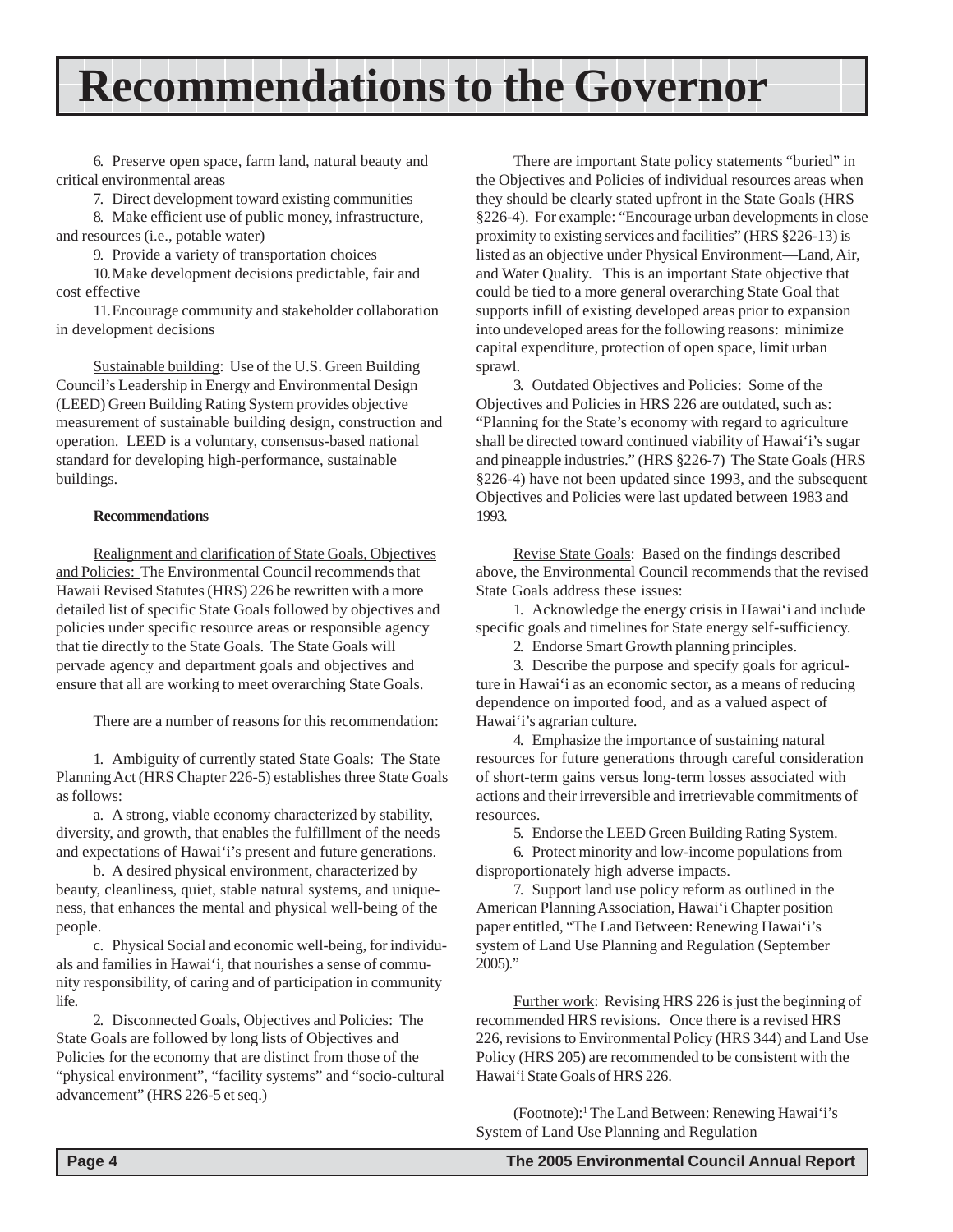# **OEQC's Report**

According to the Chinese zodiac, the Year of the Rooster brings new fashion and practicality. We have seen this new fashion in The Environmental Notice. Thanks to OEQC's creative secretary, Elsie Watanabe, *The Environmental Notice* was redesigned to include maps, plans and photographs of project proposals. This new format gives community members a better picture of project proposals and thus encourages greater public comments and participation in the environmental review process.

OEQC and the Environmental Council jointly conducted a statewide workshop with cultural consultants, government agencies and private consultants to improve understanding of the cultural impact assessment process. This workshop opened an avenue for dialogue among the participants to seek further improvements in the implementation of the cultural impact assessment process. With the success of the workshop, we will continue to conduct similar outreach projects in the coming year.

Previously, OEQC supported the passage of Act 55 of 2004. This act requires waste to energy facilities, landfills, wastewater treatment units (servicing 50 or more homes), fossil fuel generating facilities or oil refineries to prepare an environmental assessment regardless of whether they are privately or publicly held. This new act provides disclosure and community input before permits are issued. We will continue to seek legislative support to help protect the environment.

All of this could not be possible without the sincere dedication and teamwork of my staff. I thank all of you who have helped OEQC with our accomplishments this past year.

Genevieve Salmonson OEQC Director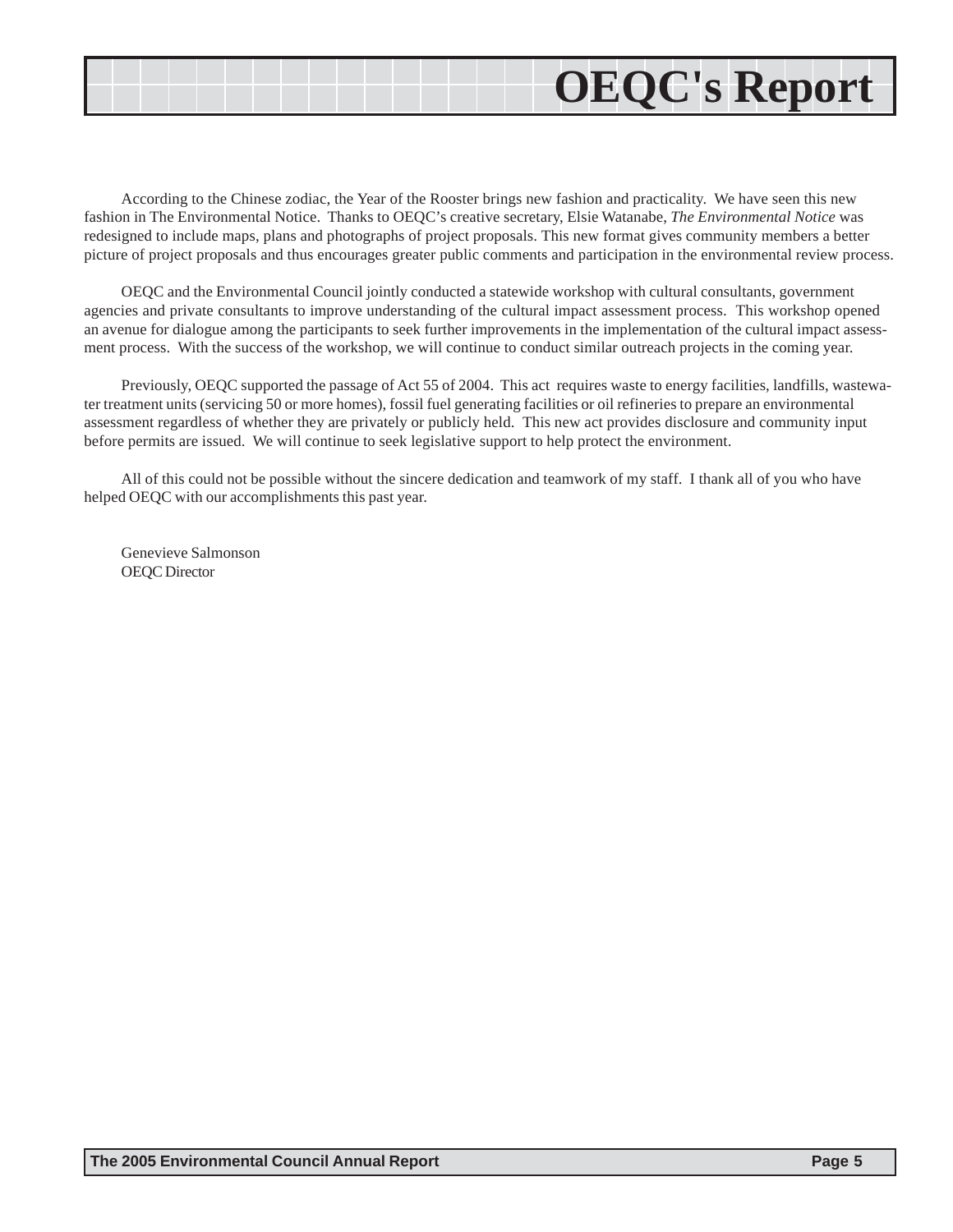### **2005 Environmental Report Card**

In this section, the Environmental Council grades the status of Hawai'i's environment. This report card provides citizens and policy makers with a quick assessment of how well we are caring for our environment. The Council hopes this evaluation stimulates the public to learn about and take action to improve our environment. Your thoughts and suggestions on the content and methodology of this report card are welcomed.

| <b>Environmental Report Card</b>  | 2005         |
|-----------------------------------|--------------|
| <b>Energy Use</b>                 | $\mathbf{I}$ |
| Use $&$ Recycling of<br>Resources | $\mathbf C$  |
| <b>Biodiversity Maintenance</b>   | $\mathbf C$  |
| Air Quality                       | $A+$         |
| <b>Water Quality</b>              | $B-$         |
| <b>Terrestrial Quality</b>        | B            |
| Public Awareness &<br>Concern     | $\bigcap$    |
| <b>Overall Grade</b>              |              |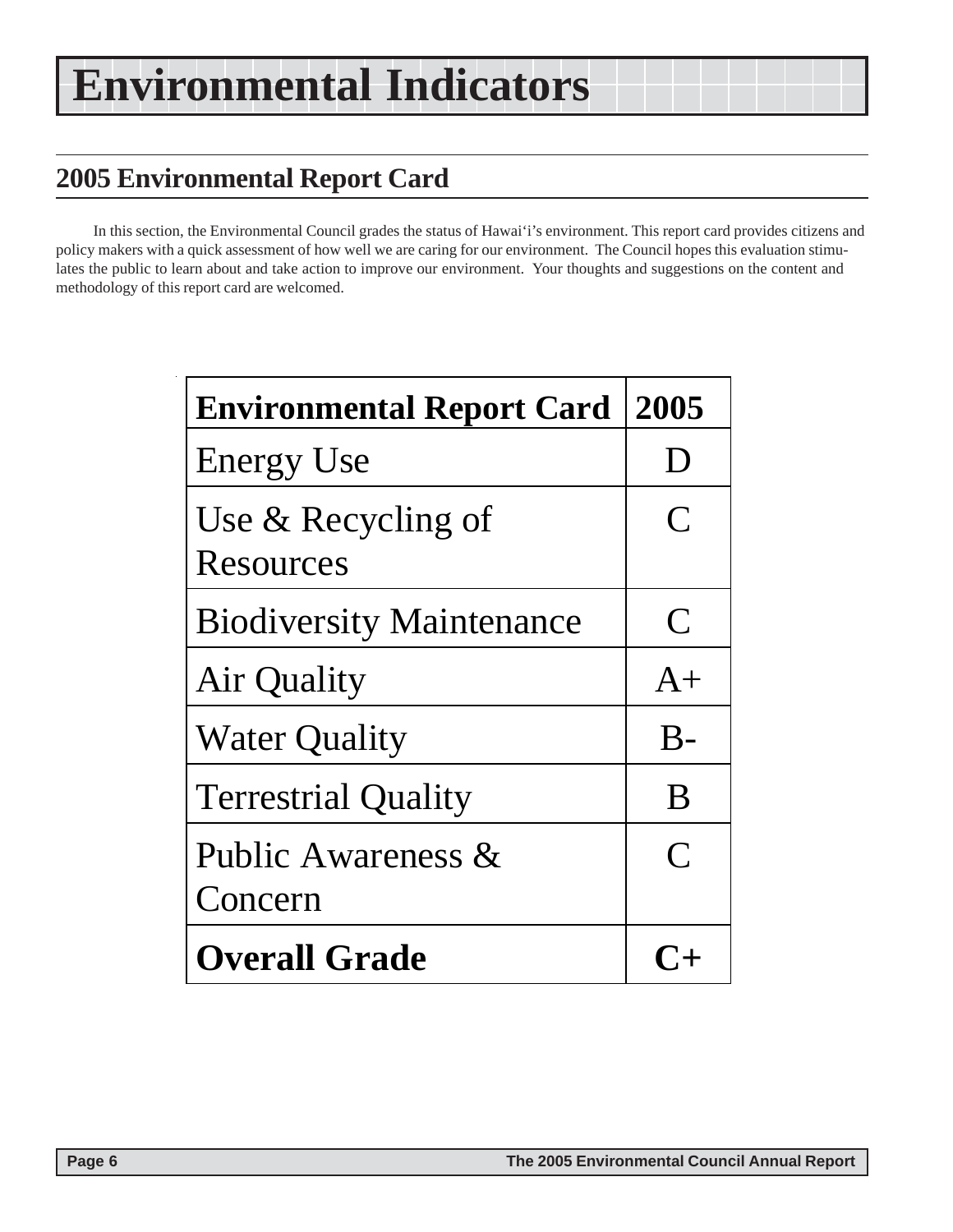### Method for Calculating Environmental Status Grades:

#### **Step 1.**

Environmental Status Scores and Grades

The method used is based on the National Wildlife Federation's 1971 Environmental Quality Index (Kimball, 1972). Individual indicator scores are assigned as follows:

Present condition equal to or better than optimum condition  $= 100$ 

Present condition equal to unacceptable condition

A linear scale is employed to assign scores for conditions falling between the limits listed above. Letter grades corresponding to the assigned scores are given in the same manner as last year.

#### **Step 2.**

The environmental indicators are then organized into seven categories. The categories are: Energy Use, Use and Recycling of Resources, Biodiversity Maintenance, Air Quality, Water Quality, Terrestrial Quality, Public Awareness & Concern.

A weight is assigned to each of the indicators in a given category. This weight is used to obtain the score for each category. The weights are assigned to each indicator in relation to the empirical importance of the indicator itself as well as the reliability of its related data. For simplicity in interpreting the "0" to "100" scores, letter grades are used.

#### **Step 3.**

Finally, a weighted average of the nine components is used to obtain a grade for Hawai`i's environment.

#### Limitations:

The comprehensiveness and accuracy of the grades are limited by the following factors:

a) The assessment is based on a sample of 20 environmental indicators. This small sample is not a full representation of Hawai'i's environment.

b) The benchmarks for unacceptable and optimum conditions are based on assumptions and judgments made by the Council (see below). Others may have very different opinions about the figures.

c) The relative importance value to compute the weighted averages for the categories and total index is also subjective based on the Council's beliefs.

This is the fifth attempt to assess the status of Hawai'i's environment. The Council hopes to continually refine and improve this assessment process.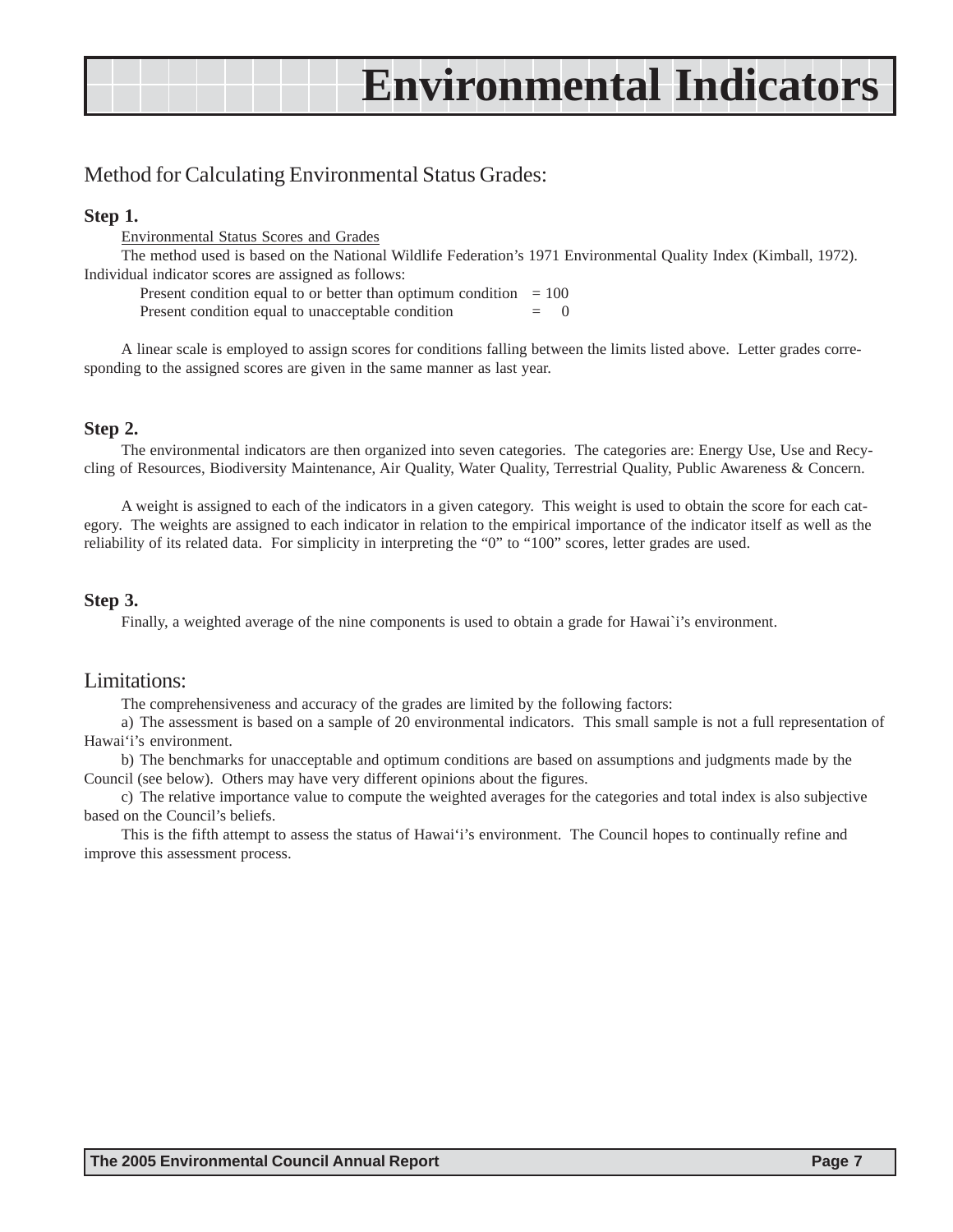### **Benchmarks, Trends and Status Scores**

 $\hat{\mathcal{A}}$ 

| <b>Indicator</b>                                              | Unacceptable     | Latest            | Optimum      | <b>Status</b> |             |  |
|---------------------------------------------------------------|------------------|-------------------|--------------|---------------|-------------|--|
|                                                               | Condition        | Year<br>Condition | Condition    | Points        | Grade       |  |
| % of Energy from Renewable Sources (Latest<br>Data Year 2003) | 0.0              | 5.3               | 25.0         | 21            | D-          |  |
| Greenhouse gas emissions in million tons (2003)               | 25.0             | 21.7              | 15.7         | 35            | $D+$        |  |
| Water Consumption in Million Gallons (2004)                   | 100,000          | 78,345            | 50,000       | 43            | $C-$        |  |
| % of Treated Wastewater Reused (2003)                         | $\mathbf{0}$     | 15.7              | 25           | 63            | $B -$       |  |
| Daily per capita Waste Generated in pounds<br>(2003)          | 10.8             | 9.1               | 3.6          | 24            | D-          |  |
| % of Waste Diverted (2003)                                    | $\boldsymbol{0}$ | 29                | 75           | 39            | D+          |  |
| Hazardous Waste Generated in Tons (2001)                      | 3,000            | 781               | 500          | 89            | A           |  |
| Watershed Partnerships (2004)                                 | $\mathbf{0}$     | 725,000           | 1,000,000    | 73            | B           |  |
| Main HI Islands Onaga Spawning Potential Rate<br>(2003)       | $\theta$         | 10                | 50           | 20            | D-          |  |
| Particulate Levels as a % of Federal standards<br>(2003)      | 100              | 32                | 75           | 100           | $A+$        |  |
| CO2 Levels as a % of Federal standards (2003)                 | 100              | 7                 | 75           | 100           | A+          |  |
| Number of Impaired Streams (2004)                             | 100              | 70                | $\mathbf{0}$ | 30            | D           |  |
| % of Population Served Water Below MCLs<br>(2004)             | 90               | 99.5              | 100          | 95            | A           |  |
| Conservation Land Area in million acres (2004)                | 1.03             | 1.97              | 2.25         | 77            | $B+$        |  |
| Number of Oil and Chemical Spills (2003)                      | 1000             | 386               | 100          | 68            | B           |  |
| % of State Funding for Environment (2004)                     | $\boldsymbol{0}$ | 2.04              | 2.50         | 82            | А-          |  |
| Number of Motor Vehicles per capita (2004)                    | $\mathbf{1}$     | 0.78              | 0.33         | 33            | D           |  |
| Noise Complaints (2004)                                       | 1000             | 432               | 100          | 63            | $B -$       |  |
| Bikeway Miles (2004)                                          | $\boldsymbol{0}$ | 214               | 1309         | 16            | F           |  |
| Annual TheBus Boardings in millions (2004)                    | $\boldsymbol{0}$ | 61.3              | 124          | 49            | $\mathsf C$ |  |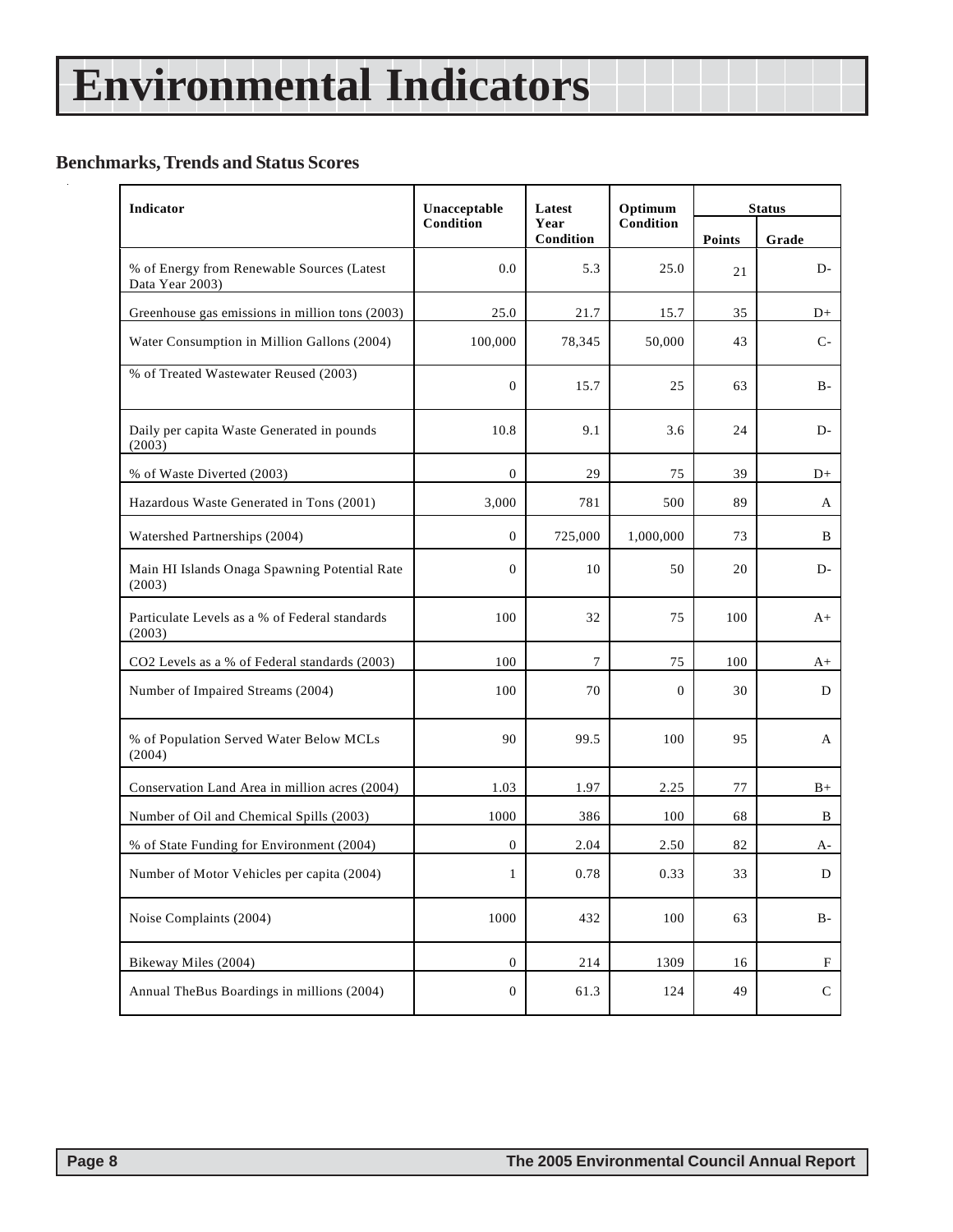#### **Scores and Grades for Environmental Status**

| Category                    | Indicator                                          | <b>Status</b><br>Points | Indicator<br>Weights | Category<br><b>Scores</b> | Category<br>Grade | Category<br>Weights | Total<br>Score | Total<br>Grade |
|-----------------------------|----------------------------------------------------|-------------------------|----------------------|---------------------------|-------------------|---------------------|----------------|----------------|
| Energy Use                  | % of Energy from<br>Renewable Sources              | 21                      | 50%                  | 28                        | D                 | 15%                 | 59             | $C+$           |
|                             | Greenhouse Gas<br>Emissions                        | 35                      | 50%                  |                           |                   |                     |                |                |
| Use &<br>Recycling of       | Water Consumption<br>in Million Gallons            | 43                      | 20%                  | 51                        | $\mathcal{C}$     | 15%                 |                |                |
| Resources                   | % of Treated<br>W astewater                        | 63                      | 20%                  |                           |                   |                     |                |                |
|                             | Daily per capita<br>Waste Generated in<br>pounds   | 24                      | 20%                  |                           |                   |                     |                |                |
|                             | % of Waste<br>Diverted                             | 39                      | 20%                  |                           |                   |                     |                |                |
|                             | Hazardous Waste<br>Generated in Tons               | 89                      | 20%                  |                           |                   |                     |                |                |
| Biodiversity<br>Maintenance | W atershed<br>Partnerships                         | 73                      | 50%                  | 46                        | $\mathsf{C}$      | 10%                 |                |                |
|                             | Onaga Spawning<br>Potential Rate                   | 20                      | 50%                  |                           |                   |                     |                |                |
| Air Quality                 | Particulate Levels<br>as % of National<br>Standard | 100                     | 50%                  | 100                       | $A +$             | 15%                 |                |                |
|                             | CO2 Levels as % of<br>National Standard            | 100                     | 50%                  |                           |                   |                     |                |                |
| Water Quality               | Impaired Streams                                   | 30                      | 50%                  | 63                        | $B -$             | 15%                 |                |                |
|                             | % of Pop. Served<br>Water Below MCLs               | 95                      | 50%                  |                           |                   |                     |                |                |
| Terrestrial<br>Quality      | Conservation Land<br>Area in million<br>acres      | 77                      | 50%                  | 73                        | B                 | 15%                 |                |                |
|                             | Number of Oil &<br>Chemical Spills                 | 68                      | 50%                  |                           |                   |                     |                |                |
| Public<br>Awareness &       | % of State Funding<br>for Environment              | 82                      | 20%                  | 49                        | $\mathcal{C}$     | 15%                 |                |                |
| Concern                     | Number of Motor<br>Vehicles per capita             | 33                      | 20%                  |                           |                   |                     |                |                |
|                             | Noise Complaints<br>per 100,000 People             | 63                      | 20%                  |                           |                   |                     |                |                |
|                             | Bikeway Miles                                      | 16                      | 20%                  |                           |                   |                     |                |                |
|                             | Annual The Bus<br>Boardings in<br>millions         | 49                      | 20%                  |                           |                   |                     |                |                |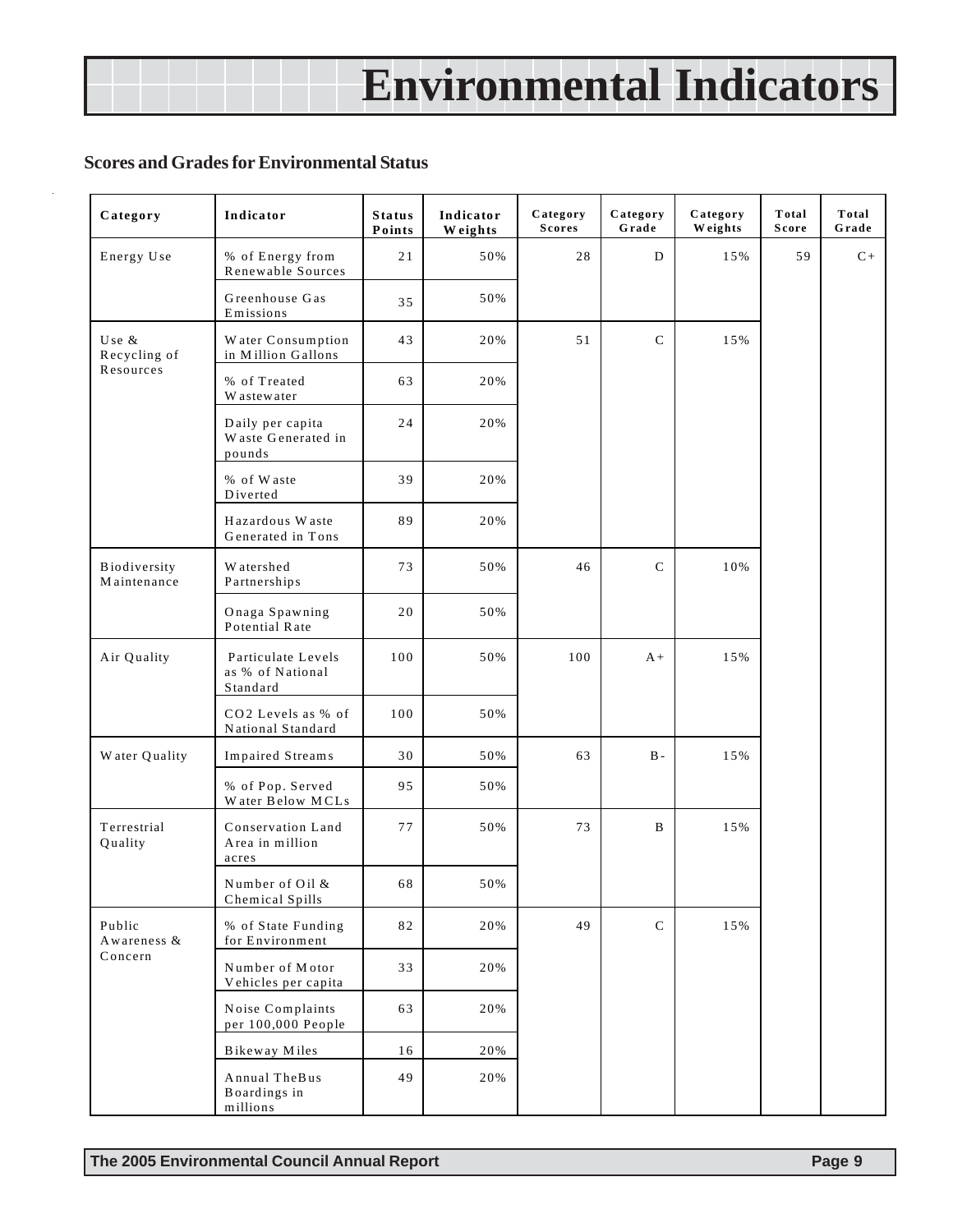### Assumptions:

The Environmental Council's assumptions for unacceptable conditions, year 2002 goals, and optimum levels for Hawai'i's environmental indicators are listed below.

a) Renewable Energy: The Council prefers a goal of 25% for the amount of energy from renewable sources.

b) Greenhouse Gasses: The Council supports the Kyoto Protocol which calls for emissions of 7% below 1990 levels by 2010. This works out to 5.7 million tons by 2010 for optimum. The unacceptable level is 25 million tons.

c) Water Consumption: The Council has set 50,000 million gallons per year as the optimum level. 100,000 is unacceptable.

d) Treated Wastewater Reused: The reuse target is 25%.

e) Waste Generated: According to Healthy Hawai'i 2000, the national objective is to reduce the average pounds of municipal solid waste produced per person each day to no more than 3.6 pounds. The optimum level is the same as the national objective. It is unacceptable to produce 3 times the national objective.

f) Waste Diverted: Pursuant to section 342G-3, HRS, it was the goal of the state to reduce the solid waste stream prior to disposal by 50% by the year 2000. The Council sets 75 as an optimum level.

g) Hazardous Waste: The optimum target is 500 tons. 3,000 tons is unacceptable.

h) Watershed Partnerships: Optimally, half of the state's conservation land should be in partnerships.

i) Onaga SPR: The optimum level is 50%.

j) Particulate Levels: The optimum level is 75% of the federal standard.

k) CO2 Levels: The optimum level is 75% of the federal standard.

l) Impaired Streams: 100 impaired streams is unacceptable.

m) Oil and Chemical Spills: The optimum number is 100 spills or less.

n) Conservation Land: The State Land Use District Boundary Review, 1992, recommended that approximately 150,000 acres of Urban and Agricultural lands be converted to Conservation zoning. The report also identifies another 139,000 acres of non-Conservation land as "Areas of Critical Concern" that should be protected for its conservation resource value. Therefore, the optimum level is the conversion of 289,000 acres. Any less amount than one fourth of state lands in the Conservation district is unacceptable.

o) Drinking Water: The optimum level to have 100% of the population drinking clean water.

p) Environmental Spending: Based on information presented in World Resources Institute's 1992 Environmental Almanac the average state in the U.S. spends approximately 1.9% of its state budget on environmental protection. The optimum level is 2.5%.

q) Motor Vehicles: One motor vehicle per person is unacceptable. The optimum level should be one motor vehicle for every three people (the average household size is three people).

r) Noise Complaints: An average of 100 noise complaints per hundred thousand people is unacceptable. The optimum number is 10 or less per hundred thousand people.

s) Bikeway Miles: According to Bike Plan Hawai'i a total of 1,309 miles of bikeways is proposed. The optimum condition is the construction of all the bikeways proposed.

t) Bus Ridership: The present bus fleet is 525. The FEIS for the Honolulu Rapid Transit Program considered an expanded bus fleet of 997 buses for the Transportation System Management alternative. Based on Table 1.1 in the Comprehensive Bus Facility & Equipment Requirements Study, we estimate that the number of boardings for a fleet of 997 buses would be 124,000,000 per annum. The optimum level is 124,000,000 boardings.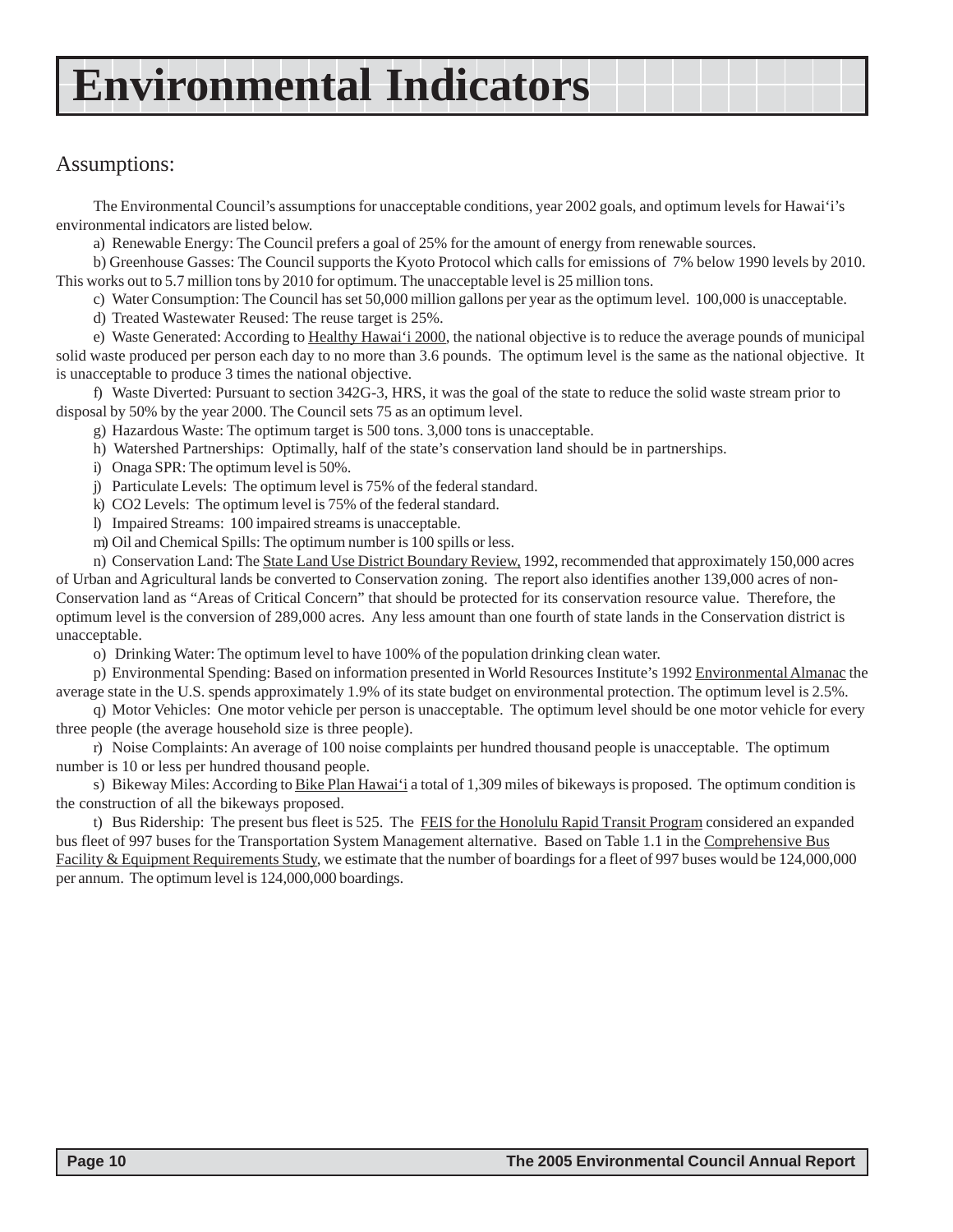### Letter Grades:

For the sake of simplicity in interpreting the "0" to "100" scores, letter grades are used. The scale that we used was obtained from A Rating Guide to Life in America's Fifty States (Thomas, 1994).

 $100 = A +$  $85-99 = A$  $80-84 = A$  $75-79 = B +$  $65-74 = B$  $60-64 = B$  $55-59 = C+$  $45-54 = C$  $40-44 = C$  $35-39 = D+$  $25 - 34 = D$  $20-24 = D$  $0-19 = F$ 

### References:

City and County of Honolulu, Department of Transportation Services. Final Environmental Impact Statement for the Honolulu Rapid Transit Program. Honolulu, 1992.

Hawai'i Department of Business, Economic Development and Tourism. State Energy Resources Coordinator's Annual Report. Honolulu, 1994.

Hawai'i Department of Business, Economic Development and Tourism. The State of Hawai'i Data Book, 2004. Honolulu, 2003.

Hawai'i Department of Health. Healthy Hawai'i 2000: Preliminary Objectives and Health Status Indicators for the State of Hawai'i. Honolulu, 1995.

Hawai'i Department of Health. The State of Environmental Protection In Hawai'i. Honolulu, 1997.

Hawai'i Department of Health. Indicators of Environmental Quality, January 2004.

Hawai'i Department of Transportation. Bike Plan Hawai'i. Honolulu, 1994.

Honolulu Public Transit Authority. Comprehensive Bus Facility & Equipment Requirements Study. Honolulu, 1994.

Kimball, Thomas L. Why Environmental Quality Indices? In The Quality of Life Concept by the Environmental Protection Agency. Warrenton, Virginia, 1972.

Office of State Planning. State Land Use District Boundary Review. Honolulu, 1992.

Thomas, G. Scott. A Rating Guide to Life in America's Fifty States. New York: Prometheus Books, 1994.

United States Environmental Protection Agency. Characterization of Municipal Solid Waste in the United States: 1996 Update. EPA530-R-97-015. Washington, DC.

World Resources Institute. Environmental Almanac. Boston: Houghton Mifflin Company, 1992.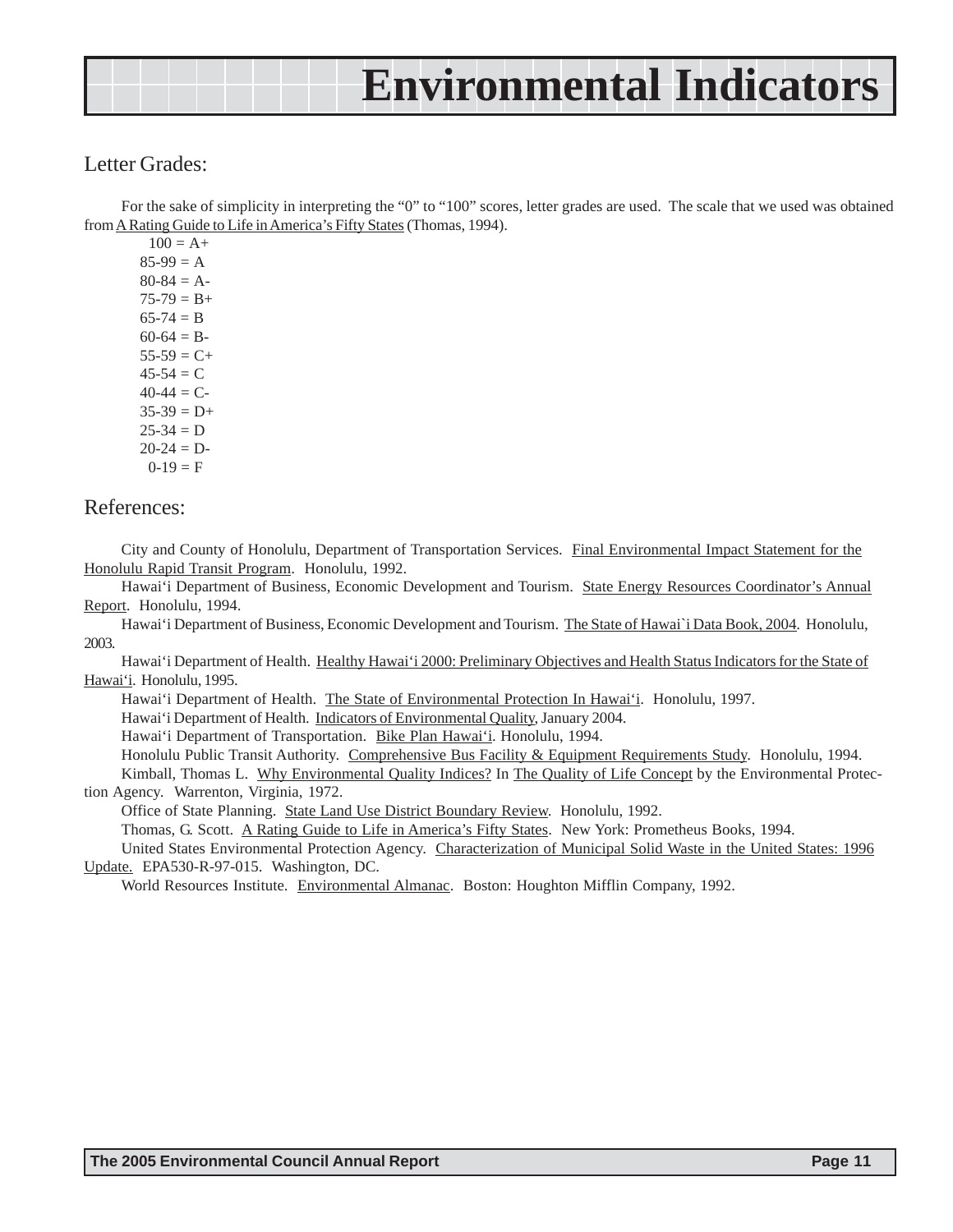Environmental indicators are measurements that track environmental conditions over time. Each year, the Environmental Council collects data on important indicators of the health of Hawai'i's environment. These data are presented in text, tables and graphs so that the public and policy makers can readily understand the status of Hawai'i's environment today. The indicators provide a comprehensive look -- from water quality to native species -- at the many faceted task of keeping Hawai'i clean and healthy. The indicators presented in the Annual Report of the Environmental Council are organized this year in categories reflecting the principles of ecosystem sustainability. In order for an ecosystem to be sustainable, it must:

- 1) Use sunlight or other renewable alternatives such as wind as the source of energy
- 2) Dispose of wastes and replenish nutrients by recycling all elements
- 3) Maintain biodiversity

4) Maintain the size of human or animal populations so that "overgrazing" and overuse do not occur

It may be possible for an ecosystem to sustain itself for long periods without adhering strictly to these principles. However, sustainability in perpetuity can be achieved only if the above principles are met. Based on the indicators presented, the following trends are evident:

- 1) Renewable energy:
	- a. There is an increase in the number of miles of bikeways between 1995 and 2004.
	- b. The ridership of The Bus peaked in 2002 and subsequently declined due to increases in bus fares and a bus strike. The ridership is likely to increase if the price of fuel continues to increase.
	- c. Hawai'i is dependent on non-renewable resources for approximately 95% of its energy consumption.
	- d. The number of motor vehicles in Hawai'i increases with population. In turn, there is an increase in the use of non-renewable resources to operate these vehicles and greater production of carbon dioxide.
- 2) Waste Minimization, Recycle, & Reuse:
	- a. Wastewater reuse has reached a maximum of approximately 16% in recent years.
	- b. The amount of per capita solid waste generated is rising and reached 9.1 pounds per capita in 1993.
	- c. Solid waste diversion has reached a maximum of approximately 30% in recent years.
	- d. Hazardous waste generation has steadily declined, likely due to Federal and state regulations.
- 3) Biodiversity:
	- a. The acreage of forested lands has remained relatively stable between 1995 and 2003.
	- b. Department of Land & Natural Resources, Division of Forestry and Wildlife continues to reintroduce endangered bird species.
- 4) Manage Growth for Sustainability of Resources:
	- a. Population in Hawai'i continues to grow with an estimated 2020 population of 1.72 million.
	- b. Water consumption generally increases with population growth, but the rate of consumption is slower in recent years presumably due to public awareness.
	- c. More than 200,000 acres of important watershed areas in Hawai'i are protected through public-private partnerships.
	- d. Based on the spawning potential ratio, there is evidence of bottomfish overfishing, specifically Ehu and Onaga, in waters off the main Hawaiian islands.
	- e. In 2004, public beaches were closed approximately 33 days in the calendar year due to water pollution.
	- f. Air and drinking water quality continue to be high in Hawai'i.
	- g. Department of Health identified and actively monitors 70 impaired streams.
	- h. Between 1995 and 2004 approximately 7,000 acres was converted to Urban from Agriculture or Conservations land designation.

These indicator trends and the overall C+ grade, indicate that the people of Hawai'i and their State and County officials and agencies could do much more to protect the environment. Not all environmental problems can be addressed with more money, but in 2004, only 2% of the State budget was allocated to environmental protection.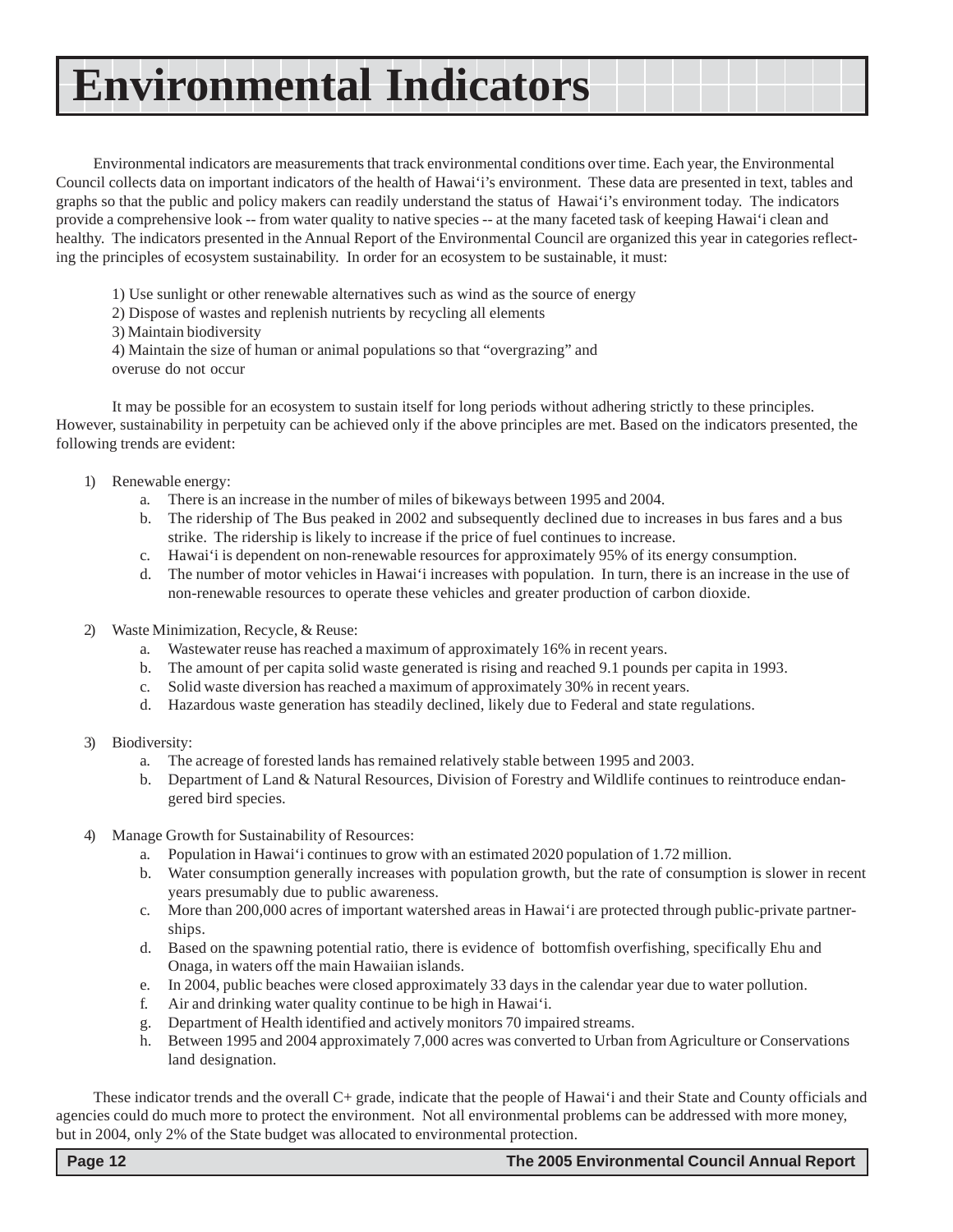### **Population**

### **State Population**

The stress of population growth adds pressure on our ecosystem. More people means more wastes, more housing areas, more cars. Hawai'i's *de facto* population (which include visitors present but excludes residents temporarily absent) keeps growing from year to year. DBEDT estimates that by year 2020 our de facto population will reach 1.72 million. This population increase creates many challenges as we try to balance the needs of our people and the health of our ecosystem. According to the Commission for Environmental Cooperation (2001), an average person in the U.S. consumes four times as many resources as the average person in the world. Reducing our consumption is one way to minimize our impact on our ecosystem.

| Year                                           | 1995 | 1996 | 1997 | 1998 | 1999 | 2000 | 2001 | 2002 | 2003 | 2004 |
|------------------------------------------------|------|------|------|------|------|------|------|------|------|------|
| State de facto<br>Population<br>(million)      | 1.30 | 1.30 | 1.33 | 1.33 | 1.33 | 1.33 | 1.33 | 1.35 | 1.36 | 1.38 |
| <b>Visitor</b><br><b>Arrivals</b><br>(million) | 6.5  | 6.7  | 6.8  | 6.6  | 6.7  | 6.9  | 6.3  | 6.4  | 6.4  | 6.9  |
| <b>Visitor Days</b><br>(million)               | 57.3 | 57.9 | 57.4 | 57.4 | 60.0 | 61.7 | 57.8 | 58.5 | 58.8 | 62.8 |

#### **Hawai'i** *de facto* **population (July 1) and visitor numbers (calendar year)**

Source: State of Hawai'i Data Book 2004.

Note: The vertical axis does not begin with zero.

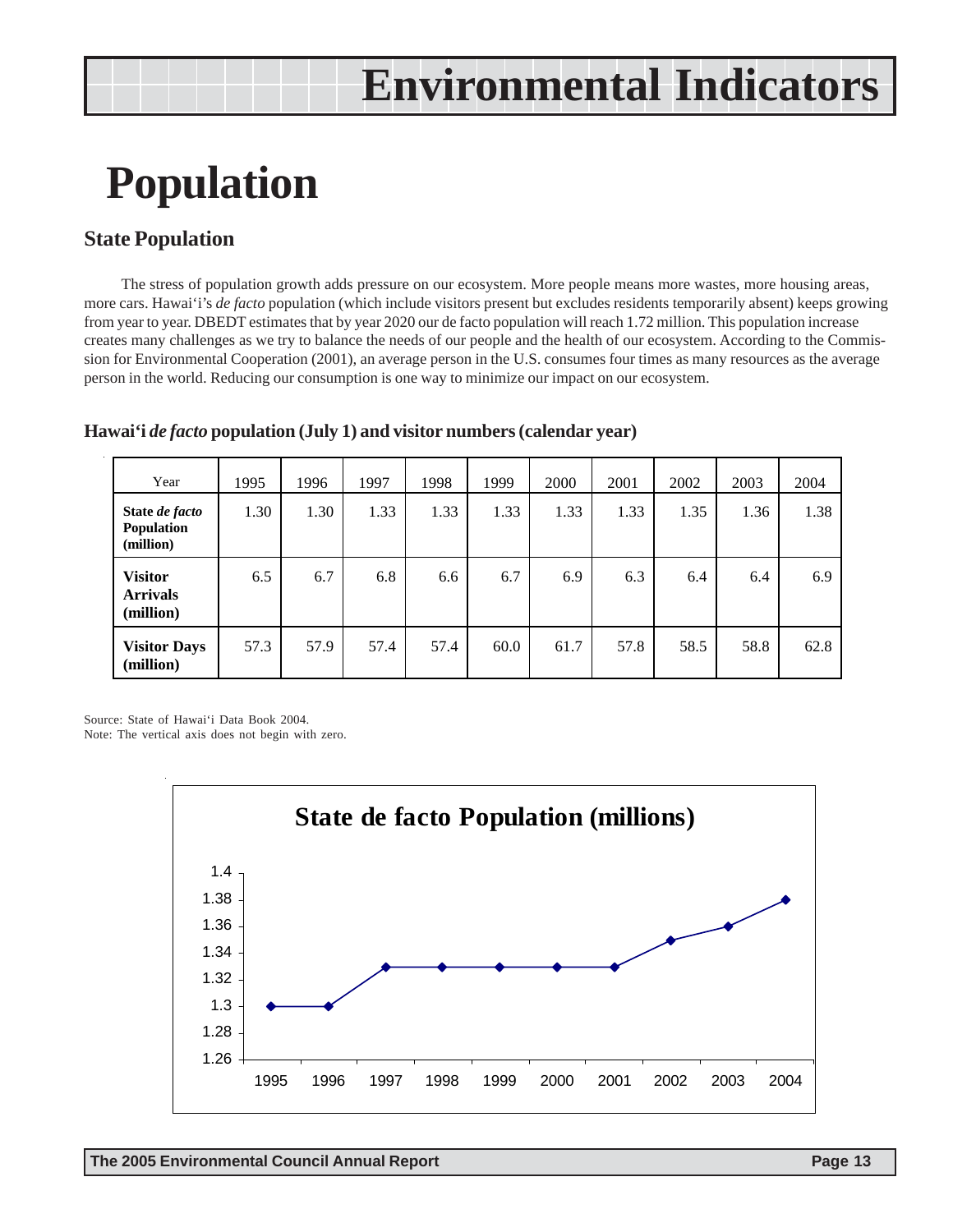### **Use and Recycling of Resources**

### **Municipal Water Consumption**

Good drinking water is one of Hawai'i's greatest natural assets. The combination of a growing population and limited potable water resources is reducing the availability and quality of our drinking water.

The table below shows water consumption through the respective municipal (county) water distribution systems.

| <b>Fiscal Year</b> | 1995   | 1996   | 1997   | 1998   | 1999   | 2000   | 2001   | 2002   | 2003   | 2004   |
|--------------------|--------|--------|--------|--------|--------|--------|--------|--------|--------|--------|
| Honolulu           | 51,006 | 50,682 | 48.624 | 49,265 | 51,614 | 51,020 | 52,608 | 52,405 | 54,576 | 52,245 |
| Kauai              | 4,114  | 4,206  | 3,944  | 4,148  | 4,373  | 4,309  | 4,631  | 4,226  | 4,298  | 4,343  |
| Hawaii             | 8,378  | 8,363  | 7.804  | 8,159  | 8.097  | 8,353  | 8,676  | 8,925  | 9,166  | 9,321  |
| Maui               | 11.494 | 11.477 | 11.438 | 11,729 | 12,547 | 12,719 | 12.833 | 12,312 | 12,695 | 12,436 |
| Total (MG)         | 74.992 | 74,728 | 71,810 | 73,301 | 76,631 | 76,401 | 78,748 | 77,868 | 80,735 | 78,345 |

**Municipal Water Consumption During the Year Ending June 30 (in millions of gallons)**

Source: The State of Hawai'i Data Book 2004 prepared by the Department of Business, Economic Development and Tourism; Honolulu Board of Water Supply; Hawai`i County Department of Water Supply; Kaua'i Department of Water; and Maui Department of Water Supply. Note: i) These figures include only municipal water supply. Military, private and plantation water systems are not included.

Note: The vertical axis does not begin with zero.

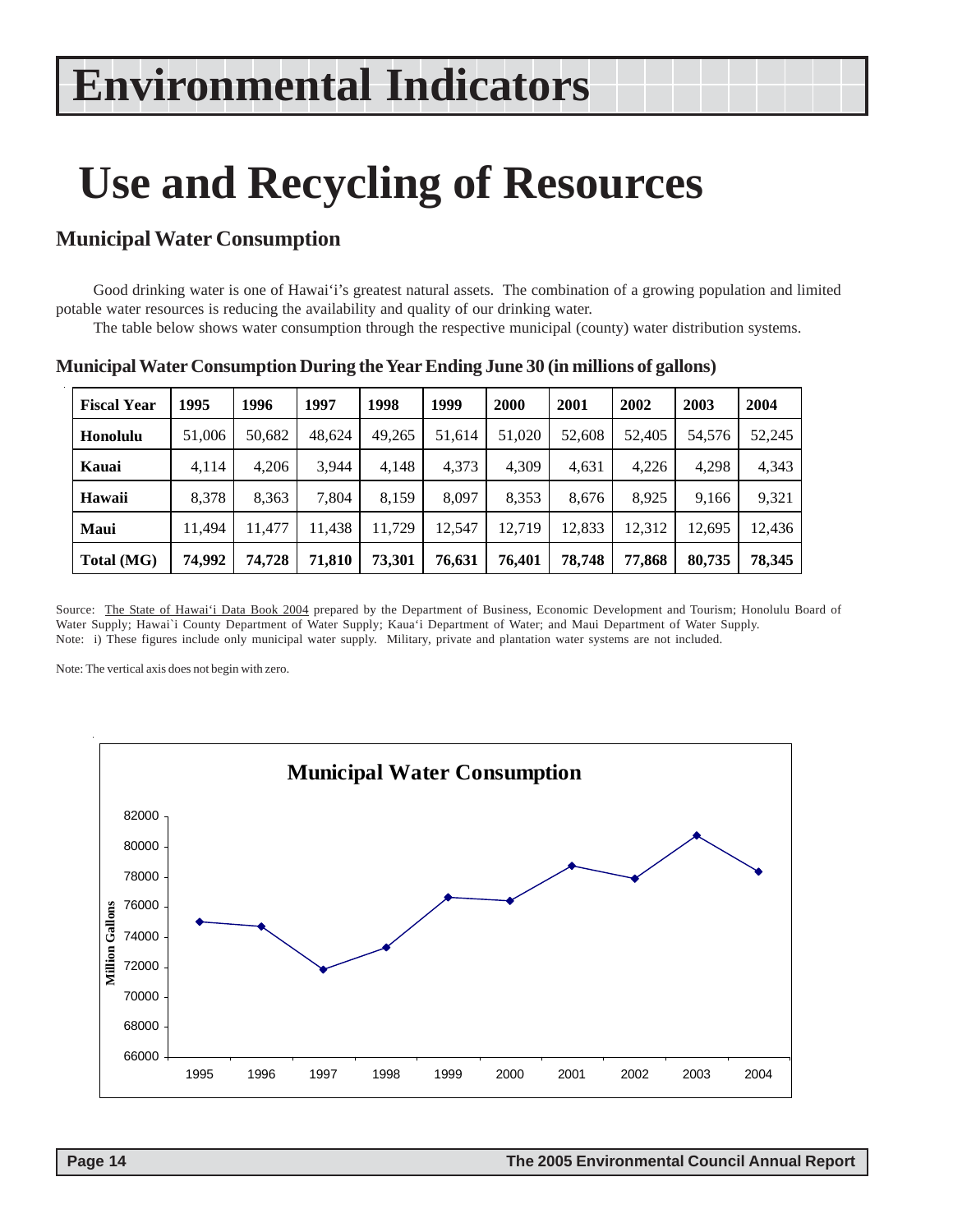### **Wastewater Treatment and Reuse**

Promotion of wastewater management practices that protect, conserve and fully utilize water resources is vital for Hawai'i. One way to achieve this objective is to use water reclaimed from wastewater treatment plants for irrigation. The table below shows the rate wastewater was treated and reused in millions of gallons per day (MGD).

| Federal<br><b>Fiscal</b><br>Year | Total<br>Wastewaterl<br><b>Treated (MGD)</b> | Wastewater<br><b>Reused (MGD)</b> | Percentage<br><b>Reused</b> |
|----------------------------------|----------------------------------------------|-----------------------------------|-----------------------------|
| 1994                             | 151.6                                        | 10.5                              | 6.9%                        |
| 1995                             | 150.1                                        | 11.1                              | 7.4%                        |
| 1996                             | 150.1                                        | 12.3                              | 8.2%                        |
| 1997                             | 150.0                                        | 15.6                              | 10.4%                       |
| 1998                             | 150.0                                        | 17.0                              | 11.3%                       |
| 1999                             | 150.0                                        | 19.5                              | 13.0%                       |
| 2000                             | 150.0<br>20.2                                |                                   | 13.5%                       |
| 2001                             | 150.0                                        | 19.9                              | 13.3%                       |
| 2002                             | 150.0                                        | 24.0                              | 16.0%                       |
| 2003                             | 150.0                                        | 23.5                              | 15.7%                       |

| Total Statewide Wastewater Treatment and Reuse by Federal Fiscal Year (Oct. to Sept.) |  |  |
|---------------------------------------------------------------------------------------|--|--|
|                                                                                       |  |  |

Source: Hawai'i Department of Health.

Note: Previous annual reports show lower treatment and reuse figures because only municipal wastewater treatment systems were included.

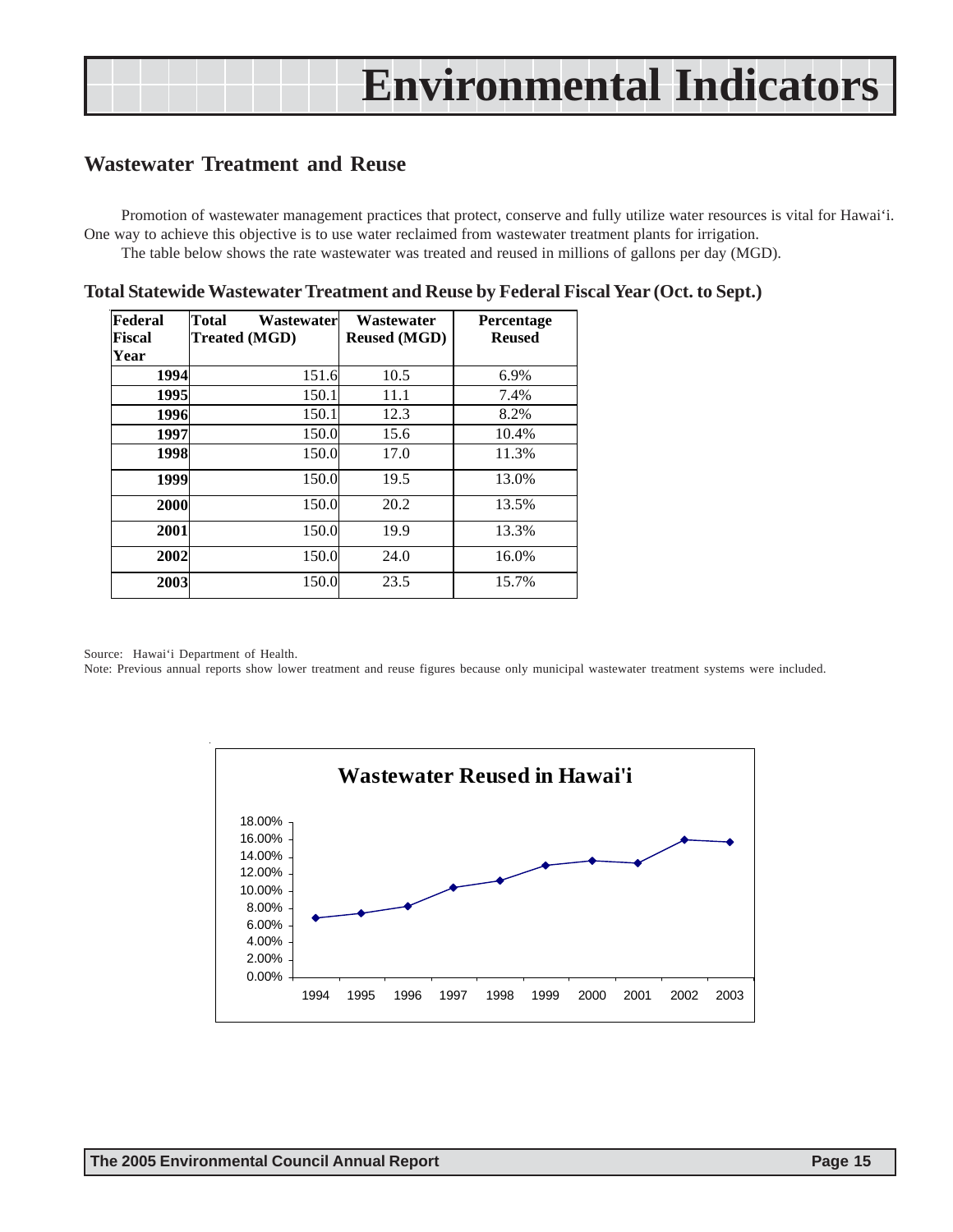### **Solid Waste Generation and Diversion**

Wise management of solid waste through programs of waste prevention, energy resource recovery, and recycling reduces human impact on the environment. Waste minimization, recycling and composting also reduce the amount of solid waste that we send to our landfills. It was the goal of the state to reduce the solid waste stream prior to disposal by 50% by January 1, 2000. Recent data show that we have only met half our goal.

The following table shows the total amount of municipal solid waste generated and the amount recycled and composted. The amounts diverted do not include waste sent to H-Power for incineration and power generation.

| Federal<br><b>Fiscal</b> | <b>Produced</b><br><b>Statewide</b> | De facto<br><b>Population</b> | Daily per<br>Capita | <b>Disposed</b><br><b>Statewide</b> | <b>Diverted</b><br><b>Statewide</b> | Percentage<br><b>Diverted</b> |
|--------------------------|-------------------------------------|-------------------------------|---------------------|-------------------------------------|-------------------------------------|-------------------------------|
| Year                     | $(1,000 \text{ tons})$              | (million)                     | (lbs)               | $(1,000 \text{ tons})$              | $(1,000 \text{ tons})$              |                               |
| 1994                     | 1,953                               | 1.29                          | 8.3                 | 1,616                               | 337                                 | 17%                           |
| 1995                     | 2,023                               | 1.30                          | 8.6                 | 1,620                               | 403                                 | 20%                           |
| 1996                     | 2,122                               | 1.30                          | 9.0                 | 1,619                               | 503                                 | 24%                           |
| 1997                     | 2,132                               | 1.33                          | 9.1                 | 1,599                               | 533                                 | 25%                           |
| 1998                     | 2,004                               | 1.33                          | 8.5                 | 1,524                               | 481                                 | 24%                           |
| 1999                     | 1,884                               | 1.33                          | 8.0                 | 1,424                               | 460                                 | 24%                           |
| 2000                     | 1,794                               | 1.33                          | 7.6                 | 1,441                               | 353                                 | 20%                           |
| 2001                     | 1,971                               | 1.33                          | 8.4                 | 1,479                               | 493                                 | 25%                           |
| 2002                     | 2,115                               | 1.35                          | 9.0                 | 1,490                               | 625                                 | 30%                           |
| 2003                     | 2,141                               | 1.36                          | 9.1                 | 1,518                               | 623                                 | 29%                           |

**Solid Waste Generation and Diversion in Hawai'i by Federal Fiscal Year (Oct. to Sept.)**

Source: Hawai'i Department of Health and Department of Business, Economic Development and Tourism, Data Book 2004 (De facto Population). Note: The 2000 numbers are partial as not all facilities have reported to DOH.

### **1999 recommendations to the Governor on "Improving Hawai'i's Solid Waste Recycling Rate"**

Support local recycling enterprises Establish recycling demonstration projects Implement a comprehensive recycling program Invest in infrastructure to recycle Provide more funding to the Department of Health Support the development of a market for recycling products Use glassphalt for paving roadways Create preference for non-polluting recycling activities Amend definition of maritime business to include recycling Provide funds for market development research Enforce current recycling laws Expand the "advance disposal fee" program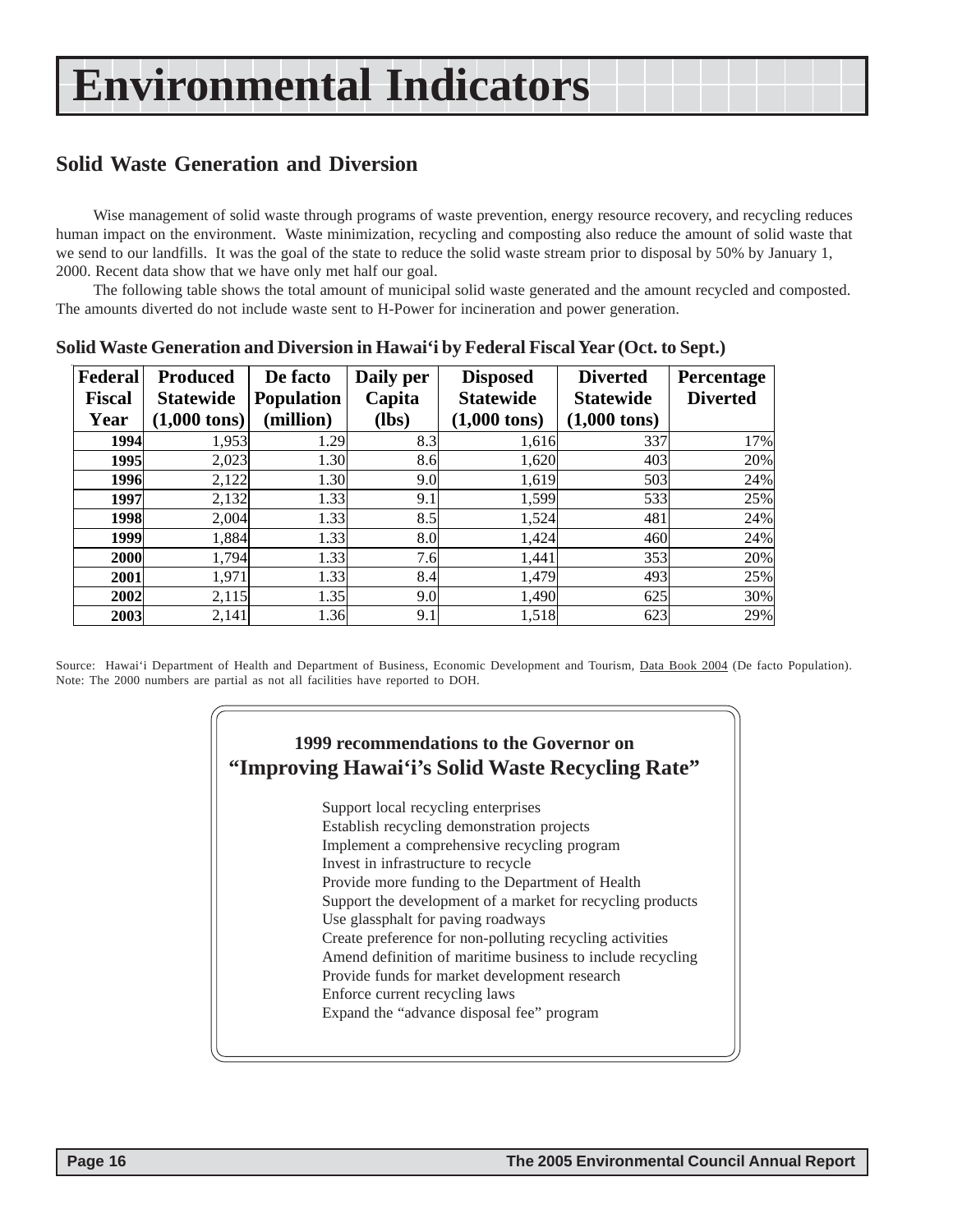### **Hazardous Waste Generated**

Hazardous wastes are classified as either ignitable, corrosive, reactive or toxic. These wastes have components that have been shown to be harmful to health and the environment. To protect worker safety, public health, and the environment, users of hazardous chemicals must minimize the amount of waste they generate.

State law requires large generators of hazardous waste to report biennially to the Director of Health the amount of hazardous waste generated. The following table shows the data.

#### **Total Hazardous Waste Generated by Large Quantity Generators in Hawai'i Fed. Fiscal Yr. (Oct- Sept)**

| <b>Federal Fiscal Year</b>                    | 1989  | 1991  | 1993  | 1995 | 1997  | 1999  | 2001 |
|-----------------------------------------------|-------|-------|-------|------|-------|-------|------|
| <b>Hazardous Waste</b><br>Generated (in tons) | .,499 | 1.343 | 1.702 | NA   | 1,669 | 1.456 | 781  |

Source: Hawai'i Department of Health.

Note: i) Figures do not match previous years' annual report data as the numbers have been adjusted by the DOH.

ii) Data for 1995 are not included because the data collected by the Department of Health includes both **large and small** quantity generators.

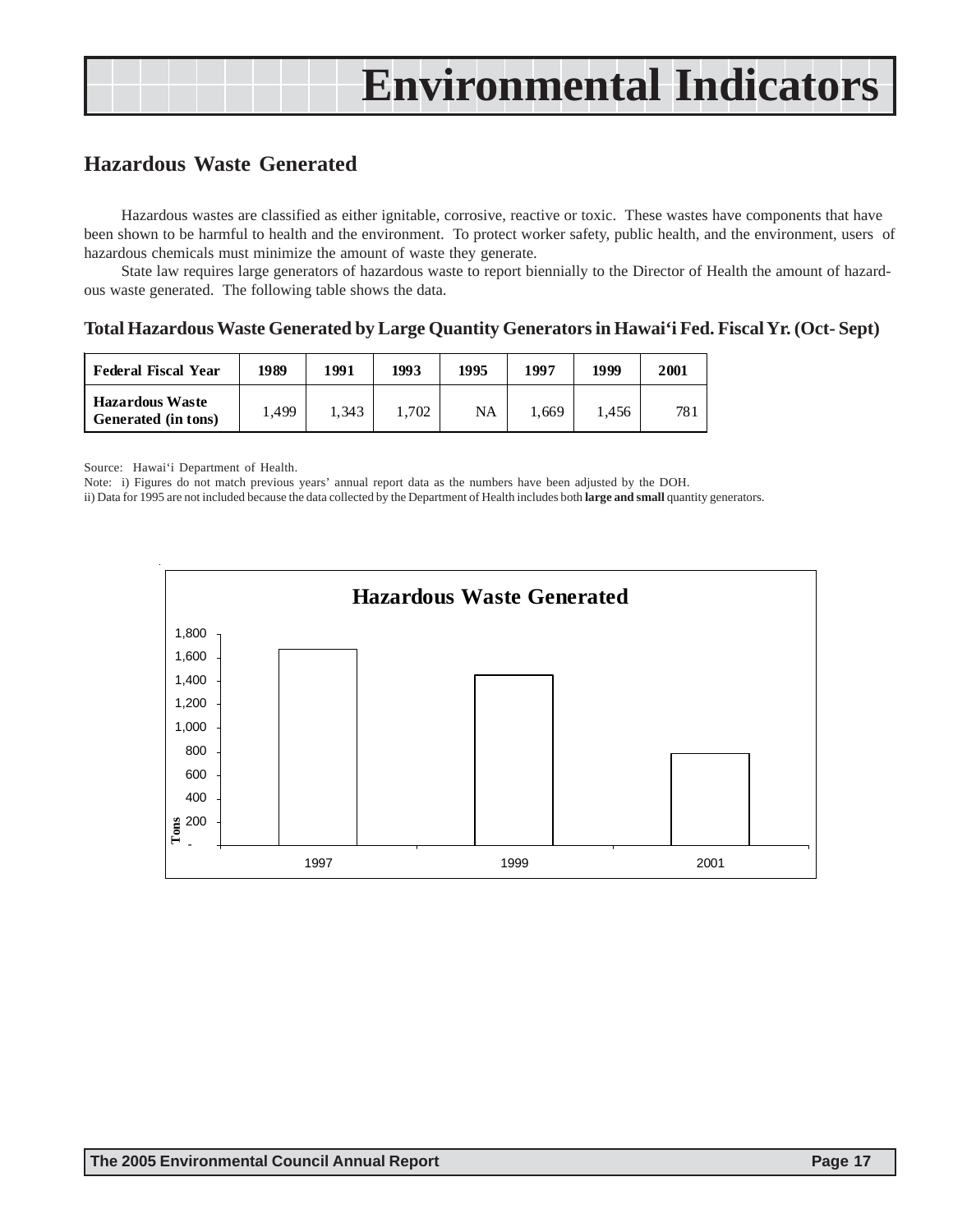### **Biodiversity Maintenance**

### **Managed Forest Areas**

Hawaiian native forests have evolved over millions of years. Invasive species that choke out native plants, and feral animals that cause erosion on the fragile forest floor can cause serious damage to the native forest. Keeping out invasive species and feral animals and planting more native plants promotes healthy forests.

| Year | <b>Forest Reserve Land</b> | <b>Private Forest Land</b> | <b>Natural Areas</b> |
|------|----------------------------|----------------------------|----------------------|
| 1995 | 622,339                    | 328,742                    | 122,703              |
| 1996 | 622,339                    | 328,742                    | 122,703              |
| 1997 | 643,134                    | 328,742                    | 109,164              |
| 1998 | 643,134                    | 328,742                    | 109,164              |
| 1999 | 643,134                    | 328,742                    | 109,164              |
| 2000 | 643,134                    | 328,742                    | 109,164              |
| 2001 | 643,134                    | 328,742                    | 109,164              |
| 2002 | 643,134                    | 328,742                    | 109,164              |
| 2003 | 643,134                    | 328,742                    | 109,164              |

#### **Acres of Forest and Natural Areas as of June 30 of each year**

Source: State of Hawai'i Data Book 2003.

Note: Forest Reserve Land = State-owned and privately-owned lands under surrender agreement in forest reserve system.

Private Forest Land = Private forest land within conservation district. The majority of these lands were previously in the forest reserve system. Natural Areas = The State of Hawai'i created the Natural Area Reserves System, or NARS, to preserve and protect representative samples of the Hawaiian biological ecosystems and geological formations. In 1937, 1,027,299 acres were in forest reserves.

The council is always looking for improvents to its biodiversity indicators. Please contact OEQC if there are better indicators for the future.

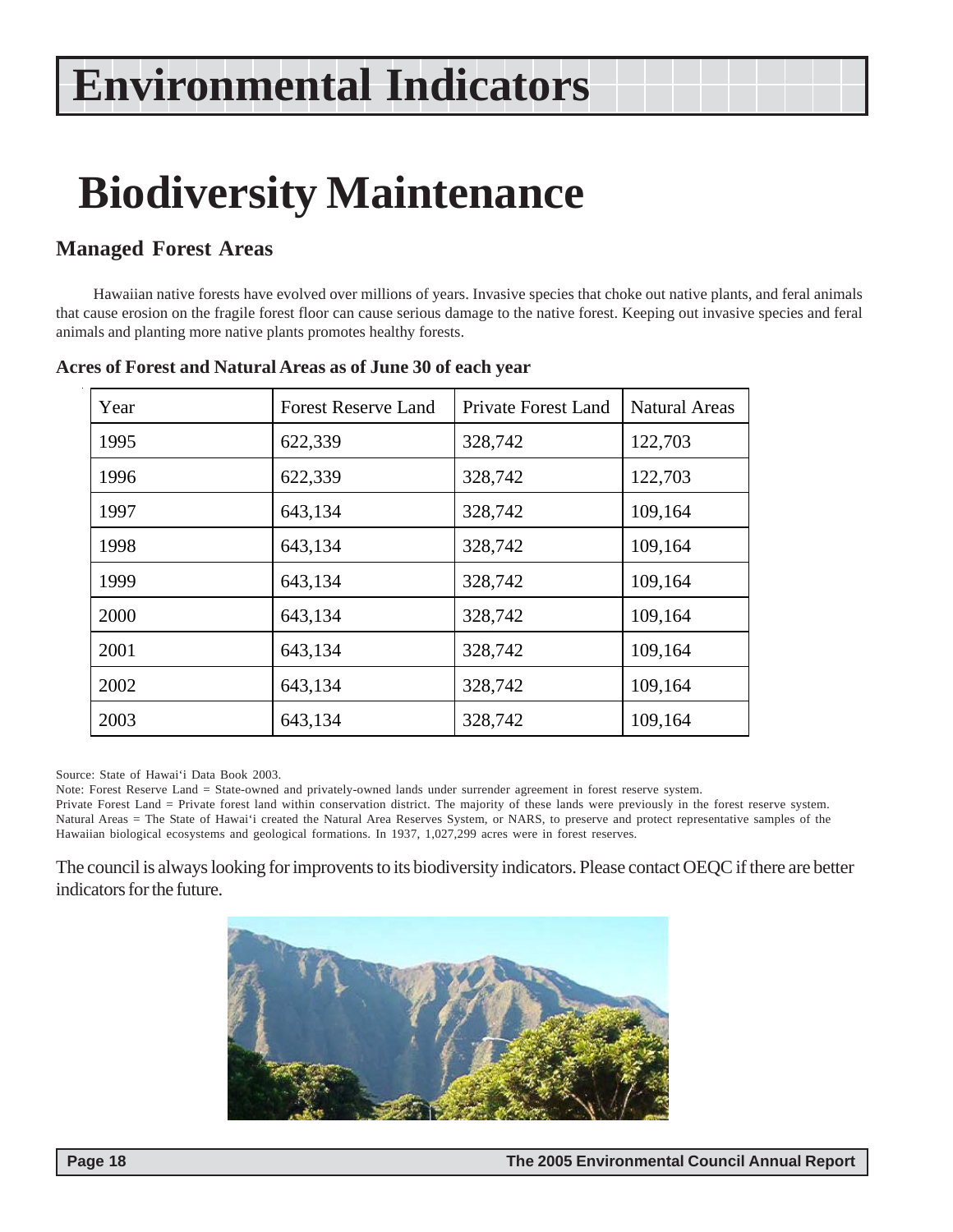### **Watershed Partnerships**

Forested watersheds provide us with nearly all of our state's fresh water. Watershed Partnerships are voluntary alliances of public and private landowners committed to the common value of protecting large areas of forested watersheds for water recharge and other values. More than 200,000 acres of important watershed areas in Hawai'i have been placed within these unique public-private partnerships

#### **West Maui Watershed Partnership (50,000 acres)**

The Maui County Board of Water Supply Kamehameha Schools C. Brewer and Company Limited Amfac/JMB Hawai'i, L.L.C. The Nature Conservancy of Hawai'i Maui Land & Pineapple Co., Inc. State Department of Land and Natural Resources The County of Maui

#### **East Maui Watershed Partnership (100,000+ acres)**

State Department of Land and Natural Resources The Nature Conservancy of Hawai'i The Maui County Board of Water Supply Haleakala Ranch Co. East Maui Irrigation Co., Ltd. Haleakala National Park Hana Ranch The County of Maui

#### **Kaua`i Watershed Alliance (75,000 acres)**

Ben A. Dyre Family Limited Partnership Kaua`i Department of Water Kamehameha Schools Kaua`i Ranch, LLC Lihue Land Company McBryde Sugar Company, Ltd. Princeville Corporation State Department of Land and Natural Resources Grove Farm Company, Incorporated

#### **Ko'olau Watershed Partnership (50,000+ acres)**

Kamehameha Schools State Department of Land and Natural Resources State Department of Hawaiian Home Lands Agribusiness Development Corporation U.S. Army Honolulu Board of Water Supply Queen Emma Foundation Bishop Museum Manana Valley Farm LLC Tiana Partners Dole Food Co., Inc. The Nature Conservancy of Hawai'i

#### **East Moloka'i Watershed Partnership (5,000 acres)**

Kamehameha Schools Kapualei Ranch Ke Aupuni Lokahi Enterprise Community Gov Bd EPA Hawai'i Department of Health State Division of Forestry and Wildlife Kalaupapa National Historical Park Maui County Maui Board of Water Supply Moloka'i-Lana'i Soil and Water Conservation District USDA Natural Resource Conservation Services US Fish & Wildlife Service US Geological Services The Nature Conservancy of Hawai'i

#### **Lanai Watershed Partnership (3,580 acres)**

Castle & Cooke Maui County Board of Water Supply Hui Malama Pono O Lana'i State Department of Land and Natural Resources US Fish & Wildlife Service USDA Natural Resources Conservation Service Molokai-Lanai Soil and Water Conservation District The Nature Conservancy of Hawai'i

#### **Ola'a-Kilauea Watershed Partnership (420,000 acres)**

Kulani Correctional Facility - State, Public Safety Puu Maka'ala NAR - State, DLNR DOFAW Kamehameha Schools USDI - Hawaii Volcanoes National Park Service USDA - Forest Service USGS - Biological Resources Division

#### **Leeward Haleakala Watershed Partnership (43,175 ac.)**

Department of Hawaiian Home Lands James Campbell Estate Haleakala National Park Haleakala Ranch Kaonoulu Ranch Nu'u Mauka Ranch State Department of Land and Natural Resources Ulupalakua Ranch John Zwaanstra

#### **Kohala Watershed Partnership (31,325 acres)**

Parker Ranch Kahua Ranch Ponoholo Ranch Kamehameha Schools The Queen Emma Foundation Department of Hawaiian Homelands Department of Land and Natural Resources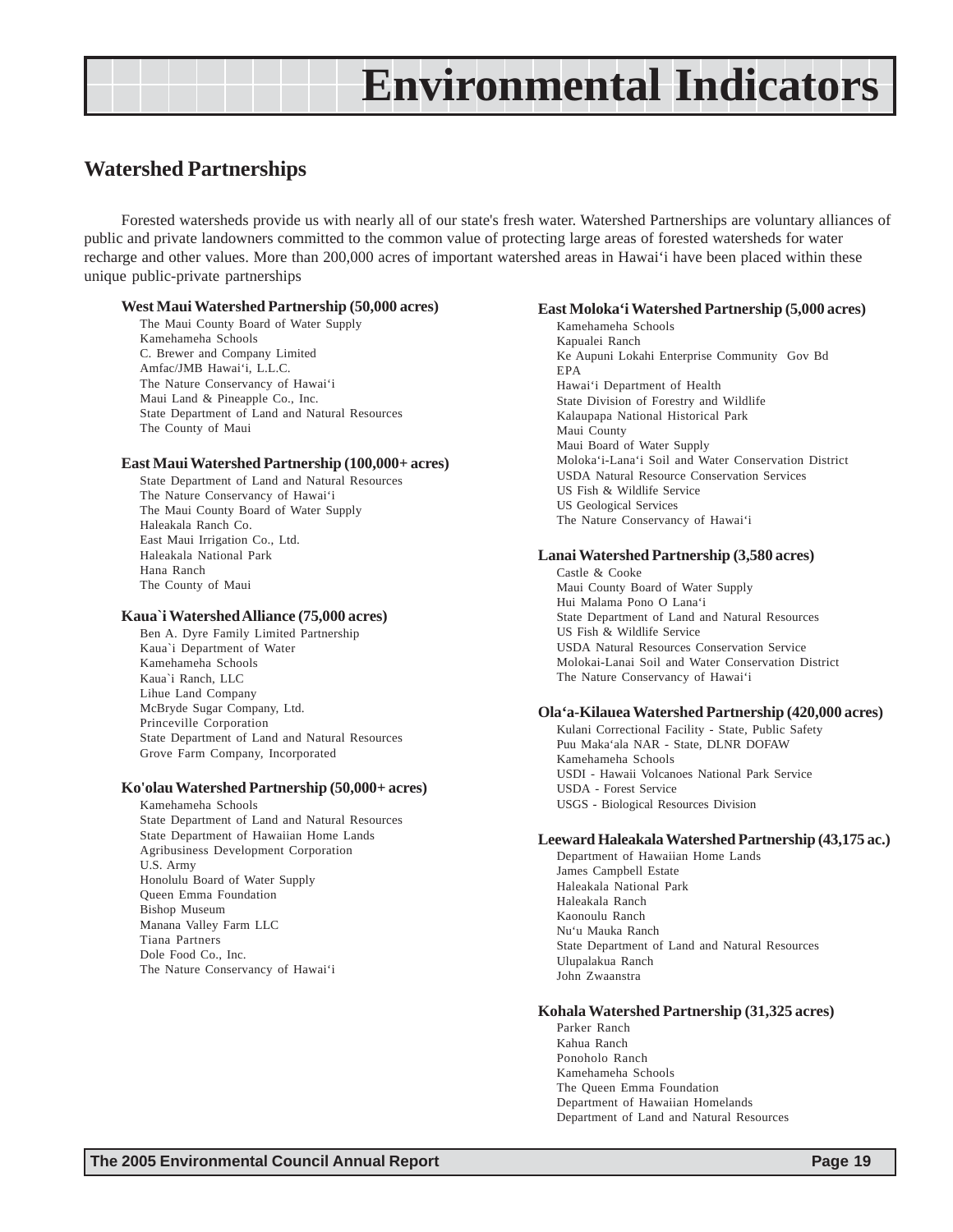### **Hawai'i Endangered Bird Conservation Program**

The Hawaiian Islands are home to species of birds that are found nowhere else on the planet, exhibiting a staggering array of adaptations to life in their unique habitats. Prior to human disturbance, Hawaiian birdlife was abundant from the montane cloud forests to the dry forests by the sea in what are thought to have been the highest densities of any birds on earth. Of the more than 140 native breeding species and subspecies present prior to the colonization of the islands by humans, more than half have been lost to extinction. The DOFAW collaborates broadly with government and private researchers, managers, and landowners to implement programs designed to protect and recover Hawai'i's unique forest bird species and their habitats. Unfortunately, some birds that are released do not survive in the wild.

| Year | <b>Number Released</b> |
|------|------------------------|
| 1993 | 5                      |
| 1994 | 7                      |
| 1995 | 18                     |
| 1996 | $\overline{2}$         |
| 1997 | 23                     |
| 1998 | 17                     |
| 1999 | 14                     |
| 2000 | 34                     |
| 2001 | 15                     |
| 2002 | 34                     |
| 2003 | 41                     |
| 2004 | 10                     |

#### **Endangered Bird Releases**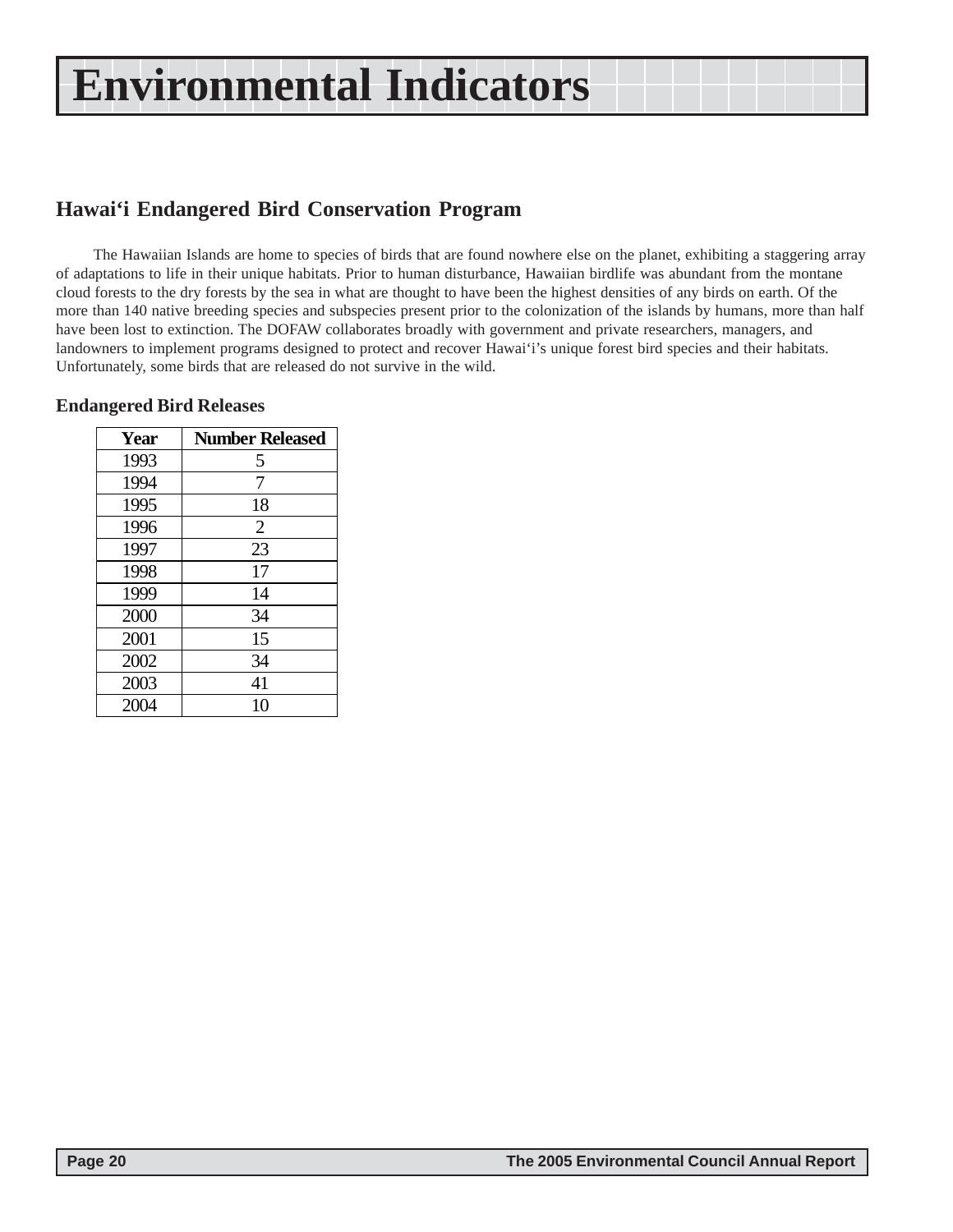### **Health of Hawai'i Fisheries**

Ocean resources are an integral part of Hawai'i's heritage. Aquatic resources are extremely valuable for ecological, social and economic reasons. Sustaining and enhancing Hawai'i's living aquatic resources and their habitats make environmental and economic sense.

The tables below shows the figures for the bottomfish *spawning potential ratio (SPR)* compiled by the Pacific Islands Fisheries Science Center of the National Marine Fisheries Service. Archipelagic SPR values of less than 20% are interpreted to mean that the overall stock is subject to recruitment overfishing. For more localized areas, such as the Main Hawaiian Islands, low values of SPR reflect realtively high reductions in localized abundance. Although localized reductions in abundance contribute to the overall stock condition, their significance is primarily measured in the context of sociological and economic factors within the fishery.

|            | 1994 | 1995         | 1996           | 1997 | 1998 | 1999          | 2000 | 2001        | 2002 | 2003 |
|------------|------|--------------|----------------|------|------|---------------|------|-------------|------|------|
| Ehu        | 6    | $\mathbf{r}$ | 3              | 8    | 4    | $\mathcal{I}$ | 4    | $\mathbf Q$ | 8    | 5    |
| Hapu'upu'u | 33   | 21           | 15             | 23   | 16   | 27            | 24   | 30          | 26   | 29   |
| Onaga      | 9    | 6            | $\overline{4}$ | 5    | 5    | 6             | 6    | 3           | 5    | 10   |
| Opakapaka  | 37   | 35           | 25             | 32   | 24   | 28            | 33   | 33          | 32   | 32   |
| <b>Uku</b> | 37   | 40           | 35             | 29   | 29   | 47            | 33   | 26          | 27   | 20   |

#### **Main Hawaiian Islands Bottomfish Spawning Potential Ratio by Calendar Year**

Source: National Marine Fisheries Service.

Note: SPR is calculated from catch size composition and commercial catch rate. SPR values of less than 20% are thought to be indicative of recruitment overfishing, the point at which there may be too few spawning fish remaining to maintain the population. Target SPR values for ehu and onaga recovery are 20%.

|            | 1994 | 1995 | 1996 | 1997 | 1998 | 1999 | 2000 | 2001 | 2002 | 2003 |
|------------|------|------|------|------|------|------|------|------|------|------|
| Ehu        | 38   | 41   | 43   | 42   | 38   | 37   | 39   | 40   | 37   | 36   |
| Hapu'upu'u | 51   | 48   | 49   | 49   | 44   | 47   | 49   | 51   | 45   | 50   |
| Onaga      | 39   | 33   | 39   | 25   | 22   | 34   | 27   | 26   | 26   | 31   |
| Opakapaka  | 53   | 54   | 52   | 52   | 47   | 46   | 52   | 51   | 47   | 48   |
| <b>Uku</b> | 52   | 56   | 57   | 51   | 50   | 55   | 52   | 48   | 45   | 43   |

### **Archipelago-Wide Bottomfish Spawning Potential Ratio by Calendar Year**

Source: National Marine Fisheries Service.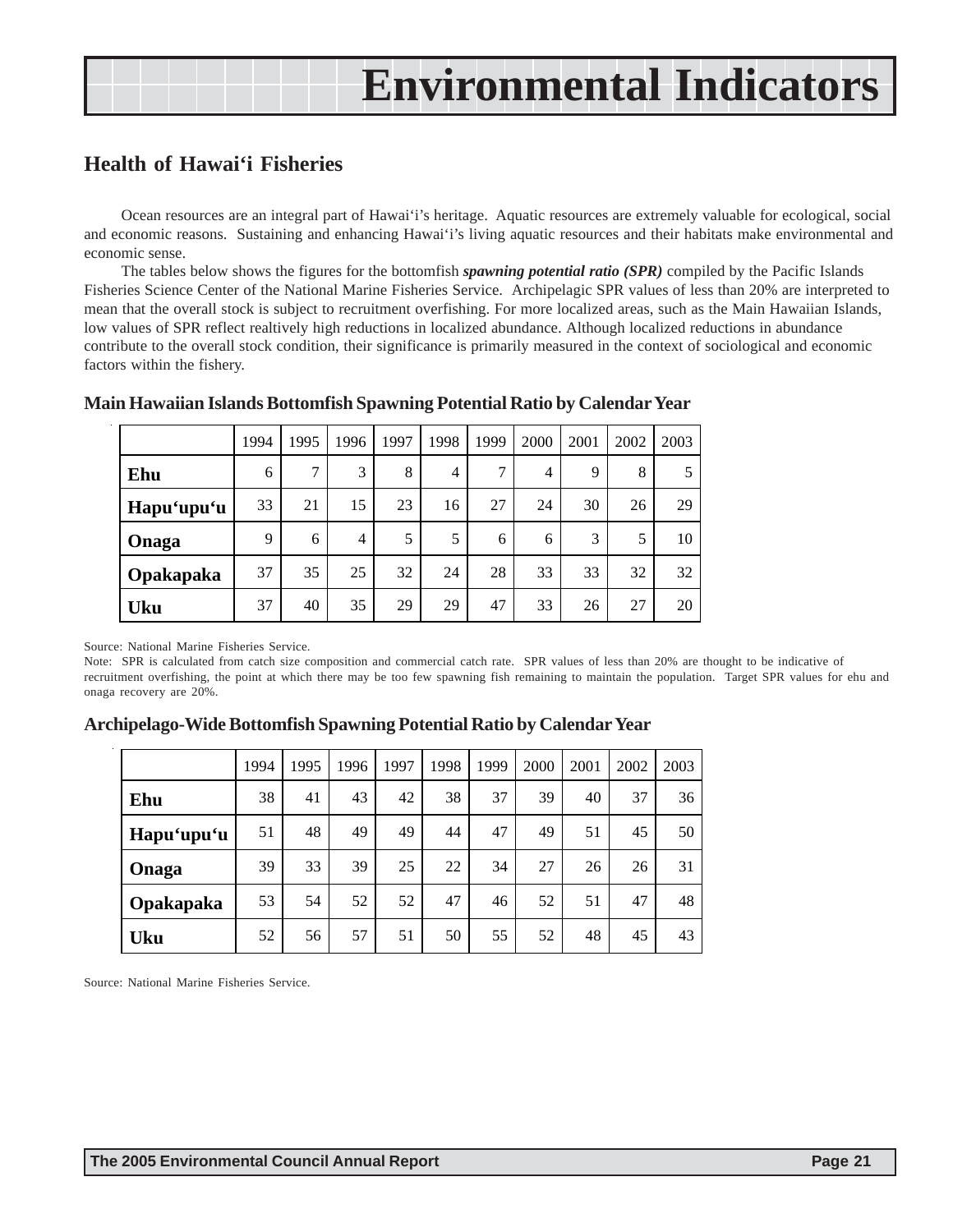# **Environmental Quality**

### **Air Quality Measurements in Honolulu**

 Hawai'i's annual average concentrations of sulfur dioxide are so low that they do not pose a health concern. The following are annual average concentrations of sulfur dioxide from the Kapolei air monitoring station.

### **Air Quality Measurements in Honolulu by Calendar Year**

|                             | 1996          | 1997 | 1998 | 1999 | 2000 | 2001 | 2002 | 2003 | Federal<br><b>Standard</b> |
|-----------------------------|---------------|------|------|------|------|------|------|------|----------------------------|
| $PM_{10} (ug/m^3)$          | 14            | 8    | Q    | 14   | 14   | 16   | 15   | 16   | 50                         |
| CO (ug/m <sup>3</sup> )     | 2127          | 4133 | 6726 | 4788 | 3990 | 5244 | 3990 | 2850 | 40,000                     |
| $SO_2$ (ug/m <sup>3</sup> ) | $\mathcal{R}$ | 2    | 2    | ↑    |      | 2    |      |      | 80                         |

Source: Hawai'i Department of Health.

Notes:  $PM_{10}$ ,  $SO_2$  are annual means; CO is the maximum 1-hour value recorded in the year.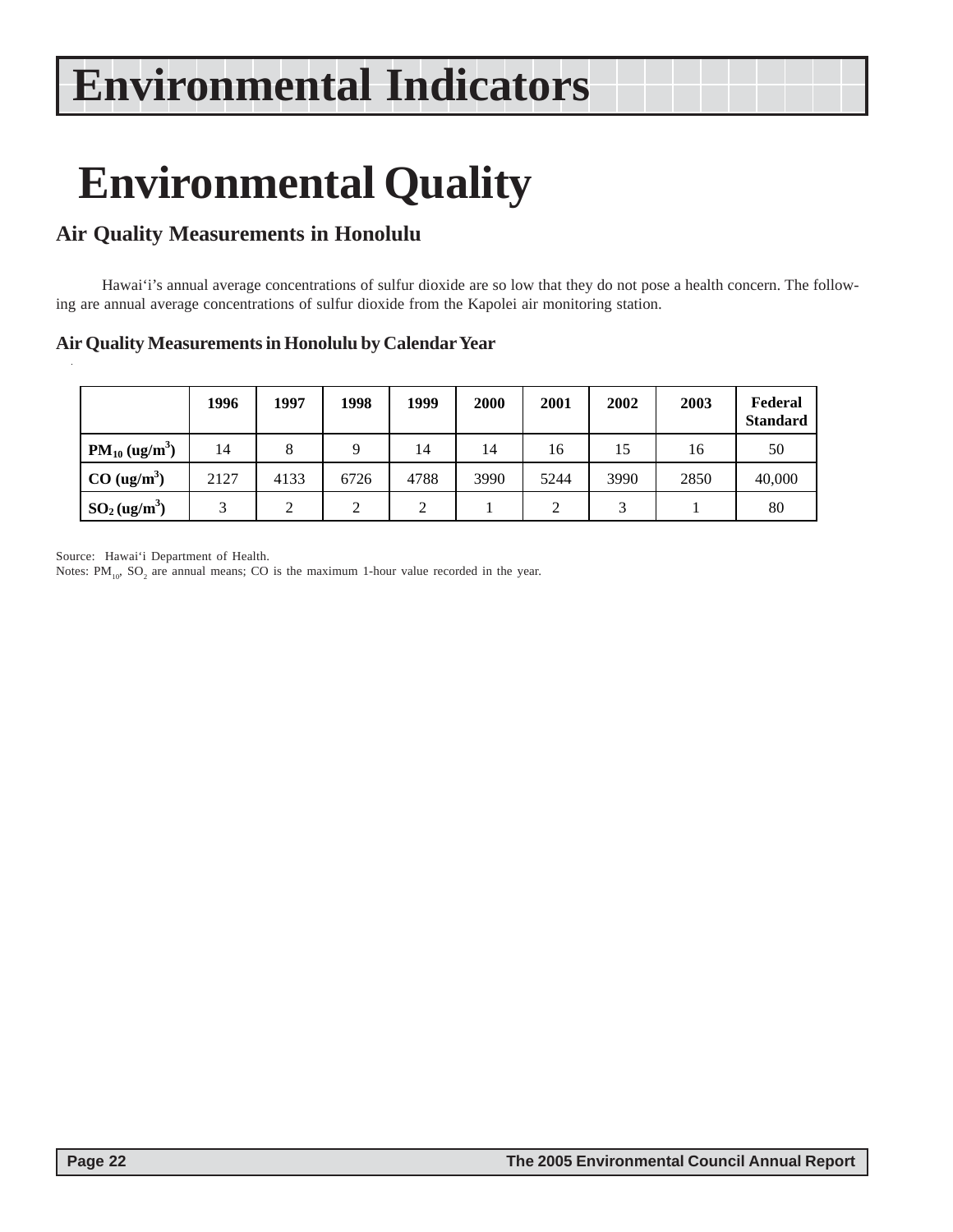### **Beaches Posted as Unsafe Due to Pollution**

Residents and visitors use our public beaches and the ocean for recreation and fishing. Sewage and chemical spills can restrict our enjoyment and use of the shoreline as well as poison aquatic life.

The following table shows the number of times beaches were posted with warning or closure signs (unsafe due to water pollution) by the Department of Health.

#### **Days Beaches Posted as Unsafe Due to Pollution by DOH by Calendar Year**

| Year | Days beaches |
|------|--------------|
|      | closed       |
| 1994 | 20           |
| 1995 | 16           |
| 1996 | 45           |
| 1997 | 28           |
| 1998 | 13           |
| 1999 | 26           |
| 2000 | 16           |
| 2001 | 20           |
| 2002 | 36           |
| 2003 | 0            |
| 2004 | 33           |

Source: Hawaii Department of Health.

Note: i) There were additional postings of warning signs on streams, lakes, and harbors.

ii) Other agencies may also post warning signs on beaches. For example, the City and County of Honolulu also posts warning signs on beaches after opening stream mouths to drain water.

### **Oil and Chemical Spills**

Oil and chemical spills pollute our ocean, streams, groundwater. In addition to the environmental and ecological damage, cleanup costs run into the millions of dollars. Even with the best response plan, it is impossible to restore the environment to its original condition. Spill prevention must be our primary strategy. The table below shows the number of oil and chemical spills.

#### **Oil and Chemical Spills in Hawai'i Federal Fiscal Year (Oct. to Sept.)**

| Federal<br><b>Fiscal Year</b> | <b>Oil Releases</b> | <b>Chemical Releases</b> | <b>Total Spills</b> |
|-------------------------------|---------------------|--------------------------|---------------------|
| 1995                          | 126                 | 222                      | 348                 |
| 1996                          | 237                 | 230                      | 467                 |
| 1997                          | 295                 | 205                      | 500                 |
| 1998                          | 225                 | 305                      | 530                 |
| 1999                          | 240                 | 286                      | 526                 |
| 2000                          | 163                 | 303                      | 466                 |
| 2001                          | 171                 | 271                      | 442                 |
| 2002                          | 218                 | 268                      | 486                 |
| 2003                          | 240                 | 146                      | 386                 |

Source: Hawai'i Department of Health.

**The 2005 Environmental Council Annual Report Page 23**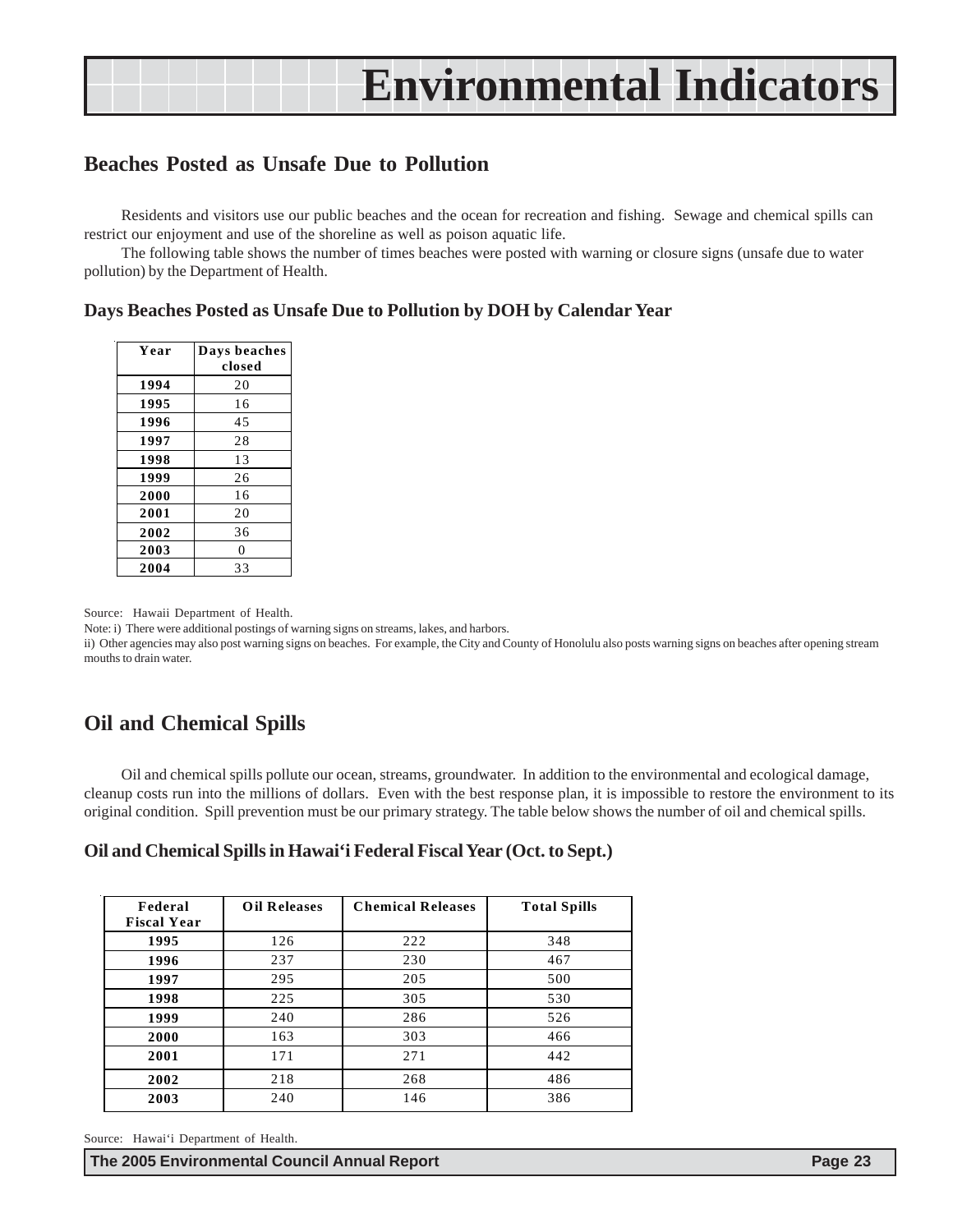### **Safe Drinking Water**

Fresh water is a precious resource. Pesticides, fertilizers, oils and chemicals that we apply to the ground eventually seep into our drinking water aquifers. We must protect our drinking water supplies from contamination, or spend millions of dollars for treatment.

 Public water systems provide piped water for human consumption such as drinking and washing. They include both municipal and private facilities for the collection, treatment, storage and distribution of water. The next table shows the percentage of Hawai'i's population served drinking water in compliance with 1994 maximum microbiological and chemical contaminant levels. Water which exceeds maximum contaminant levels (MCLs) is believed to be harmful to human health.

#### **Population Served Safe Drinking Water Federal Fiscal Year (Oct. to Sept.)**

| Federal<br><b>Fiscal Year</b> | Percentage<br><b>Population Served</b> |
|-------------------------------|----------------------------------------|
|                               | <b>Water Below MCLs</b>                |
| 1994                          | 95.0%                                  |
| 1995                          | 98.0%                                  |
| 1996                          | 99.5%                                  |
| 1997                          | 98.2%                                  |
| 1998                          | 99.8%                                  |
| 1999                          | 99.7%                                  |
| 2000                          | 98.8%                                  |
| 2001                          | 99.7%                                  |
| 2002                          | 100.0%                                 |
| 2003                          | 100.0%                                 |
| 2004                          | 99.5%                                  |

Source: Hawai'i Department of Health.

### **Stream Quality**

The ancient Hawaiian concept of ahupua'a embraces the watershed perspective linking the mountains to the sea. This stream quality refers to the inland part of a watershed, including all stream tributaries.

#### **Number of Impaired Streams Listed Statewide by Calendar Year**

| Year  | <b>Number of Impaired Streams</b> |
|-------|-----------------------------------|
| 2002. | 59                                |
| 2004  |                                   |

Source: Hawai'i Department of Health. DOH published a list of impaired streams in 2002 and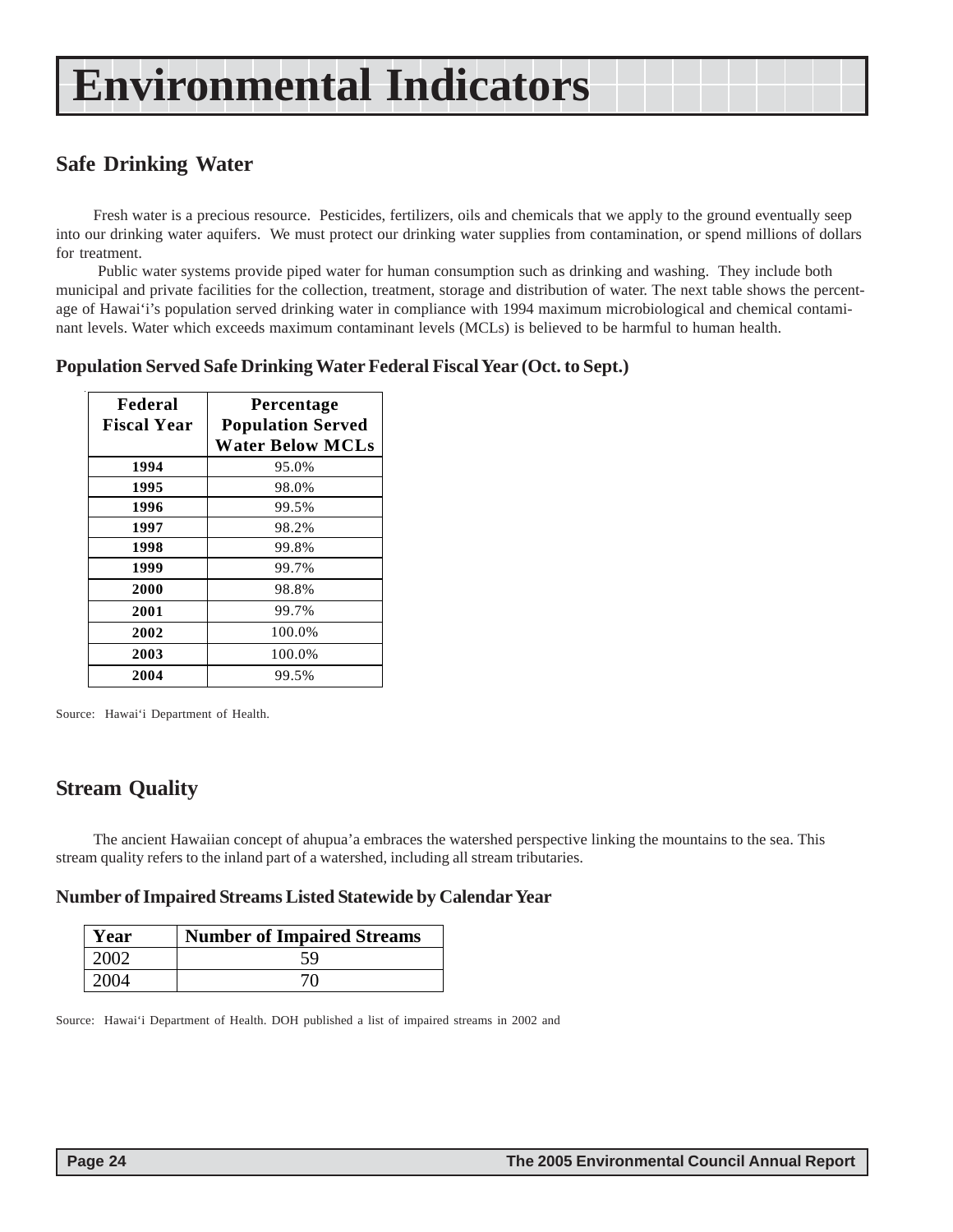### **Statewide Land Use District Acreage**

There are four land use districts designations for all lands in the state: urban, rural, agricultural, and conservation. With the decline of sugar cane and pineapple, there may be less productive agricultural land in Hawai'i than previously.

|      |       | Land Area in Thousand Acres |              |       |
|------|-------|-----------------------------|--------------|-------|
| Year | Urban | Conservation                | Agricultural | Rural |
| 1995 | 190   | 1,976                       | 1,936        | 10    |
| 1996 | 192   | 1,975                       | 1,936        | 10    |
| 1997 | 192   | 1,975                       | 1,935        | 10    |
| 1998 | 193   | 1,975                       | 1,934        | 10    |
| 1999 | 195   | 1,975                       | 1,933        | 10    |
| 2000 | 193   | 1,976                       | 1,933        | 10    |
| 2001 | 195   | 1,974                       | 1,934        | 10    |
| 2002 | 195   | 1,974                       | 1,933        | 10    |
| 2003 | 196   | 1,974                       | 1,932        | 10    |
| 2004 | 197   | 1,974                       | 1,931        | 10    |

|  | <b>State Land Use District Acreage as of December of Each Year</b> |  |  |  |
|--|--------------------------------------------------------------------|--|--|--|
|--|--------------------------------------------------------------------|--|--|--|

Source: State Land Use Commission, Department of Business, Economic Development and Tourism.

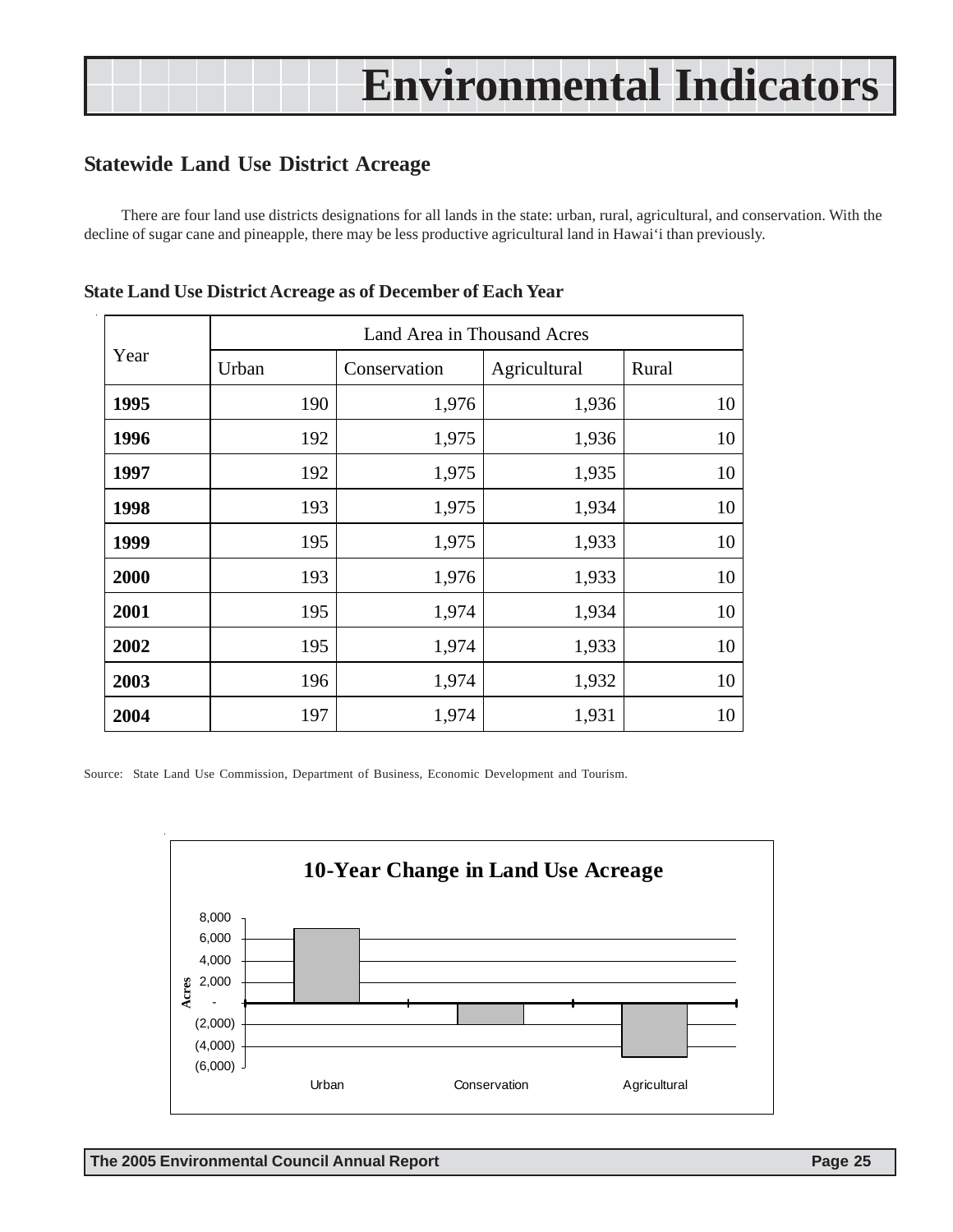### **Public Awareness/Concern**

#### **State Environmental Expenditures**

Environmental protection is one of the 11 primary objectives of the state government. Programs within the environmental protection structure include: Department of Health (Environmental Management, Environmental Health Administration, and Office of Environmental Quality Control); Department of Land and Natural Resources (Forestry & Wildlife, Commission on Water Resources Management, Conservation and Resources Enforcement, Natural Area Reserves, Aquatic Resources, Mineral Resources, and Conservation District); and Department of Agriculture (Pesticides).

More funding to promote the goals of Hawai`i's environmental programs will result in better overall state environmental quality. The portion of expenditures for environmental protection reflects the priority given to environmental programs relative to other functions.

The table below shows the sum of money and the percentage of total state expenditures spent on environmental protection programs.

| <b>Fiscal Year</b>                                                       | 1995  | 1996  | 1997  | 1998  | 1999  | 2000  | 2001  | 2002  | 2003  | 2004  |
|--------------------------------------------------------------------------|-------|-------|-------|-------|-------|-------|-------|-------|-------|-------|
| <b>State</b><br><b>Expenditures</b><br>(million \$)                      | 5,092 | 4,906 | 5,338 | 5,393 | 5,315 | 5,538 | 6,175 | 6,710 | 7,198 | 7,367 |
| <b>Environmental</b><br><b>Expenditures</b><br>(millions \$)             | 30    | 61    | 45    | 60    | 69    | 69    | 51    | 64    | 66    | 150   |
| <b>Environmental</b><br>Spending as %<br>of State<br><b>Expenditures</b> | 0.59% | 1.25% | 0.85% | 1.10% | 1.30% | 1.24% | 0.83% | 0.95% | 0.92% | 2.04% |

#### **State Expenditures on Environmental Protection Programs by State Fiscal Year (July-June)**

Source: The Variance Report, State of Hawai'i, compiled by the Department of Budget and Finance. This report is prepared annually and submitted to the state Legislature.

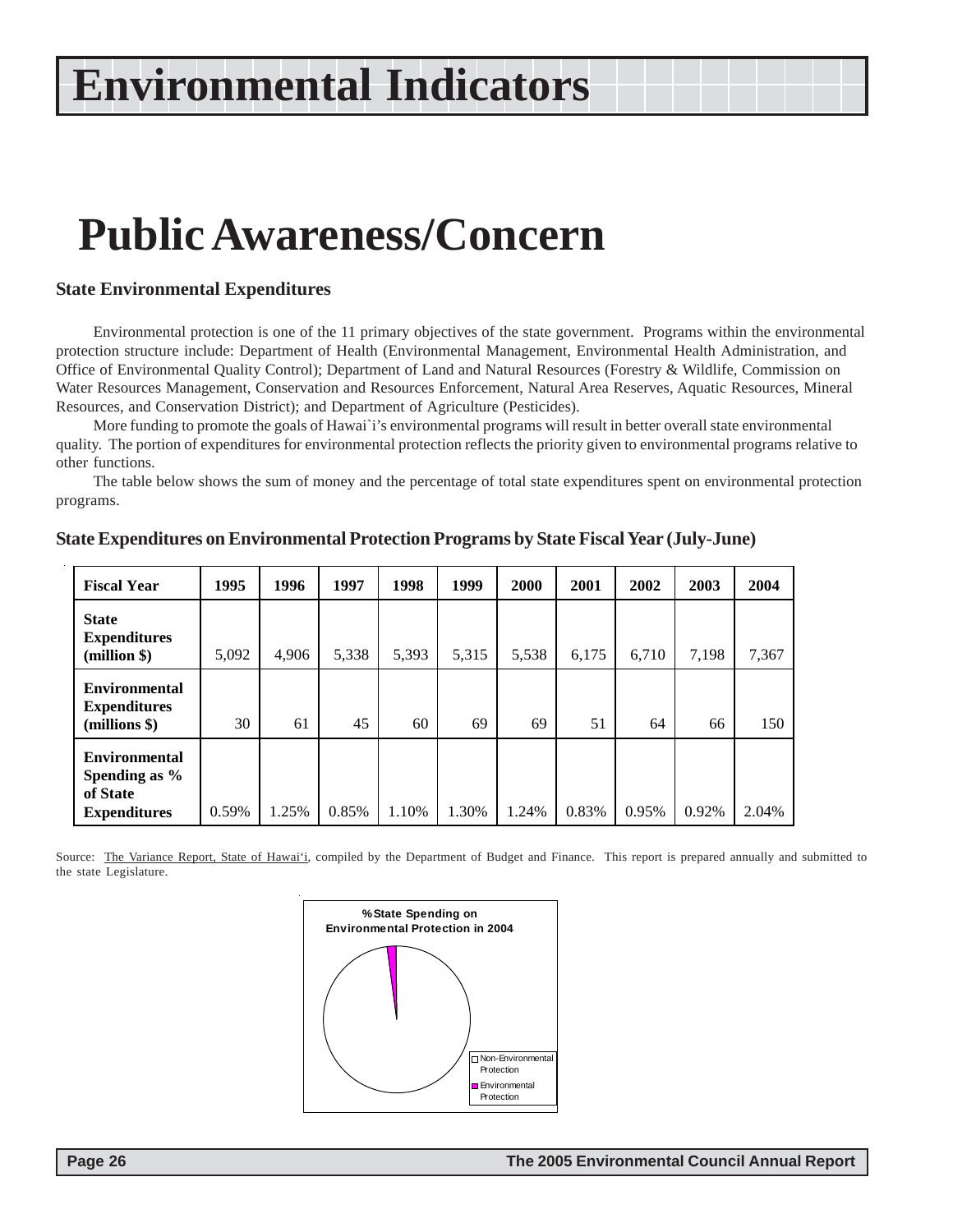#### **Registered Motor Vehicles in Hawai'i**

Exhaust from motor vehicles contains many air pollutants, including carbon monoxide, ozone and particulates. We breathe these toxic pollutants. Reducing the number of motor vehicles on our roads and improving emission control technology will improve air quality. We can help reduce air pollution by walking, biking or taking the bus instead of riding gas-powered cars.

The table below shows the total number of registered motor vehicles in Hawai'i.

| Year                                                           | 1995 | 1996 | 1997 | 1998 | 1999 | 2000 | 2001 | 2002 | 2003  | 2004  |
|----------------------------------------------------------------|------|------|------|------|------|------|------|------|-------|-------|
| Number of<br><b>Motor</b><br><b>Vehicles (in</b><br>thousands) | 878  | 885  | 884  | 893  | 907  | 941  | 967  | 988  | 1,031 | 1,072 |
| <b>State de</b><br>facto Pop.<br>(million)                     | 1.30 | 1.30 | 1.33 | 1.33 | 1.33 | 1.33 | 1.33 | 1.35 | 1.36  | 1.38  |
| <b>Vehicles</b><br>per Person                                  | 0.68 | 0.68 | 0.66 | 0.67 | 0.68 | 0.71 | 0.73 | 0.73 | 0.76  | 0.78  |

**Number of Registered Motor Vehicles In Hawai'i by Calendar Year**

Source: Statewide data provided by the City and County of Honolulu, Department of Finance, Motor Vehicles and Licensing Division.

Note: i) Carbon monoxide is a colorless, odorless and tasteless gas.

ii) Ozone is a poisonous form of pure oxygen. It is pungent smelling and faintly bluish.

iii) De facto population obtained from State Data Book.





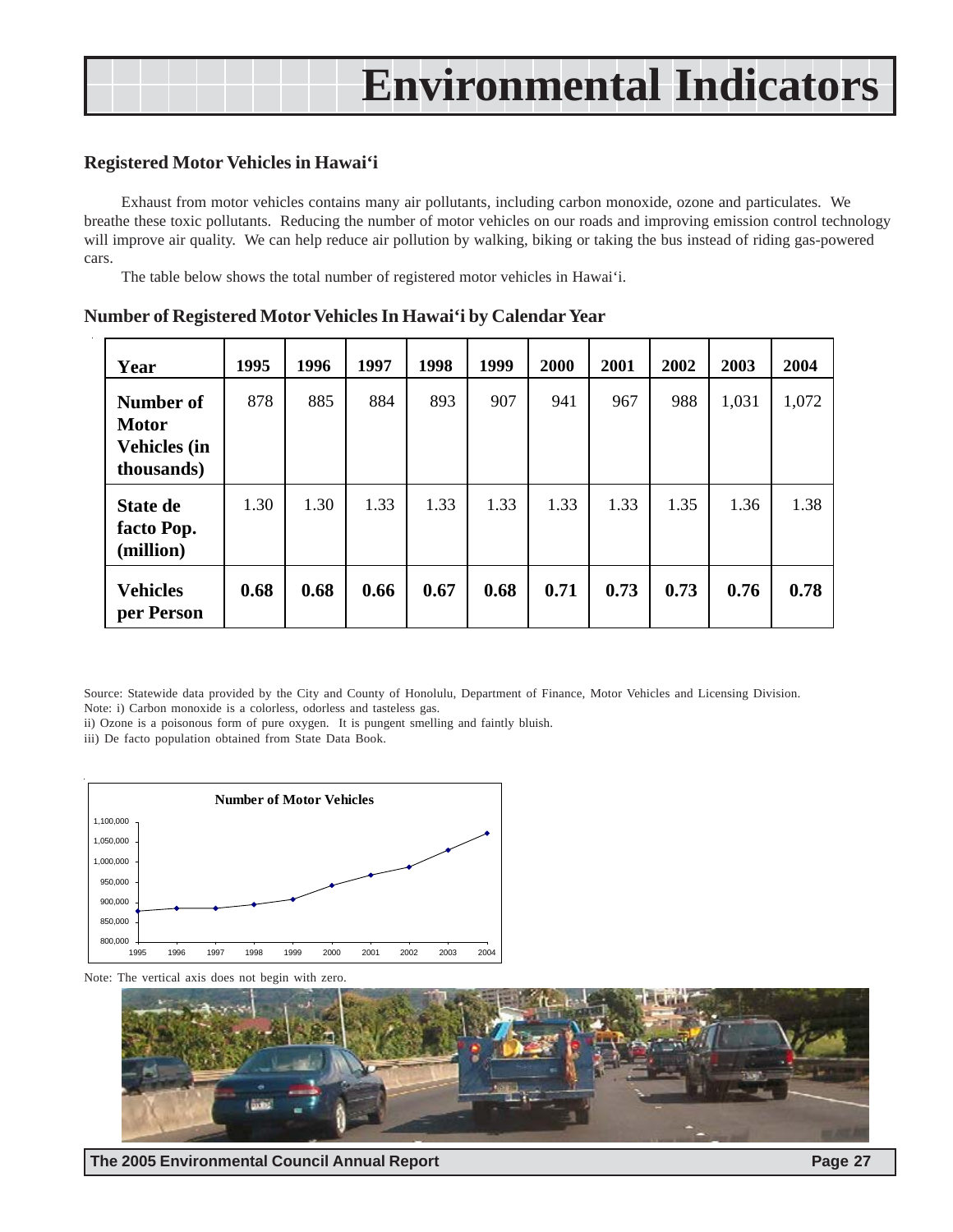### **Noise Complaints Received by the Health Department**

Loud noises can lead to health problems such as stress and hypertension. Noise also causes distress to wildlife and disrupts people's enjoyment of nature and wilderness. Usually, increase in urbanization results in more noise. The following table shows the number of noise complaints (by category) received by the Department of Health.

| <b>Type of Complaint</b> | 1995 | 1996         | 1997             | 1998             | 1999           | 2000           | 2001   | 2002             | 2003           | 2004         |
|--------------------------|------|--------------|------------------|------------------|----------------|----------------|--------|------------------|----------------|--------------|
| <b>Agricultural</b>      | 3    | $\mathbf{1}$ | $\boldsymbol{0}$ | $\boldsymbol{0}$ | $\overline{0}$ | 6              | 8      | $\boldsymbol{0}$ | 3              | $\mathbf{1}$ |
| <b>Aircraft</b>          | 11   | 5            | 6                | $\boldsymbol{0}$ | $\mathbf{1}$   | 3              | 1      | $\overline{0}$   | 2              | 1            |
| <b>Commercial</b>        | 6    | 3            | 13               | $\overline{4}$   | 13             | 8              | 11     | 11               | $\tau$         | 3            |
| Construction             | 142  | 140          | 112              | 146              | 106            | 250            | 231    | 193              | 147            | 216          |
| <b>Industrial</b>        | 2    | 3            | $\tau$           | $\mathbf{Q}$     | $\overline{2}$ | 9              | 14     | 14               | 5              | 3            |
| <b>Miscellaneous</b>     | 12   | 12           | 14               | 18               | 12             | 14             | 10     | 7                | 10             | 12           |
| <b>Refuse Collection</b> | 35   | 41           | 68               | 43               | 33             | 30             | 35     | 23               | 22             | 10           |
| <b>Stationary</b>        | 112  | 109          | 104              | 75               | 93             | 97             | 96     | 106              | 92             | 95           |
| <b>Unknown</b>           | 13   | 8            | 8                | 13               | 11             | 8              | $\tau$ | 8                | 13             | 6            |
| <b>Animal</b>            | 24   | 16           | 14               | 12               | 8              | 14             | 14     | 8                | $\tau$         | 12           |
| <b>Hobby</b>             | 9    | 9            | 12               | $\overline{4}$   | 6              | 10             | 9      | 13               | 11             | 3            |
| <b>Maintenance</b>       | 37   | 27           | 21               | 25               | 20             | 17             | 19     | 22               | 5              | 14           |
| People                   | 12   | 13           | 13               | 5                | 8              | $\overline{2}$ | 7      | $\overline{4}$   | $\overline{4}$ | 9            |
| <b>Sound Production</b>  | 48   | 40           | 45               | 51               | 47             | 42             | 44     | 35               | 22             | 32           |
| <b>Vehicular</b>         | 21   | 30           | 24               | 22               | 12             | 26             | 17     | 11               | 13             | 15           |
| <b>Total</b>             | 487  | 457          | 461              | 427              | 372            | 536            | 523    | 455              | 363            | 432          |

#### **Number of Noise Complaints Received by the Department of Health by Calendar Year**

Source: Department of Health - Noise, Radiation and Indoor Air Quality Branch.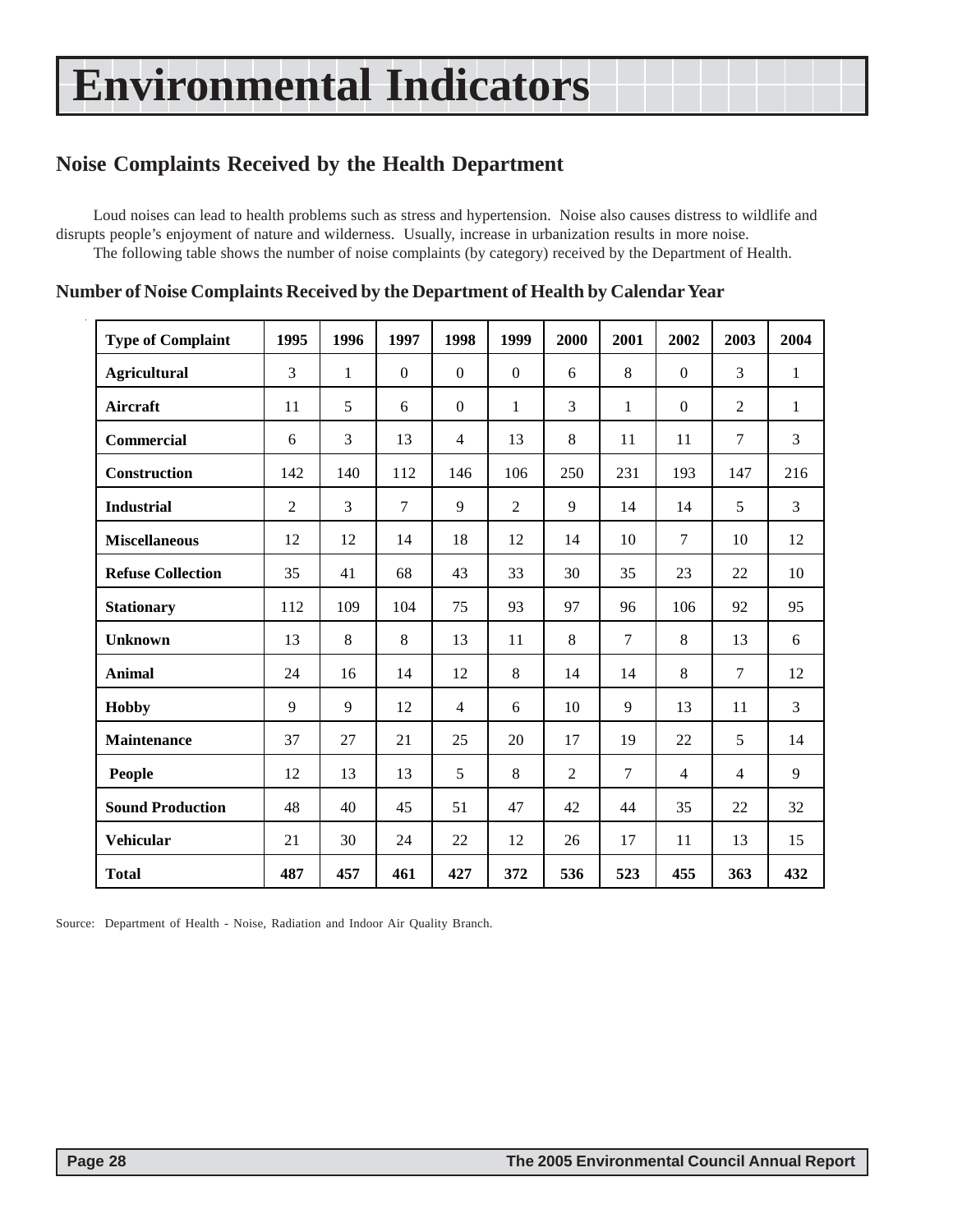### **Bikeway Miles**

Alternate transportation modes such as bicycling and mass transit systems conserve energy, alleviate traffic congestion, reduce air pollution, and support physical fitness and recreation. Overall, they improve environmental quality and the urban landscape.

The next table shows the total miles of bikeways in Hawai'i by island.

|           | 1995 | 1996  | 1997  | 1998  | 1999  | 2000  | 2001  | 2002  | 2003  | 2004  |
|-----------|------|-------|-------|-------|-------|-------|-------|-------|-------|-------|
| Kaua'i    | 3.8  | 3.8   | 6.8   | 6.5   | 6.2   | 6.2   | 21.0  | 22.2  | 22.2  | 20.9  |
| $O'$ ahu  | 55.4 | 66.1  | 56.6  | 60.3  | 73.7  | 75.1  | 94.2  | 98.0  | 98.0  | 106.6 |
| Maui      | 19.6 | 40.0  | 40.8  | 43.3  | 67.1  | 67.1  | 60.3  | 60.4  | 60.4  | 63.3  |
| Hawai'i   | 8.2  | 8.2   | 27.8  | 30.8  | 32.7  | 32.7  | 31.3  | 27.4  | 27.4  | 23.4  |
| Statewide | 87.0 | 118.1 | 132.0 | 140.9 | 179.7 | 181.1 | 206.8 | 208.0 | 208.0 | 214.2 |

**Miles of Bikeways in Hawai'i by Calendar Year**

Source: State Department of Transportation, Highways Division

Note: i) Bikeway miles are those within State and County jurisdiction.

ii) Bikeway miles are provided only for those that are designated as such through signage. The State and counties have installed many miles of improved paved shoulders, 4 feet or wider, on roadways which can accommodate bicycles but are not designated routes.

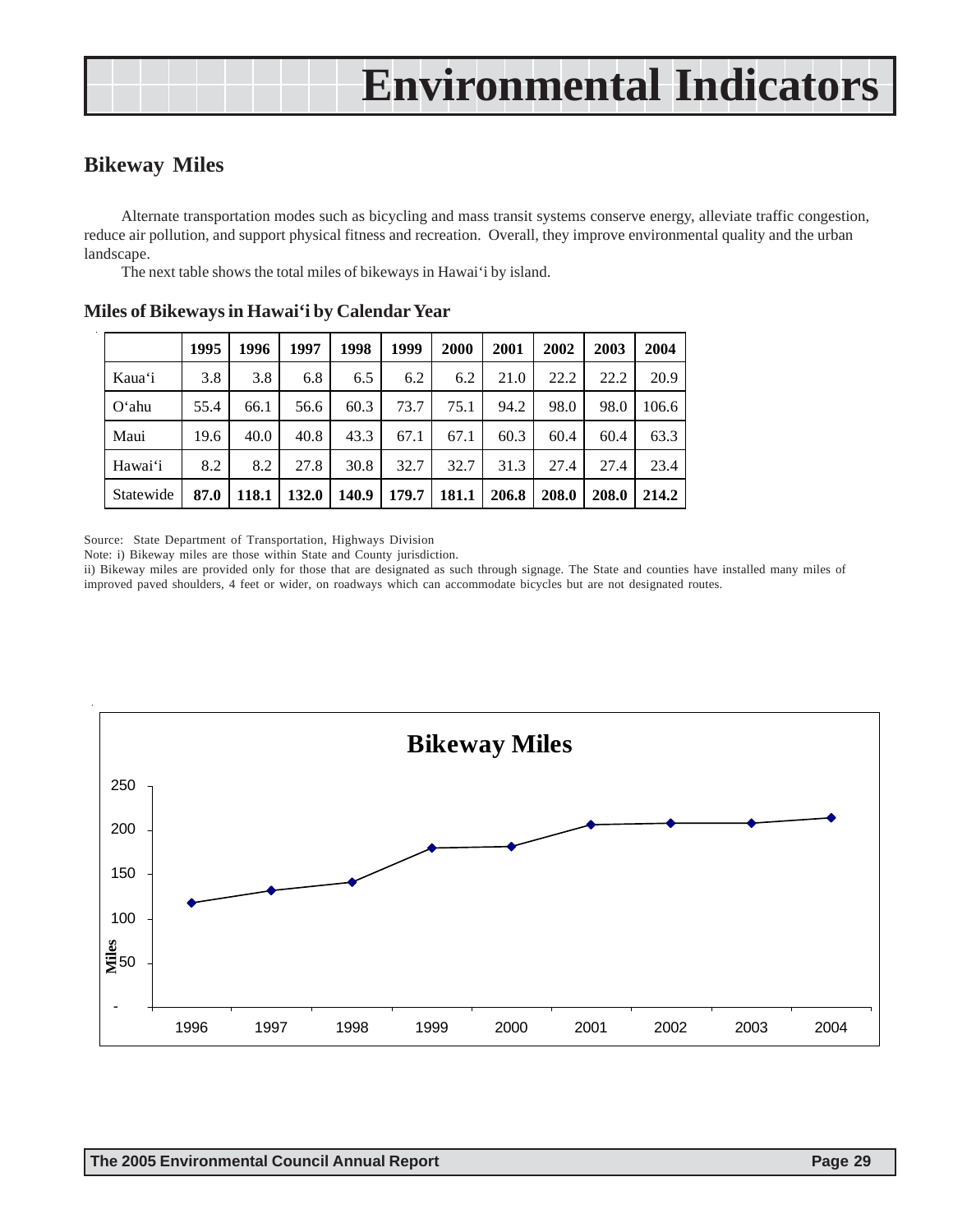### **Number of Bus Boardings on O'ahu**

The data below are estimates of the number of boardings on O`ahu for TheBus. An effective mass transit system can reduce traffic congestion and improve the quality of life in a city. These estimates are calculated based on the amount of money in the fare box, number of monthly passes sold, and random samples.

| Year                                                            | 1995 | $1996$   1997 | 1998   1999 | <b>2000</b> | 2001 | 2002 | 2003                                                    | 2004 |
|-----------------------------------------------------------------|------|---------------|-------------|-------------|------|------|---------------------------------------------------------|------|
| <b>Total Number of</b><br><b>Bus Boardings (in</b><br>millions) | 72.7 | 68.9          |             |             |      |      | $68.6$   71.8   66.2   66.6   70.4   73.5   69.1   61.3 |      |

#### **Number of Bus Boardings on O'ahu by Calendar Year**

Source: Public Transit Division of the Department of Transportation Services.

Note: i) Figures include residents and visitors.

ii) The figures are calendar year estimates of total passengers for TheBus calculated from reports to the American Public Transit Association.





 **Page 30 The 2005 Environmental Council Annual Report**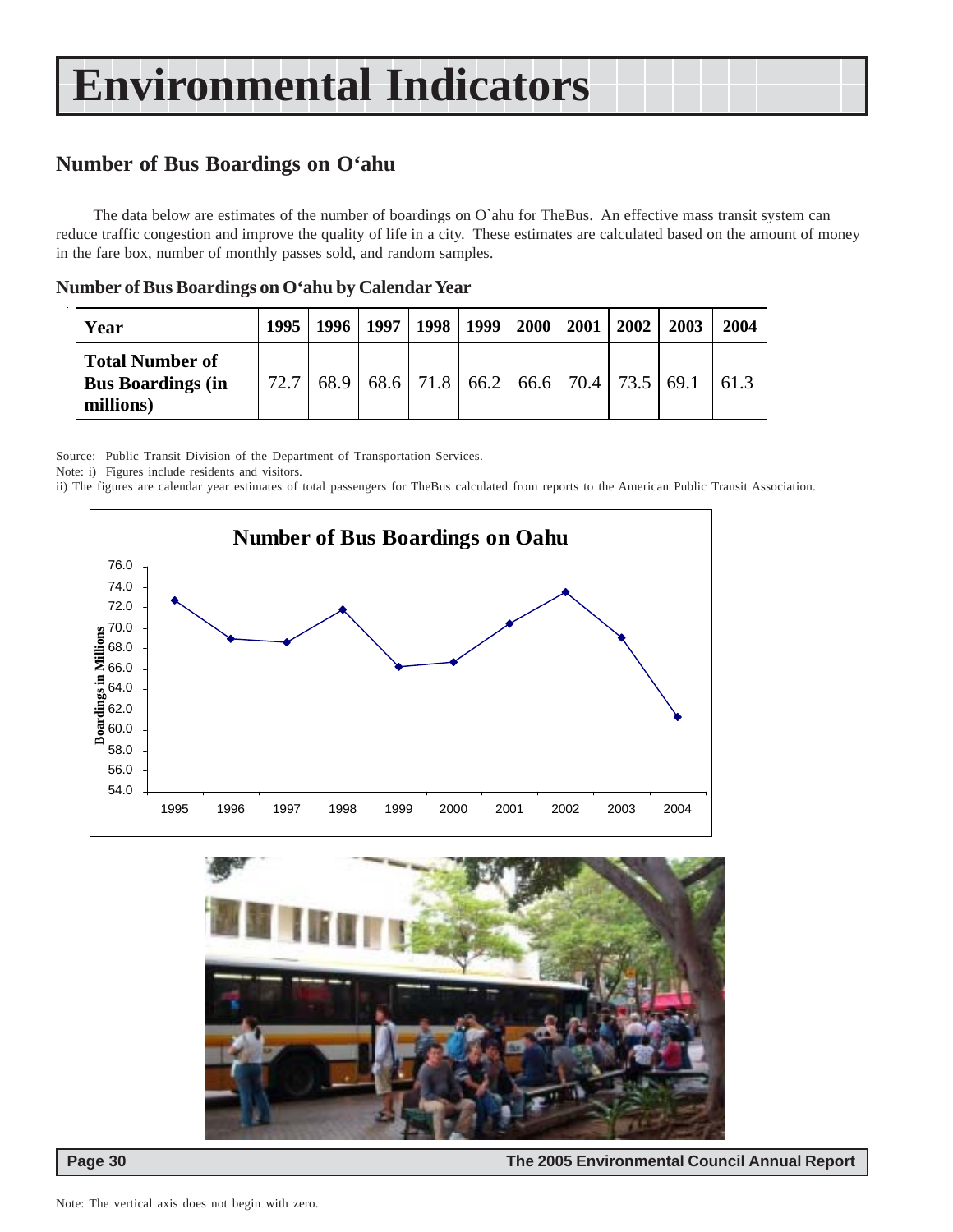### **Energy Use**

### **Electric Utility Sales**

The table below depicts the growth in electricity sales in Hawai'i. It should be noted that, in 2000, electric utility sales accounted for 95% of all electricity generation in Hawai'i. Hawai'i's electric utility sales generated 59.6% of total electricity generation, while independent power producers (IPP) and the sugar industry produced the remaining 40.4%. The IPPs and sugar mills sold 88% of their generation to the utilities (35.4% of total generation), and used 12% in their own operations (5% of total generation). Transmission losses accounted for the remaining 5.2% of total generation.

#### **Hawai'i Electric Utility Sales**

| Year                                        | 1993  | 1994  | 1995  | 1996  | 1997  | 1998  | 1999  | 2000  | 2001  | 2002   |
|---------------------------------------------|-------|-------|-------|-------|-------|-------|-------|-------|-------|--------|
| <b>State Utility Sales</b><br>(Million kWh) | 8,658 | 8.948 | 9,187 | 9.378 | 9,346 | 9,261 | 9,380 | 9.690 | 9.854 | 10,049 |

Sources: State of Hawai'i DBEDT, Strategic Industries Division, Energy Data Services; Utility FERC-1 and Annual Reports to the Public Utilities Commission. Note: The vertical axis does not begin with zero.

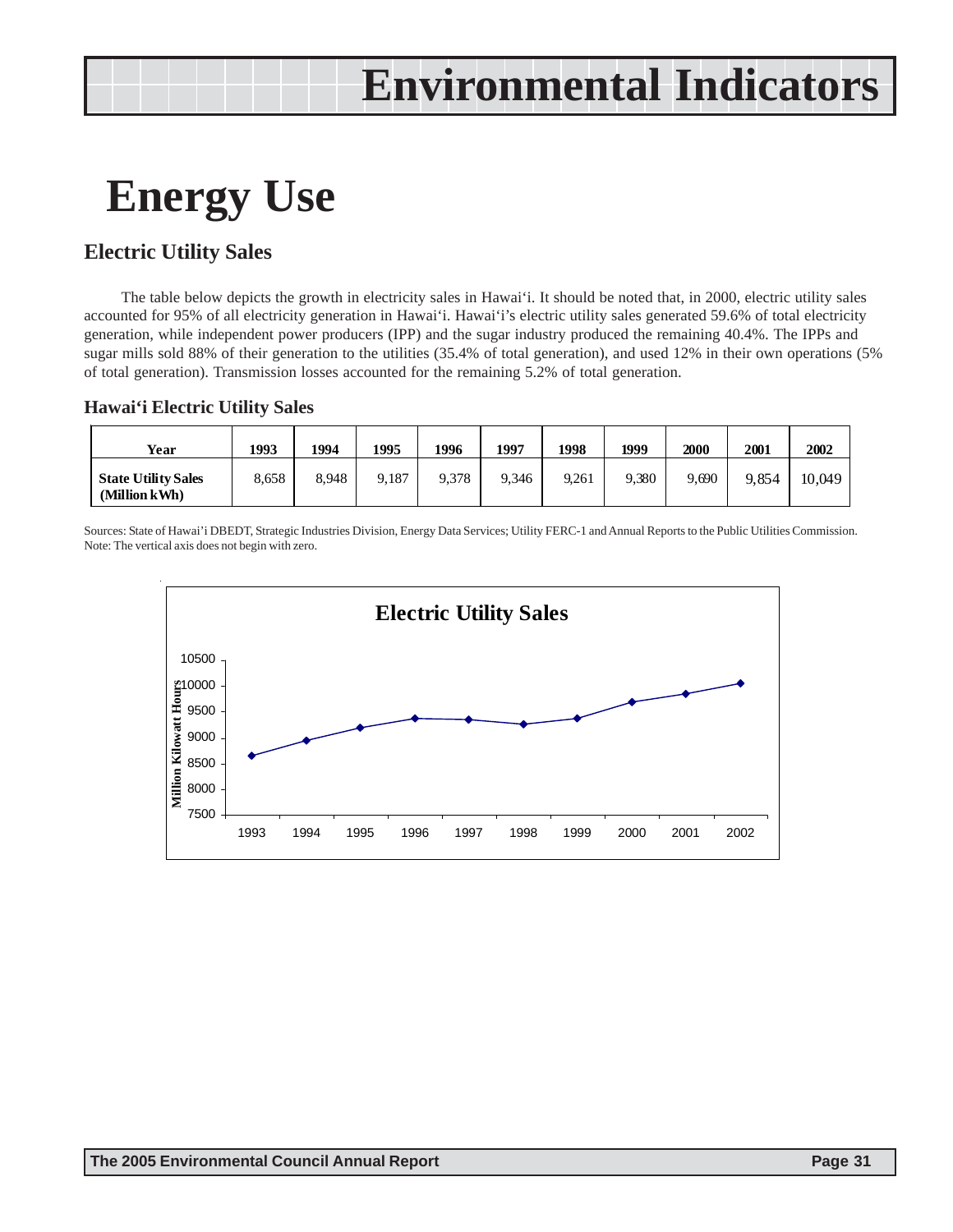### **Energy Used in Hawai'i**

One of Hawai'i's goals is to replace energy produced from fossils fuels with alternate and renewable sources such as solar power, biomass, hydro-electric, wind, geothermal and solid waste. The table below shows the amount of energy used in Hawai'i in trillion British thermal units (BtU) used. In 2002, geothermal production was reduced due to problems with the wells providong steam to generators at Puna on the Big Island.

| <b>Source</b>             | 1994   | 1995   | 1996    | 1997   | 1998   | 1999   | <b>2000</b> | 2001  | 2002  |
|---------------------------|--------|--------|---------|--------|--------|--------|-------------|-------|-------|
| Petroleum                 | 285.5  | 274.0  | 277.1   | 278.3  | 269.1  | 272.5  | 290.2       | 273.8 | 272.8 |
| Coal                      | 13.6   | 16.5   | 16.9    | 16.8   | 14.8   | 14.5   | 15.5        | 15.8  | 17.1  |
| <b>Biomass</b>            | 16.4   | 11.8   | 10.4    | 9.0    | 7.5    | 9.2    | 7.1         | 3.4   | 5.6   |
| <b>Solar Hot</b><br>Water | 2.3    | 2.8    | 3.1     | 3.1    | 3.1    | 3.5    | 3.6         | 3.7   | 4.0   |
| Hydroelectric             | 1.5    | 1.1    | $1.1\,$ | 1.0    | 0.8    | 1.2    | 1.0         | 1.0   | 1.0   |
| Wind                      | 0.2    | 0.2    | 0.2     | 0.2    | 0.2    | 0.0    | 0.2         | 0.2   | 0.1   |
| <b>Geothermal</b>         | 1.8    | 2.3    | 2.4     | 2.4    | 2.3    | 2.0    | 2.6         | 2.1   | 0.8   |
| <b>Solid Waste</b>        | 6.2    | 6.4    | 4.7     | 5.3    | 5.1    | 5.1    | 5.1         | 4.5   | 4.7   |
| <b>Photovoltaic</b>       | 0.0003 | 0.0003 | 0.0005  | 0.0008 | 0.0020 | 0.0027 | 0.0043      | 0.01  | 0.01  |
| <b>Total</b>              | 327.5  | 315.1  | 315.9   | 316.1  | 302.9  | 308.0  | 325.2       | 304.4 | 306.1 |

#### **Total Energy Used in Hawai'i in Trillion BtU**

Source: State DBEDT, Energy, Resources, and Technology Division, Energy Data Services.

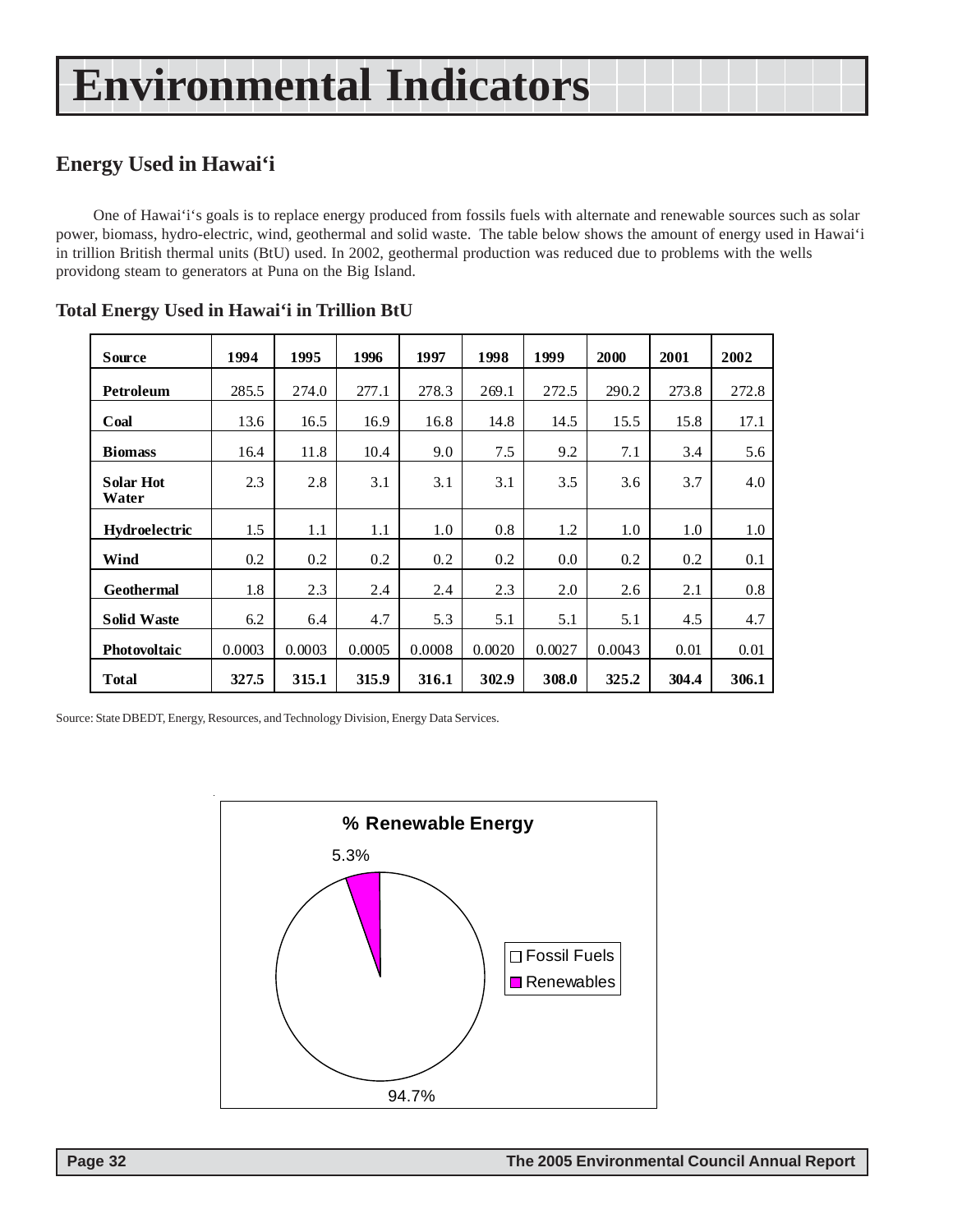### **Estimated Greenhouse Gas Emissions**

The earth's climate is changing because human activities are altering the composition of the atmosphere through the buildup of greenhouse gases, primarily carbon dioxide, methane, nitrous oxide, and chlorofluorocarbons. The energy sector produces 90 percent of the greenhouse gases. The table below shows the estimated greenhouse gas emissions in Hawai'i.

**Estimated Greenhouse Gas Emissions in Millions of Tons Carbon Dioxide Equivalent**

|                                                                                                 | 1993 | 1994 | 1995 | 1996 | 1997 | 1998 | 1999 | 2000 | 2001 | 2002 |
|-------------------------------------------------------------------------------------------------|------|------|------|------|------|------|------|------|------|------|
| <b>Greenhouse</b><br><b>Gasses (Millions</b><br>of Tons Carbon<br><b>Dioxode</b><br>Equivalent) | 18.6 | 19.7 | 19.8 | 20.6 | 20.3 | 20.6 | 20.7 | 20.8 | 20.3 | 20.4 |

Source: State DBEDT, Energy, Resources, and Technology Division, Energy Data Services.



### **2000 recommendations to the Governor on "Global Warming: No More Business as Usual"**

The Environmental Council recommends that the Governor and Legislature support the Kyoto Protocol to the United Nations Framework Convention on Climate Change, signed by the United States in November 1998, and accordingly, commit to reduce Hawai'i's greenhouse gas emissions by 7% less than 1990 emissions by 2008–2010. The *Hawai'i Climate Change Action Plan* (DBEDT, 1998) offers many strategies for reducing greenhouse gas emissions.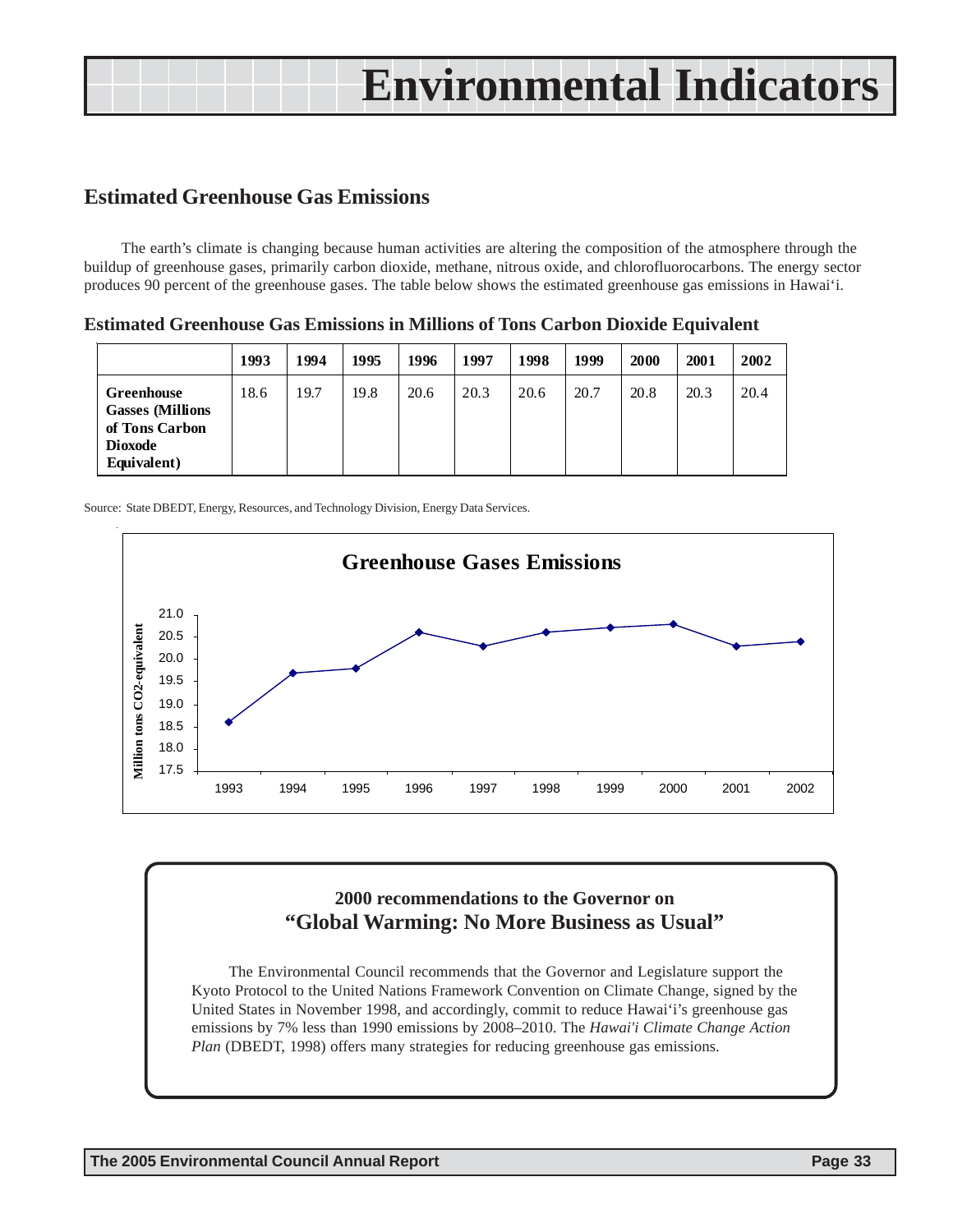### **Fossil Fuel Imported into Hawai'i**

Fossil fuels are coal, oil and natural gas which formed inside the earth from the remains of plants and animals that lived many years ago. The table below shows the amount of imported fossil fuel imported into Hawai'i by type.

| <b>Type of Imported Fuel</b> | 1994  | 1995  | 1996  | 1997  | 1998  | 1999  | 2000  | 2001  | 2002  |
|------------------------------|-------|-------|-------|-------|-------|-------|-------|-------|-------|
| Crude Oil                    | 323.9 | 298.2 | 301.9 | 296.4 | 299.6 | 272.5 | 289.4 | 300.8 | 282.3 |
| Refined Oil Products         | 10.6  | 13.7  | 31.3  | 37.3  | 39.3  | 49.6  | 58.7  | 25.5  | 17.7  |
| Coal                         | 14.2  | 16.5  | 16.1  | 16.8  | 14.8  | 14.5  | 15.7  | 15.8  | 17.1  |
| Total                        | 348.7 | 328.4 | 349.3 | 350.5 | 353.7 | 336.6 | 363.8 | 342.1 | 317.1 |

**Total Imported Fossil Fuel into Hawai'i in Trillion BtU**

Source: State DBEDT, Energy, Resources, and Technology Division, Energy Data Services. Note: Figures in trillion British thermal units (TBtu).

### **Fossil Fuel Use in Hawai'i**

Hawai`i's over dependence upon imported oil is a major concern. In the event of a disruption in the world oil market, Hawai'i's economy and way of life would be adversely affected. Environmentally destructive oil spills are always a possibility during the transport of petroleum products. The table below shows the amount of fossil fuel used by category.

|                                             |       |       | ັ     | o     |       |       |       |       |       |
|---------------------------------------------|-------|-------|-------|-------|-------|-------|-------|-------|-------|
| <b>Sector</b>                               | 1994  | 1995  | 1996  | 1997  | 1998  | 1999  | 2000  | 2001  | 2002  |
| <b>Electricity Production</b><br>(Oil)      | 82.2  | 78.6  | 84.2  | 83.2  | 85.6  | 87.2  | 91.8  | 87.2  | 87.0  |
| <b>Electricity Production</b><br>(Coal)     | 13.6  | 16.5  | 16.9  | 16.8  | 14.8  | 14.5  | 15.5  | 15.8  | 17.1  |
| Transportation -<br>Ground & Water<br>(Oil) | 81.5  | 82.1  | 75.9  | 74.0  | 78.8  | 75.9  | 76.6  | 73.1  | 79.7  |
| <b>Transportation - Air</b><br>(Oil)        | 90.0  | 96.5  | 102.4 | 102.7 | 93.3  | 92.3  | 102.7 | 92.8  | 86.0  |
| <b>Other Sectors (Oil)</b>                  | 17.7  | 9.3   | 15.1  | 18.4  | 11.5  | 17.1  | 19.1  | 20.7  | 19.1  |
| <b>Total</b>                                | 285.0 | 283.0 | 294.5 | 295.1 | 284.0 | 287.0 | 305.7 | 289.6 | 288.9 |

**Amount of Fossil Fuel Used in Hawai'i by Category in Trillion BtU**

Source: DBEDT, Energy Division, Energy Data Services.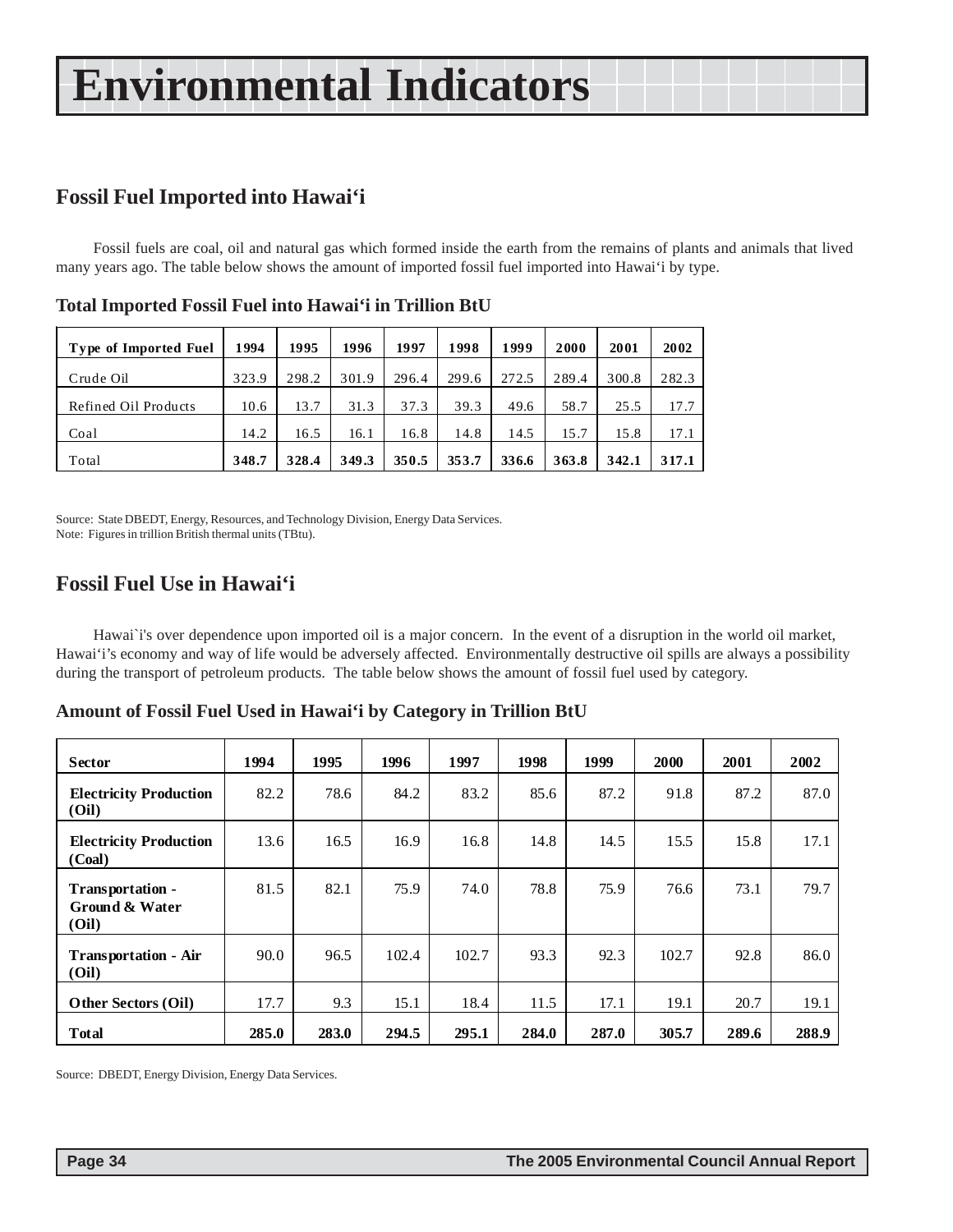# **Outstanding Agencies**

### **Outstanding Environmental Agencies for 2004**



**June 8, 2005, Environmental Awards Ceremony at the Capitol**. *Front Row Left to Right*: Maurice Kaya (Department of Business, Economic Development and Tourism), Fire Chief Attilio Leonardi ( Honolulu Fire Department), Kymm Solchaga (Kaua'i Department of Water Supply), Genevieve Salmonson, Monalisa Gallego, Michael Faye. *Back Row*: Victor Kimura, Faith Caplan, Douglas Hooper, Eileen O'Hora-Weir, Lieutenant Governor James Aiona, Chester Saito, Shad Kane, Gail Grabowsky, James Rodrigues, and Elsie Watanabe.

*Photograph courtesy of Celyn Chong Kee, Lieutenant Governor's Public Liaison Officer*

The Environmental Council selected the following agencies and their representatives to receive an award for their environmental excellence. They were presented with a plaque to acknowledge their achievements in attaining their environmental goals for 2004.

**The Honolulu Fire Department** represented by Fire Chief Attilio Leonardi and Battalion Chief Douglas Hooper, for implementing the "no smoke" diesel exhaust filtration system.

**State Department of Business, Economic Development & Tourism represented by Mr. Maurice Kaya, for making good progress** towards establishing Hawai'i as a leader in renewable energy use.

**County of Kauai Department of Water** represented by Ms. Kymm Solchaga, for its innovative environmental education and water conservation projects.

### **Outstanding Environmental Agencies for 2005**

State Department of Hawaiian Home Lands

State Department of Transportation

Honolulu Board of Water Supply

Maui Department of Public Works and Environmental Management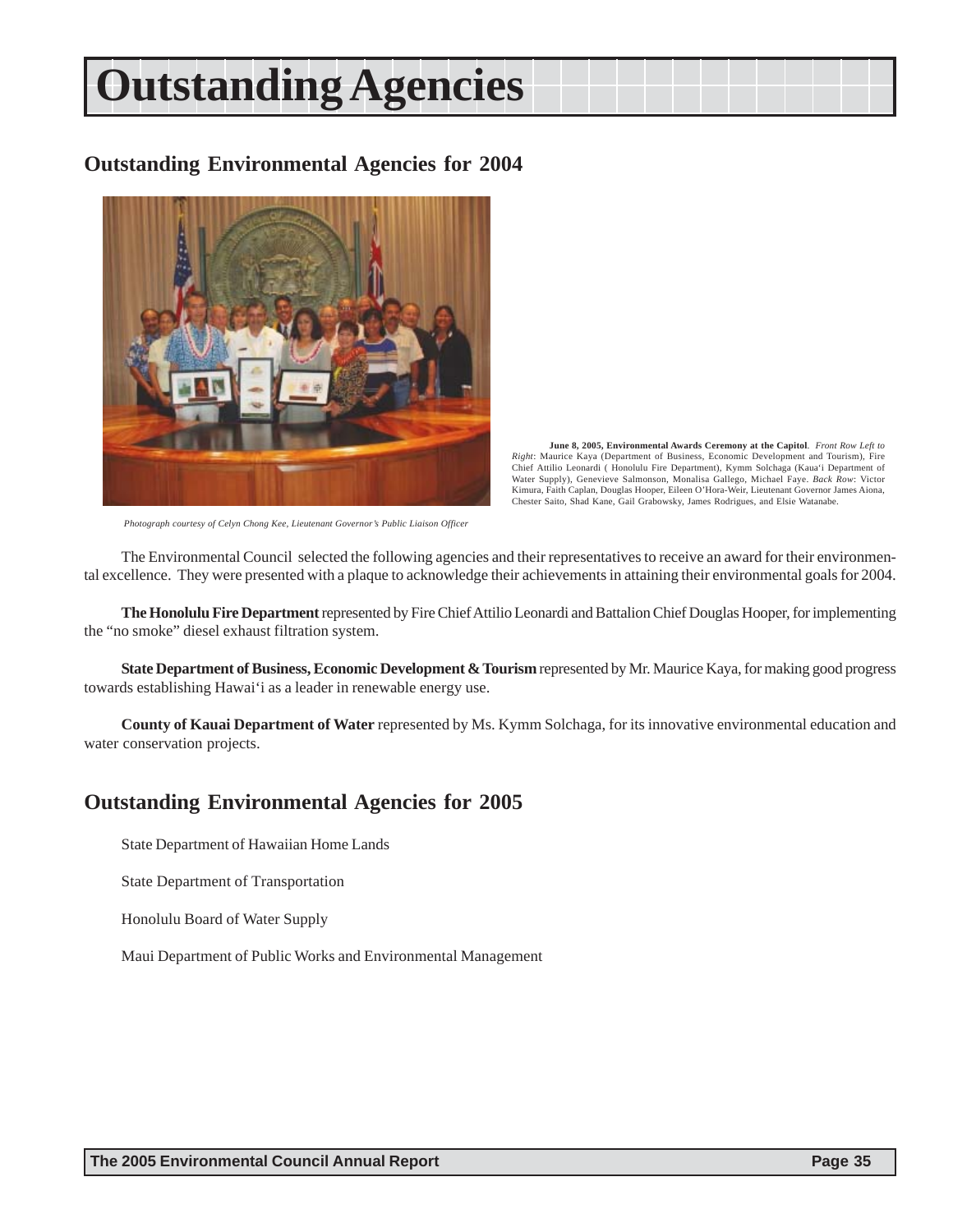### **Environmental Goals**

The Environmental Council asked selected state and county agencies the five questions listed below. Responses by the agencies are reprinted in the following pages.

1. What are your agency's top environmental goals for the period from July 2004 to June 2005?

2. What are the results of your agency's efforts in achieving your July 2004 to June 2005 goals?

3. What are your environmental goals for the period from July 2005 to June 2006?

4. What are the barriers that prevented you from achieving any of your environmental goals and what are your suggestions for removing the barriers?

5. What recommendations can you provide to change land use planning and management in Hawai'i to improve environmental quality?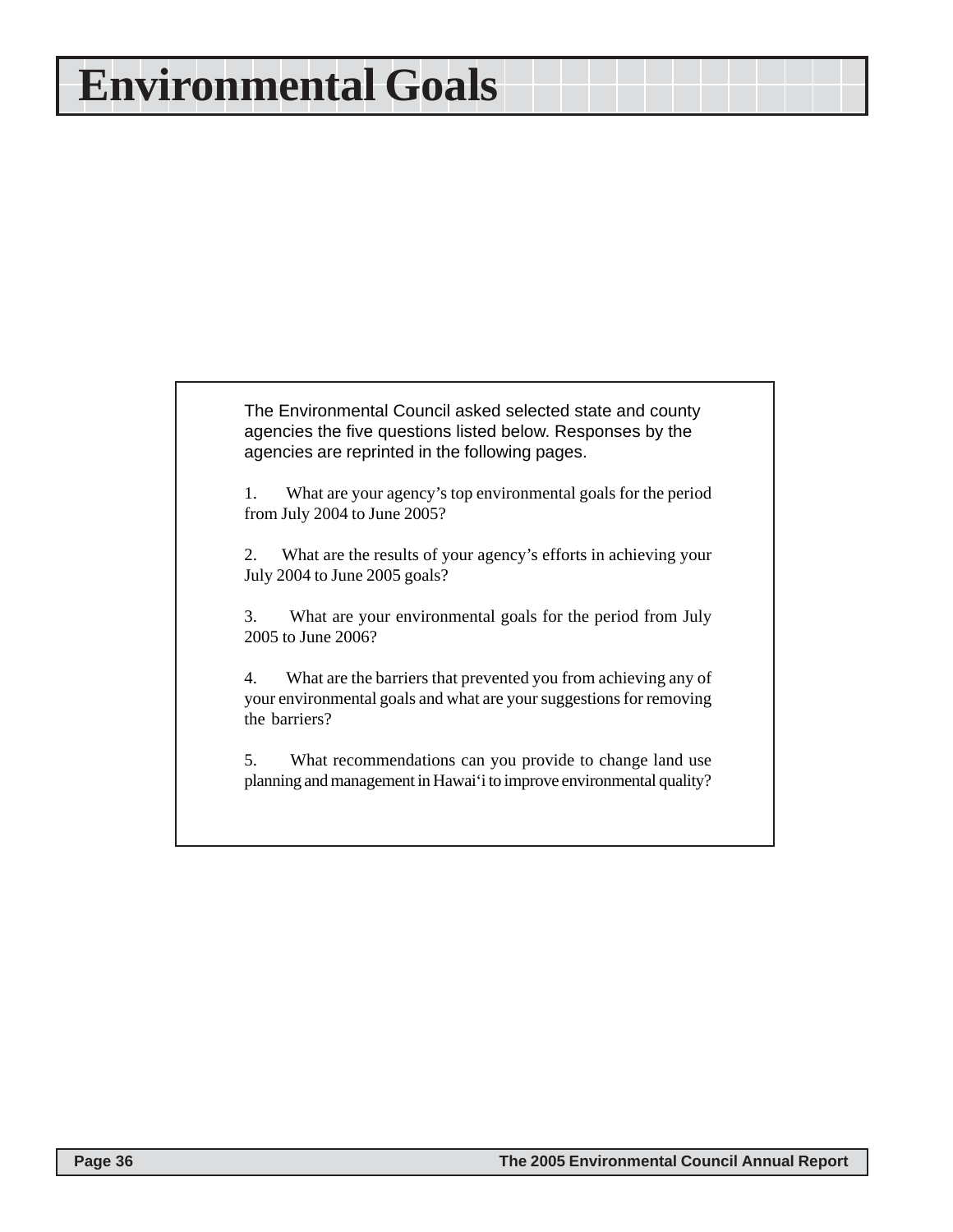# **State Accounting & General Services**

#### **WHAT ARE YOUR AGENCY'S TOP ENVIRONMENTAL GOALS FOR THE PERIOD FROM JULY 2004 TO JUNE 2005?**:

Goal/Objective: The DAGS Public Works Division's goal was to implement the Construction Waste Management Program to increase recycling, salvage, and reuse of construction and demolition waste in all construction projects. The Construction Waste Management draft guide specification will be pared down so that it can be approved and finalized. Only requirements that do not increase the cost of the project will be included in the specification. However, Contractors can still pursue additional recycling, salvage, and reuse options if they so choose.

#### **WHAT ARE THE RESULTS OF YOUR AGENCY'S EFFORTS IN ACHIEVING YOUR JULY 2004 TO JUNE 2005 GOALS?**:

Goal/Objective: The DAGS Public Works Division has written a comprehensive Construction Waste Management Guide Specification, which is currently in draft form. The draft has been given to a consultant to be reviewed and put in final form. The final document, originally due on June 30, 2005, is now due by October 31, 2005.

#### **WHAT ARE YOUR ENVIRONMENTAL GOALS FOR THE PERIOD FROM JULY 2005 TO JUNE 2006?**:

Goal/Objectives: 1) Implement / enforce comprehensive Construction Waste Management Guide Specification and Measure Compliance. 2) Implement a reverse-vending machine program to support the HI-5 bottle/can recycling law. Reverse-vending machines will be set up at select State facilities for the public to redeem their cans or bottles.

#### **WHAT ARE THE BARRIERS THAT PREVENTED YOU FROM ACHIEVING ANY OF YOUR ENVIRONMENTAL GOALS AND WHAT ARE YOUR SUGGESTIONS FOR REMOVING THE BARRIERS?**:

Provide additional funding, legislation, and direct executive branch support for implementing all our environmental goals.

#### **WHAT RECOMMENDATIONS CAN YOU PROVIDE TO CHANGE LAND USE PLANNING AND MANAGEMENT IN HAWAII TO IMPROVE ENVIRONMENTAL QUALITY?**:

DAGS' has no recommendations on land use planning and management.

King Kamehameha Celebration Commissions, which is attached to DAGS, promotes the preservation of Hawaiian culture.

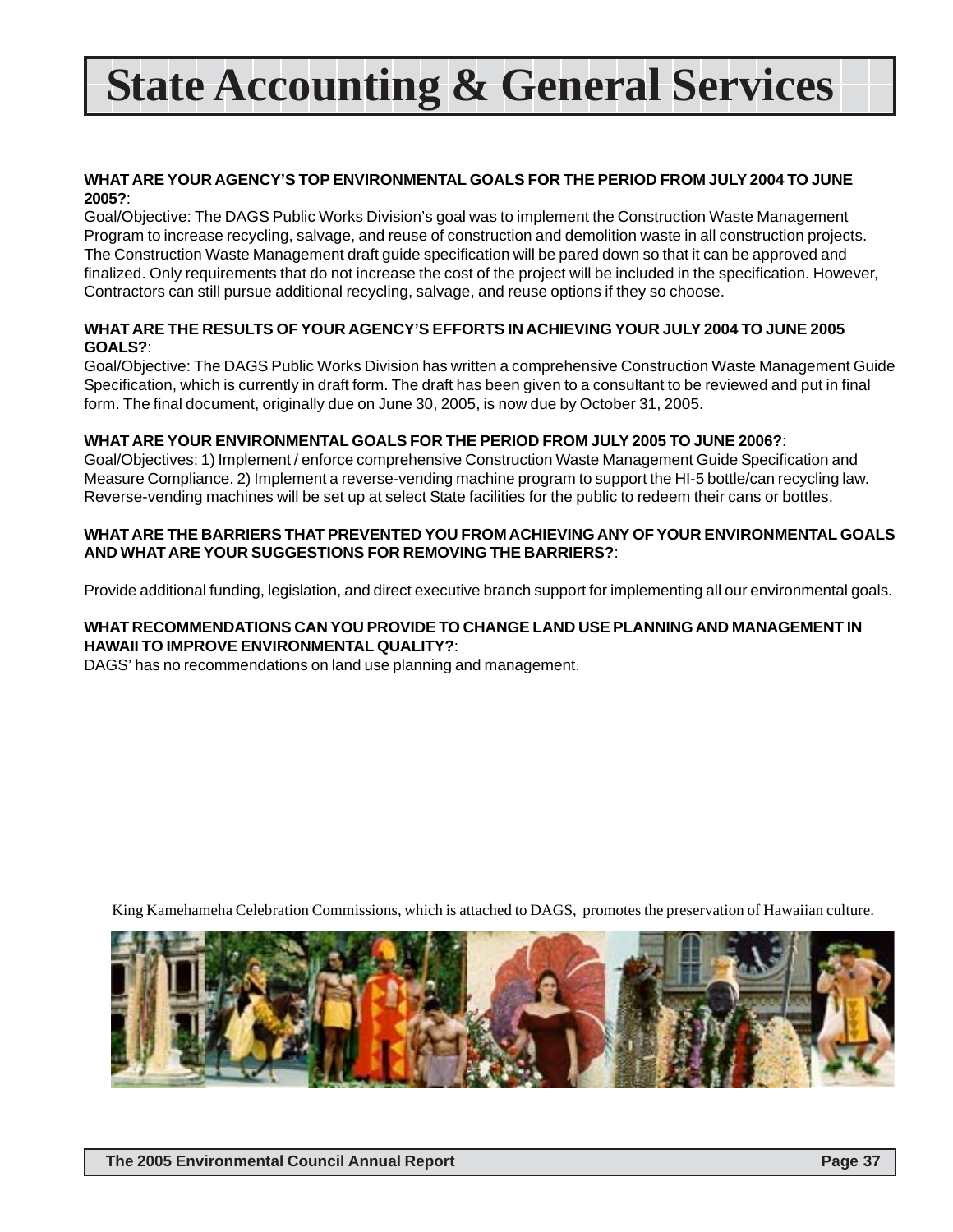# **State Deparment of Attorney General**

Question #1: What are your agency's top environmental goals for the period from July 2004 to June 2005? Response: Goal #1: Improve the State's environmental regulation and enforcement by providing effective and timely legal counsel and training for our clients.

Goal #2: Expedite enforcement actions.

Goal #3: Improve coordination with other state and federal agencies, and where appropriate, bring criminal enforcement actions.

Question #2: What are the results of your agency's efforts in achieving your July 2004 to June 2005 goals? Response:

Actions to achieve goal #1: Deputy Attorneys General assigned to support state environmental agencies conducted regular coordination meetings with their clients to ensure timely instigation of potential enforcement cases and to facilitate amendments to administrative rules. During the course of those meetings, and through the course of actual casework, the assigned Deputy Attorneys General provided training to their clients on the appropriate application of enforcement statutes and administrative rules.

Actions to achieve goal #2: Deputy Attorneys General worked closely with state environmental enforcement agencies to institute timely and effective enforcement actions or to initiate settlement negotiations with alleged violators.

Actions to achieve goal #3: Deputy Attorneys General who handle environmental matters maintained regular contact with the relevant federal environmental enforcement agencies and coordinated civil and criminal investigations and enforcement actions. The Attorney General's Environmental Crimes Unit obtained noteworthy results for environmental crimes violations in the following cases: Pflueger case resulted in criminal fines of \$500,00.00; King case resulted in criminal fines of \$25,000.00; and the Kerwin case resulted in a one-year jail sentence, with six months jail time suspended.

Question #3: What are your environmental goals for the period from July 2005 to June 2006?

Response: Improve the effectiveness of statewide civil and criminal environmental enforcement actions. Continue to provide timely and comprehensive legal support to state agencies that regulate and enforce environmental laws. Assist in the coordination of state and federal environmental enforcement actions.

Question #4: What are the barriers that prevented you from achieving any of your environmental goals and what are your suggestions for removing the barriers?

Response: Increasing the number of state environmental enforcement agency staff personnel would enhance the ability of those agencies to handle multiple complex actions and to expedite processing of relatively routine enforcement actions.

Question #5: What recommendations can you provide to change land use planning and management in Hawaii to improve environmental quality? Response: None at this time.

> The Environmental Crimes Unit, established earlier this year, is a joint effort of the Attorney General, the Department of Health, and the U.S. Environmental Protection Agency. It allows for a coordinated response and investigation when an environmental crime occurs. The public is encouraged to report environmental crimes to the Attorney General's Investigation Division at (808) 586-1240.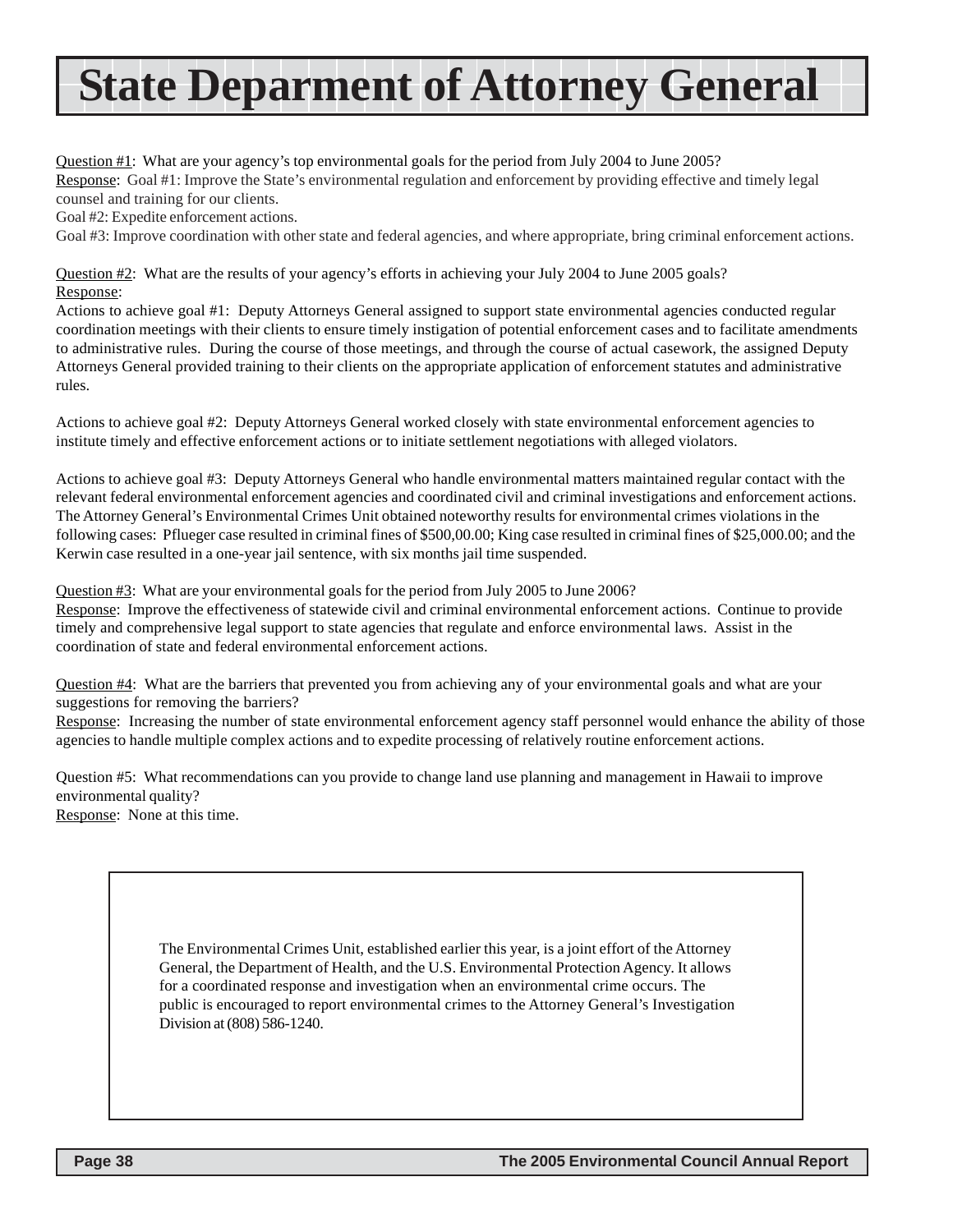# **State Department of Education**

1. What are your agency's top environmental goals for the period from July 2004 to June 2005?

To comply with environmental regulations, including cesspool removal and MS4 storm water requirements.

2. What are the results of your agency's efforts in achieving your July 2004 to June 2005 goals?

Completed MS4 required reports for seven schools. Received \$11 million for cesspool removals from the 2005 Legislature.

3. What are your environmental goals for the period from July 2005 to June 2006?

To comply with environmental regulations, including cesspool removal and MS4 storm water requirements.

4. What are the barriers that prevented you from achieving any of your environmental goals and what are your suggestions for removing the barriers?

Adequate funding is critical to meeting environmental goals.

5. What recommendations can you provide to change land use planning and management in Hawai'i to improve environmental quality?

None.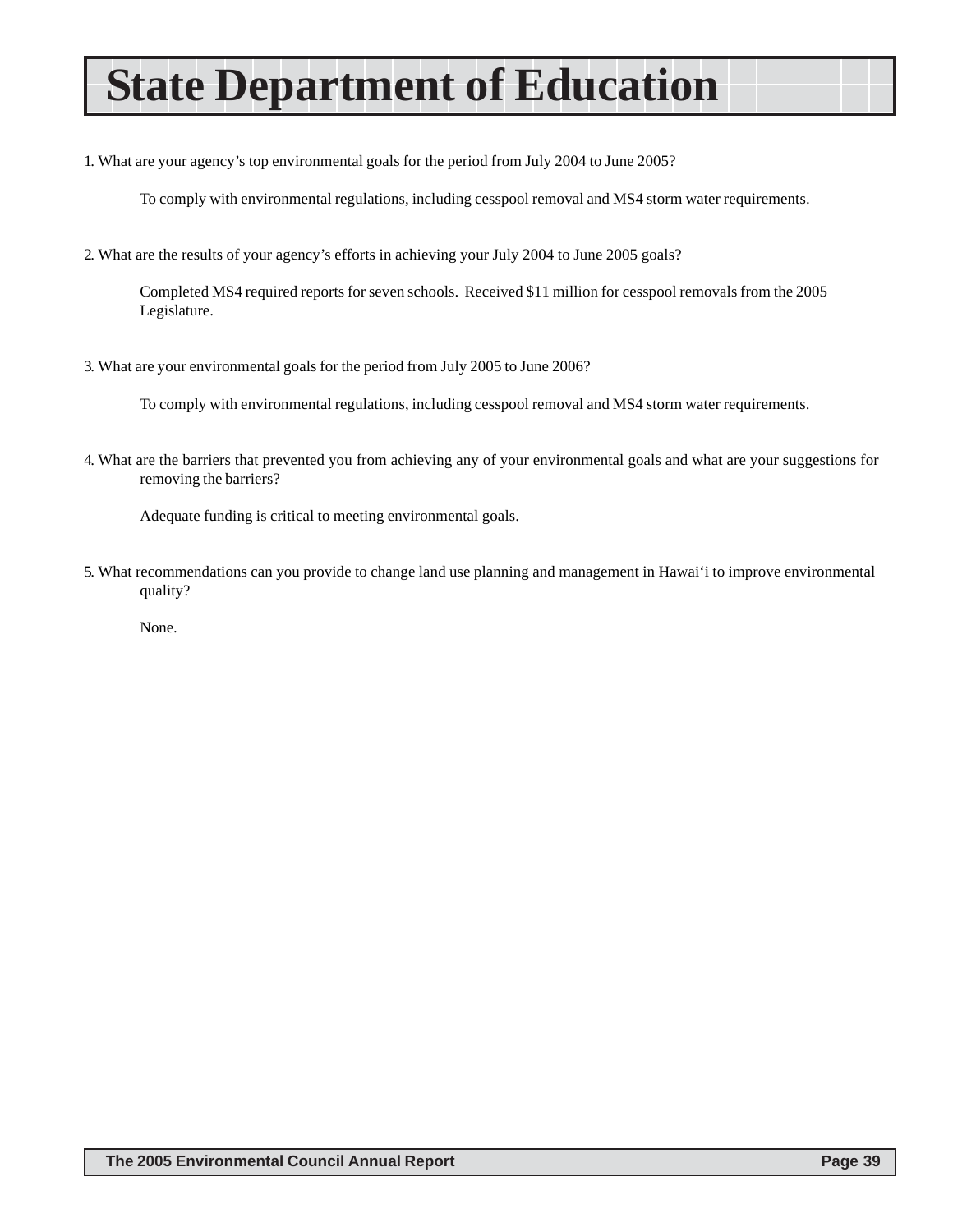### **State Hawaiian Home Lands**

#### 1. TOP ENVIRONMENTAL GOALS FOR FY 2005

Goal #1: Sustainable Growth. Continue to generate trust income and support homesteading programs and services through forest-based opportunities.

Goal #2: Partnering. Continue existing partnerships and establish new ones to support our forest management plan. Assist our beneficiaries to turn their vacant homestead agricultural lots into tree farms.

Goal #3: Conservation. Champion the idea that forestry may be the highest and best use of former pasture and cane lands. Increase the acreage and improve the health of our forested lands.

#### 2. RESULTS OF DHHL'S EFFORTS TO ACHIEVE GOALS

Goal #1: Sustainable Growth. Our forestry program added to the agricultural sector by creating jobs through invasive weed control, salvage harvesting, and planting and maintaining trees, a value-added land use that benefits both the trust and our beneficiaries.

Goal #2: Partnering. Partnered with (1) the US Fish and Wildlife Service on the Big Island to fence a high elevation, native bird wildlife corridor as part of our forest management plan; (2) the University of Hawaii on four research projects to better understand the site specific impacts of invasive species, improve protocols for eradicating those species, and enhance koa forest restoration; (3) community groups on Molokai to test plant valuable tree species; and, (4) other private parties statewide in two Watershed Partnerships.

Goal #3: Conservation. Degraded pasture on Maui and the Big Island is being transitioned into forest through fencing, removal of feral ungulates, scarification, hand-planting, and salvaging and recycling of wood products. 240 acres in 2004-2005 were planted and maintained in koa and other tree species. An additional 32 acres of previous plantings were maintained.

#### 3. TOP THREE ENVIRONMENTAL GOALS FOR FY 2006

Goal #1: Sustainable Growth. Continue to generate trust income and support homesteading programs and services through forest-based opportunities.

Goal #2: Partnering. Continue existing partnerships and establish new ones to support our forest management plan. Assist our beneficiaries to turn their vacant homestead agricultural lots into tree farms.

Goal #3: Conservation. Champion the idea that forestry may be a higher and better use of some former pasture and cane lands. Increase the acreage and improve the health of our forested lands, with a focus on the latter.

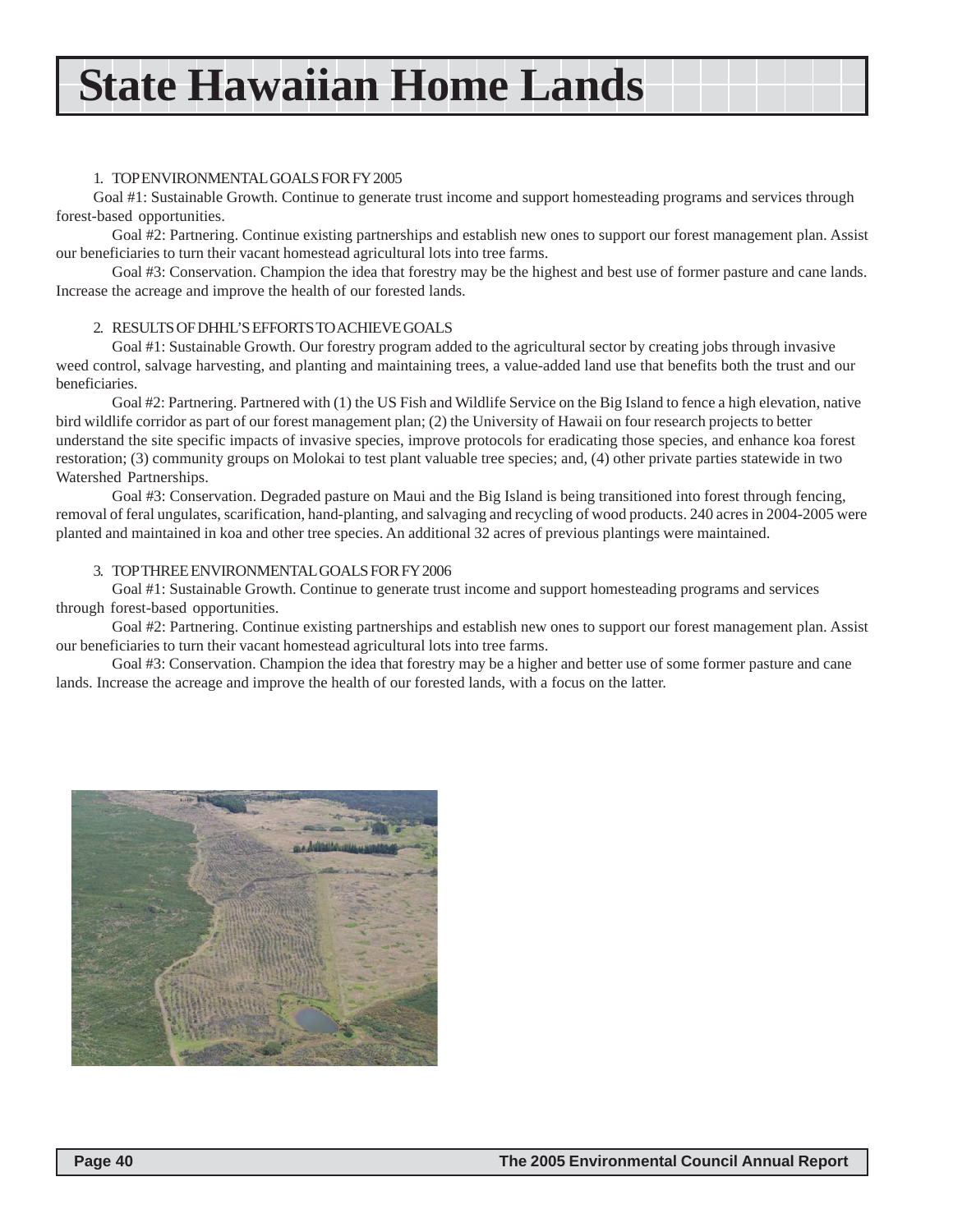# **Department of Health**

I. Goals/Objectives for FY 2005 and FY 2006

DOH retains the general environmental goals it developed with public input for its strategic plan in 1999 and 2001. DOH reviewed the goals with its Environmental Management Advisory Group in 2005:

A. Goal/Objective #1: To ensure that Hawai'i's coastal waters are safe and healthy for people, plants and animals.

B. Goal/Objective #2: To protect and restore the quality of Hawai'i's streams, wetlands, estuaries and other inland waters for fish & wildlife, recreation, aesthetic enjoyment and other appropriate uses.

C. Goal/Objective #3: To protect Hawai'i's groundwater from contamination for drinking, irrigation, and other appropriate uses.

D. Goal/Objective #4: To protect Hawai'i's lands from pollutants that endanger people and the environment; and to rehabilitate contaminated lands.

E. Goal/Objective #5: To protect and enhance Hawai'i's indoor and outdoor air quality for the health of our people.

#### II. Results of Efforts for FY 2005

DOH annually reports on the quality of Hawaii's air, water, and land in its Indicators of Environmental Quality, most recently published in January 2005, available on the web at: http://www.hawaii.gov/health/environmental/env-planning/goals/ goalsandindicators.html. Some of the indicator information has also appeared elsewhere in the Environmental Council's annual reports. The DOH also produces other annual or bi-annual reports.

We report certain activities that relate to our goals.

A. Goal/Objective #1: DOH produces a list of state waters that do not meet water quality standards every two years under the federal Clean Water Act. The 2004 List of Impaired Waters can be found at: http://www.hawaii.gov/health/environmental/envplanning/wqm/wqm.html - 303pcd

DOH has improved its beach monitoring and warning system. DOH has increased the number of routine sampling sites from 58 to 100 statewide, and developed a web page to inform the public of noteworthy test results. The DOH has also initiated routine health advisories during the periods of heavy rainfall to warn citizens of the hazards of swimming or recreating in muddy water. DOH cautions that in tropic climates such as ours, high indicator bacteria test results often result from natural sources of such bacteria instead of sewage spills. EPA developed and required the particular test to deal with sewage contamination of recreational waters.

DOH is also pursuing enforcement cases against waste discharges to our inland and coastal waters, including manmade sources of polluted runoff.

B. Goal/Objective #2: To better protect the quality of the State's inland and coastal waters, DOH has established pollutant load limits (Total Maximum Daily Load (TMDL) pollutant allocations) for Kawa Stream, Ala Wai Canal, and Waimanalo Stream and completed plans for implementing the required pollutant load reductions. TMDLs are near completion for streams draining into Nawiliwili Bay (Kaua'i) and Pearl Harbor (O'ahu), as well as for Kane'ohe and Kapa'a Streams (O'ahu). New TMDL development projects are underway for streams in Hanalei (Kaua'i), Ka'elepulu (O'ahu), and Kaukonahua (O'ahu), and for Waiakea and Alenaio Streams (Hawai'i).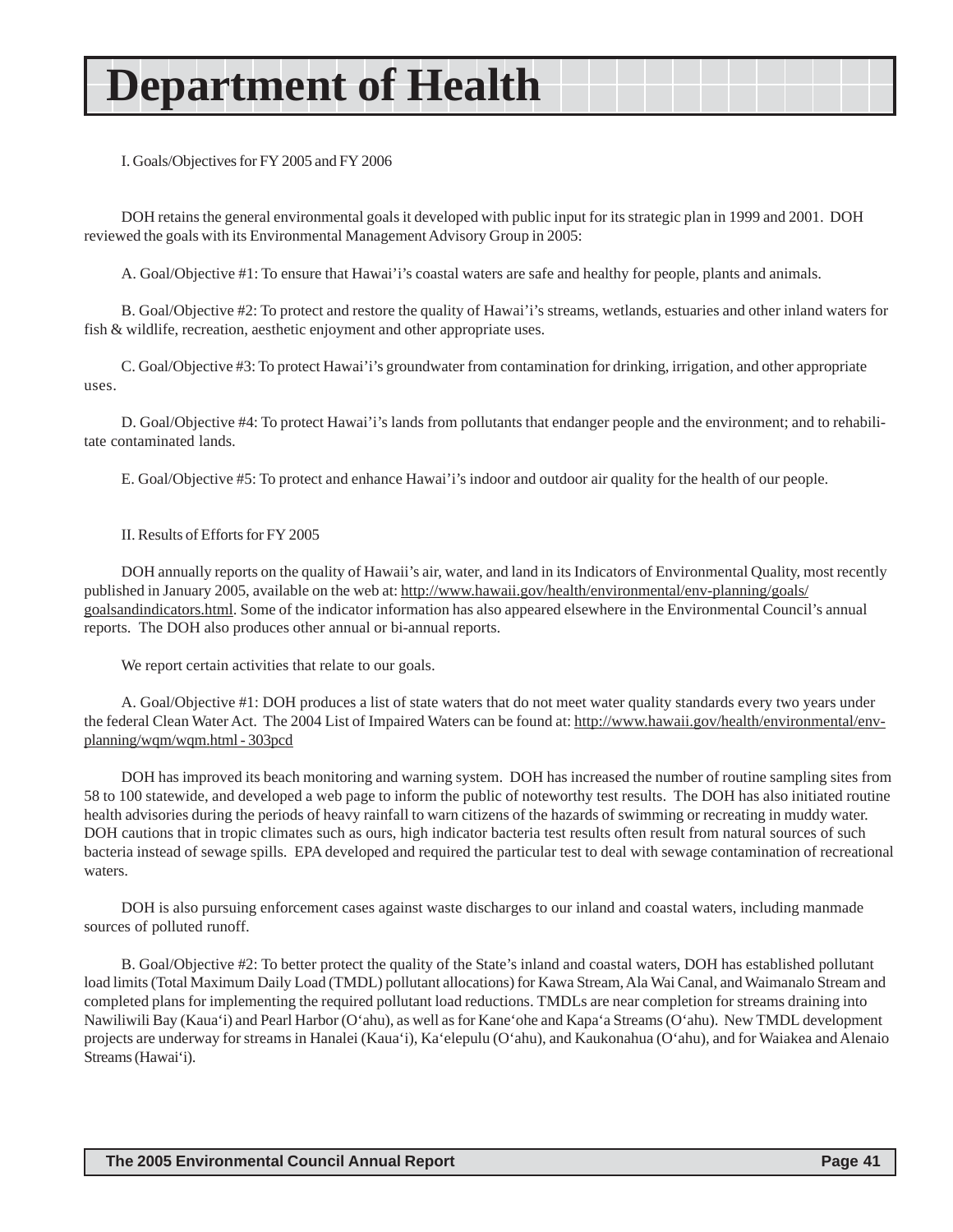### **Department of Health**

C. Goal/Objective #3: In 2005, no illnesses were reported from consuming drinking water. Drinking water from DOH-regulated water systems continues very high levels of compliance that meet required drinking water quality standards. No advisories were issued to consumers to boil water as a precaution against possible contamination**.** DOH continues talking with the Department of Land & Natural Resources and the Department of Agriculture about whether on the groundwater is at risk from chemicals used in irrigation well water systems without a proper backflow preventors. DOH started talking with all County Planning Offices on using the completed Source Water Assessment Plan (SWAP) for protection of their drinking water sources.

D. Goal/Objective #4: DOH responded to 350 oil and chemical spills to assure cleanup, prevent adverse health effects, and avoid future contamination. In addition, it closed out 36 other previously identified contaminated sites.

E. Goal/Objective #5: Hawaii's air continues to be much cleaner than federal standards set to protect human health. DOH continues to operate 16 air quality monitoring stations throughout the state and provides nearly real-time access to the monitoring data through its Online Air Quality Data web page at: http://www.hawaii.gov/doh/air-quality/index.html. DOH plans to expand its air monitoring network into areas frequently impacted by the volcanic emissions and to improve its air advisory system for the public.

DOH continues to protect the public from exposure to asbestos and lead by implementing the Lead Based-Paint Program and obtaining federal delegation for the Asbestos in Schools and Model Accreditation Program.

III. Barriers to Achieving Environmental Goals

A. Improving DOH internal processes for permitting, monitoring, and enforcement, is challenging, especially because we must do ever-increasing amounts of work with essentially stable resource levels. We are working to improve our information technology and other systems, and we periodically review our priorities.

B. While the U.S. Environmental Protection Agency (EPA) is a strong partner of the DOH, it does have many timelines and requirements, especially for reporting.

C. Lack of local markets for recycled goods.

D. Need to have stronger efforts to conserve water for the future, as Hawaii does not have an infinite supply of fresh water.

IV. Recommendations for Changing Land Use Planning and Management in Hawaii to Improve Environmental Quality.

A. Careful attention to mixed uses and buffers between zones such as residential and agriculture or light industrial could help to reduce the environmental effect some uses. For example, homes allowed near farms have led to some new residents to complain about farm odors, dust and noise. While the State has a right to farm law to provide legal protection for farmers, that does not necessarily end public discontent.

B. Stricter County ordinances and enforcement of land use laws.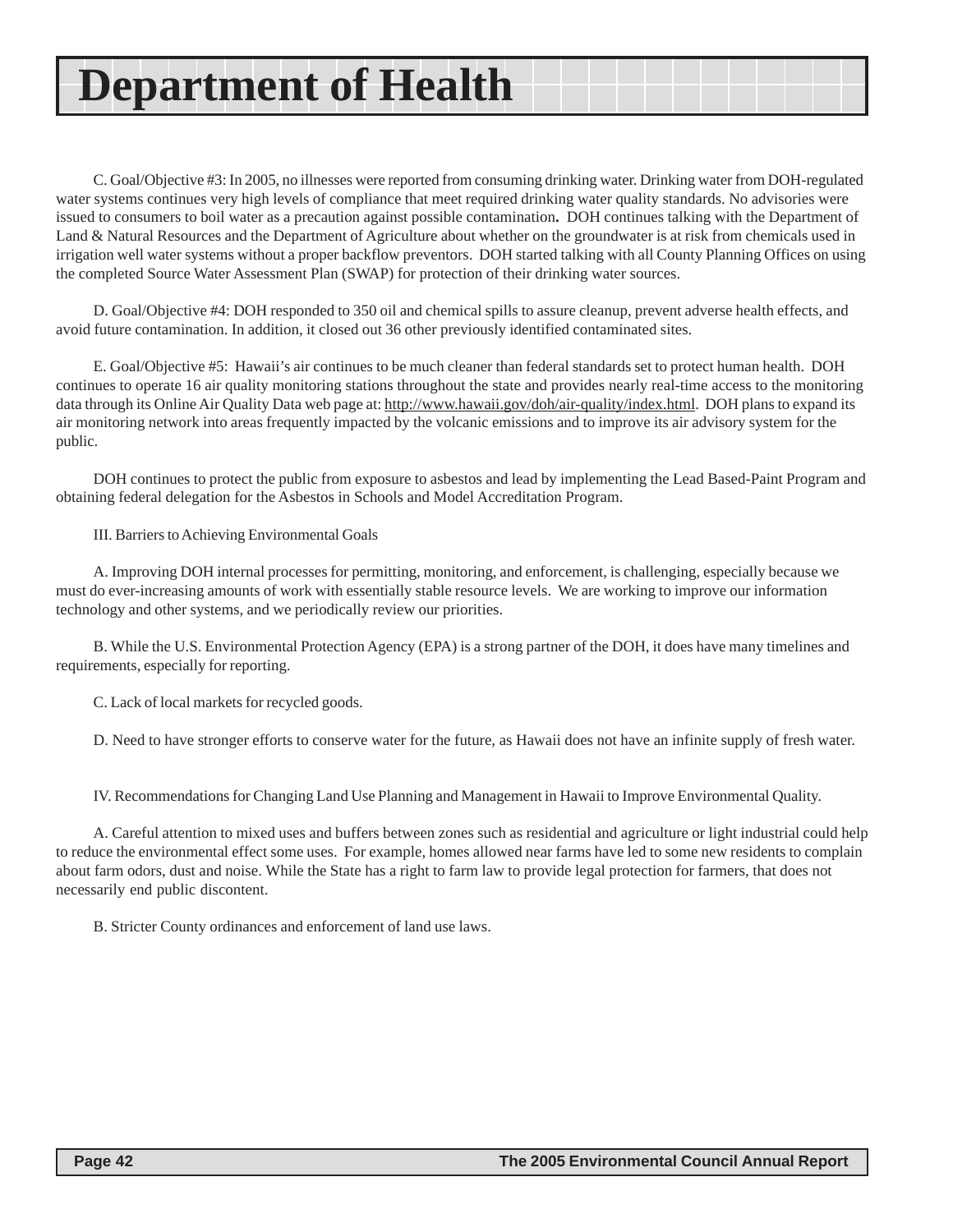# **State Land & Natural Resources**

### **Commission on Water Resource Management:**

#### **1. What are your agency's top environmental goals for the period from July 2004 to June 2005?**

*Goal #1: The Commission will continue development of its Stream Protection and Management Program towards the setting of Instream Flow Standards.*

*Goal #2: The Commission will continue working towards the siting and drilling of deep monitor wells within aquifer systems to monitor the effects of withdrawal of potable ground water for municipal, domestic, and other purposes.*

*Goal #3: The Commission will conduct an assessment of statewide reporting of ground water pumpage in efforts to initiate full compliance with reporting requirements under the State Water Code.*

#### **2. What are the results of your agency's efforts in achieving your July 2004 to June 2005 goals?**

*Goal #1: The Commission has prepared a Stream Protection and Management Program Implementation Plan which identifies goals, strategic issues, actions, and tasks that must be implemented to provide the foundational elements of an inst.ream flow standard methodology. The Commission adopted statewide surface-water hydrologic units to aid in the development of statewide instream flow standards. The Commission also developed a surface—water hydrologic unit database and a streamdiversion works and declarations of water use database, two fundamental components of a comprehensive surface—water information management system (SWIM), and continues to work on the design of other databases related to SWIM. Goal #2: The Commission constructed two deep monitor wells in Ewa-Kunia and Waimalu on Oahu, outfitted with data collection equipment. Additional funding was also secured to construct deep monitor wells in lao and Waihee, Maui. Goal #3: Although comprehensive water use reporting by well owners/operators was not achieved, the Commission has improved its water use databases and digitized all available groundwater pumpage data. The Commission continues to work on verifying the extent of well uses which has been delayed due to the large number of wells in the State.*

#### **3. What are your environmental goals for the period of July**

#### **2005 to June 2006?**

*Goal #1: Update the water use permitting process by requiring applicants to identify and analyze alternative sources of water that may be used to meet their projected water demands. By using alternative sources of water where practical, public trust resources (i.e., ground and surface waters) may remain in their natural state, in the streams and in the underground aquifers, which supports the health of stream life and near-shore waters.*

*Goal #2: Begin setting instream flow standards for streams with initial focus on West Maui and East Maui to establish appropriate*

#### *environmental flows.*

*Goal #3: Complete Phases I and II of the refinement and modification of Robust Analytical Model (RAM) to update the sustainable yield estimates for those areas that have deep monitor wells, and to use this analysis to extrapolate to regions within the State that do not have deep monitor wells. Accurate sustainable yield estimates will provide the Commission with information to balance reasonable and beneficial uses with protection of the groundwater resources.*

#### **4. What are the barriers that prevented you from achieving your environmental goals and what are your suggestions for removing these barriers?**

*Goal #3: Lack of well owner/operator contact information and a shortage of personnel to research and identify wells that are in use has hampered efforts to get all well owners/operators to fully comply with groundwater use reporting requirements. In many cases for wells constructed long ago, there is no contact information on the well owner/operator. Due to the large number of wells in the State, it is difficult and time consuming to research, identify, and verify existing well uses. A statewide assessment and field investigative study is needed to identify owners of all wells, which have no records or discontinued records of pumpage.*

#### **5. What recommendations can you provide to change land use planning and management in Hawaii to improve environmental quality?**

*Recommendation #1: Require applicants for State Land Use designation and zone changes to identify any existing wells within the parcel, and require that wells that are no longer needed for water supply be properly sealed.*

*Recommendation #2: Require developers of large subdivisions or projects (using > 1 million gallons per day of ground water) to drill and/or finance a deep monitor well, with provisions for long-term access and use by the State to monitor aquifer conditions. Increased population/development places a burden on the resources of that area. Protection of the resource is paramount, and drilling a deep monitor well can help provide for that protection.*

*Recommendation #3: Require the seller and/or buyer of land, upon which unused or abandoned wells exist, to properly seal the well when land ownership is conveyed. Proper abandonment and sealing of unused wells is critical to protecting the ground water from contamination.*

**The 2005 Environmental Council Annual Report Page 43**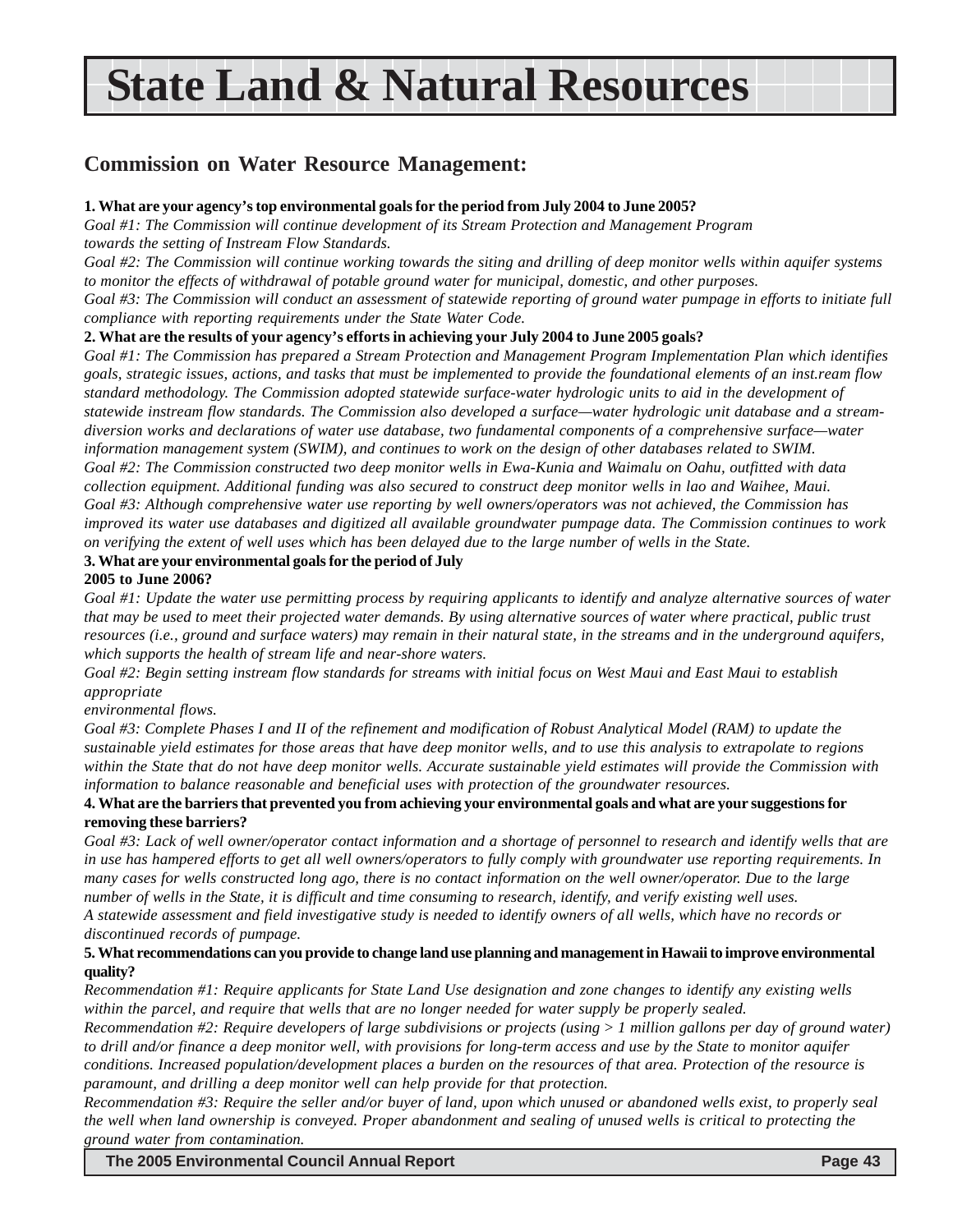# **State Land & Natural Resources**

### **The goals for the Engineering Division are as follows:**

1. Develop water and land resources to provide support to the programs that are designated to achieve the StateTs economic, agricultural, environmental and social goals, with priority given the State-sponsored projects. Traditional and alternative water sources are investigated and developed to meet the increasing demands of State-sponsored projects.

2. Provide engineering services to other divisions of the Department and other State agencies to execute Capital Improvements Program and/or operating, maintenance and repair projects.

3. Protect people and their property from unwise floodplain development, and to protect society from the costs associated with developed floodplains through floodplain management activities and regulation of dams and reservoirs. The Engineering Division's environmental goal is to mitigate its project's impact on the environment.

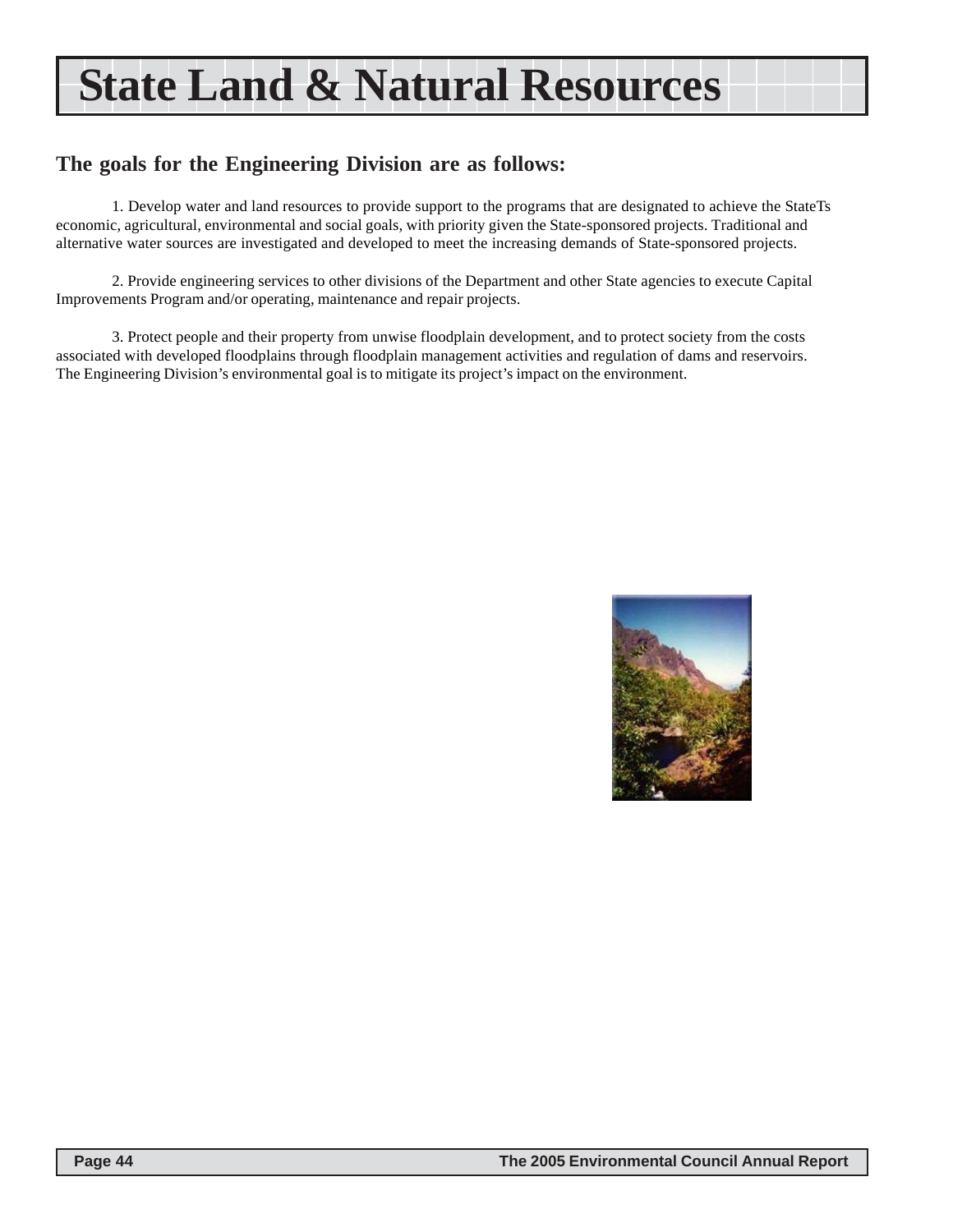# **State Land & Natural Resources**

### **Division of Forestry and Wildlife**

1. What are your agency's top environmental goals for the period from July 2004 to June 2005?

Native ecosystem restoration, invasive species control & prevention, funding and environmental education.

2. What are the results of your agency's efforts in achieving your July 2004 to June 2005 goals?

Sustain efforts in funding and management.

3. What are your environmental goals for the period from July 2005 to June 2006?

Native ecosystem restoration, invasive species control & prevention, funding and environmental education.

4. What are the barriers that prevented you from achieving any of your environmental goals and what are your suggestions for removing the barriers?

Funding, (i.e. P-card), procurement, bureaucracy and staffing shortages. These barriers exist to prevent government abuse but they will continue to prolong frustration to accomplishing management goals. Make it easier to do business in Hawaii.

5. What recommendations can you provide to change land use planning and management in Hawai'i to improve environmental quality?

Education.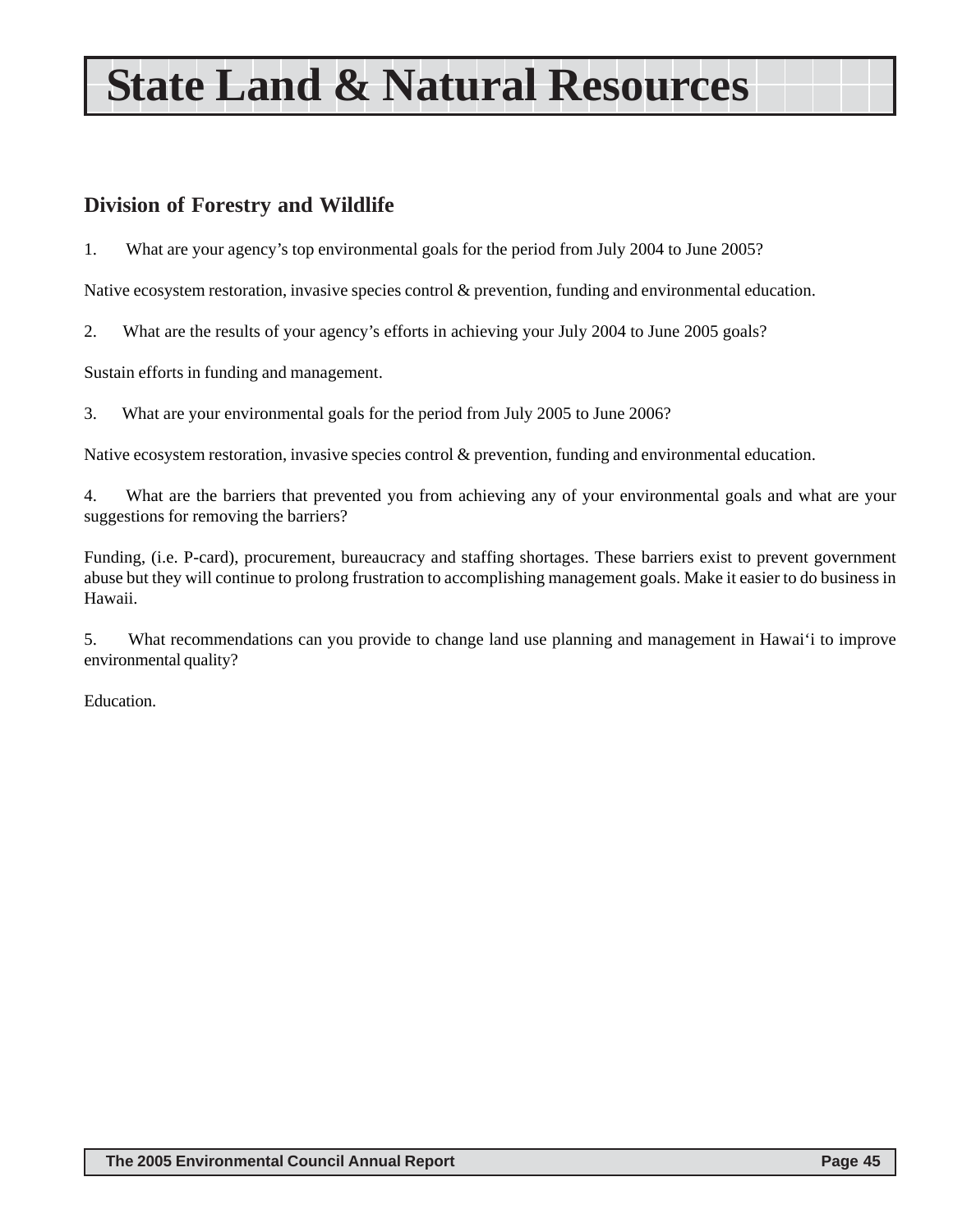# **State Department of Public Safety**

#### 1. What are your agency's top environmental goals for the period from July 2004 to June 2005?

The Department began construction of a new wastewater treatment plant at the Kulani Correctional Facility (KCF) on the Big Island. The new system replaces noncompliant cesspools that were closed earlier this year.

2. What are the results of your agency's efforts in achieving your July 2004 to June 2005 goals?

The new wastewater treatment plant at KCF was completed ahead of schedule and under budget. The use of inmate labor produced substantial savings and improved the overall efficiency of construction.

#### 3. What are your environmental goals for the period from July 2005 to June 2006?

The Department has initiated another project to upgrade the wastewater treatment plant at the Waiawa Correctional Facility (WCF) in Waipahu, Oahu.

4. What are the barriers that prevented you from achieving any of your environmental goals and what are your suggestions for removing the barriers?

The current project at WCF has been delayed for a number of years due to funding issues that has since been resolved.

5. What recommendations can you provide to change land use planning and management in Hawai'i to improve environmental quality?

No recommendation(s) at this time.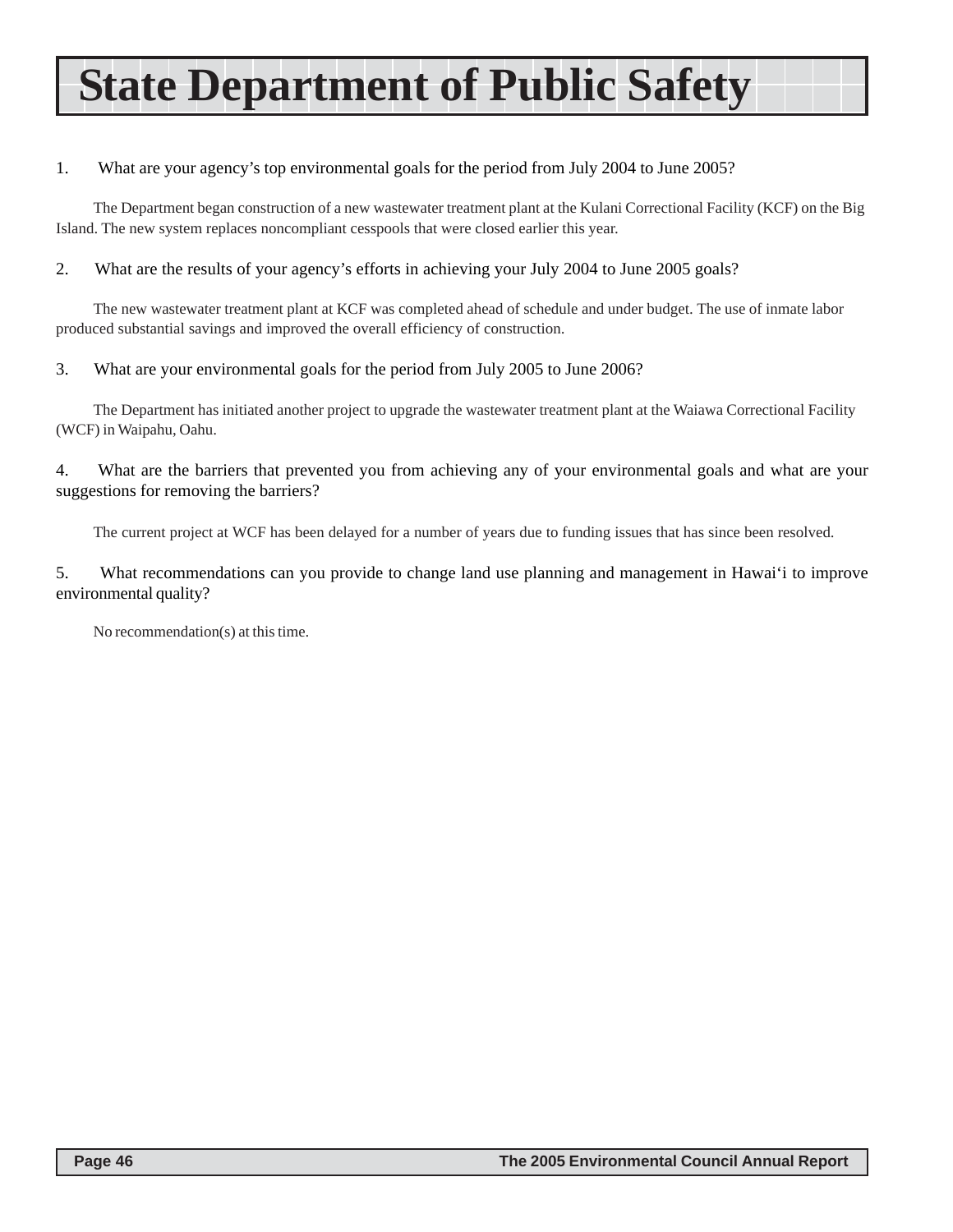# **State Department of Transportation**

1. What were your agency's top environmental goals for the period from July 2004 to June 2005?

Goal #1: Promote better education of all users of MS4 and NPDES permits through classroom training and training at highway construction sites.

Goal #2: Continue the removal/abatement of lead based paint on steel bridges and other structures under the Highways Division's control.

Goal #3: Start to plan, develop and implement an Environmental Management Program that will include procedures, checklists, monitoring and training for the use, handling and management of solid waste and hazardous materials at the baseyards and other facilities and structures under the division's control.

2. What are the results of your agency's efforts in achieving your July 2004 to June 2005 goals?

Goal #1: One hundred thirty seven (137) construction and design personnel were trained in 6-hour classes on "Erosion" and Sediment Control for Highways". One hundred thirty nine (139) maintenance personnel were trained in 2-hour classes on "Best Management Practices for Maintenance Operations." Pre-construction meetings that review NPDES and erosion control requirements, including documentation, were held for all applicable State Highway construction projects.

Goal #2: Lead based paint abatement or removal at the Hawaii District baseyards was completed at Waimea, almost completed at Naalehu, and bids were opened for the North Kona baseyard on June 23, 2005. Design contracts were issued to remove lead based paint from the Kukaiau, Kuwaikahi, Ninoole, and Maulua bridges.

Goal #3: The Highways Division contracted the U.S. Army Corp of Engineers to assist in the development and implementation of an Environmental Management Program. The draft format for the overall program was developed and consists of the following subprograms:

- · Chemical Applications
- · Construction BMP
- · Hazard Communications
- · Hazardous Waste Management
- · Solid Waste Management
- · Petroleum, Oil and Lubricants Management
- Facility Maintenance Management.

A draft version of the Chemical Applications Program and its associated training program was developed. Drafts were 50% complete for the Hazard Communications, Hazardous Waste Management and Solid Waste Management programs.

Additionally, site inspectors were conducted at each of the Oahu Maintenance baseyards to develop Storm Water Pollution Control Plans (SWPCP). A draft SWPCP along with its corresponding training guide/users manual was prepared for each Oahu baseyard.

3. What are your environmental goals for the period from July 2005 to June 2006?

Goal #1: Finalize the Environmental Permitting Guideline Manual and provide training on the Manual.

Goal #2: Develop Permanent Best Management Practices (BMP) Criteria for Highway Design Engineers to minimize pollution and develop a Highway Maintenance Best Management Practices (BMP) procedures manual for use by baseyard engineers and maintenance personnel.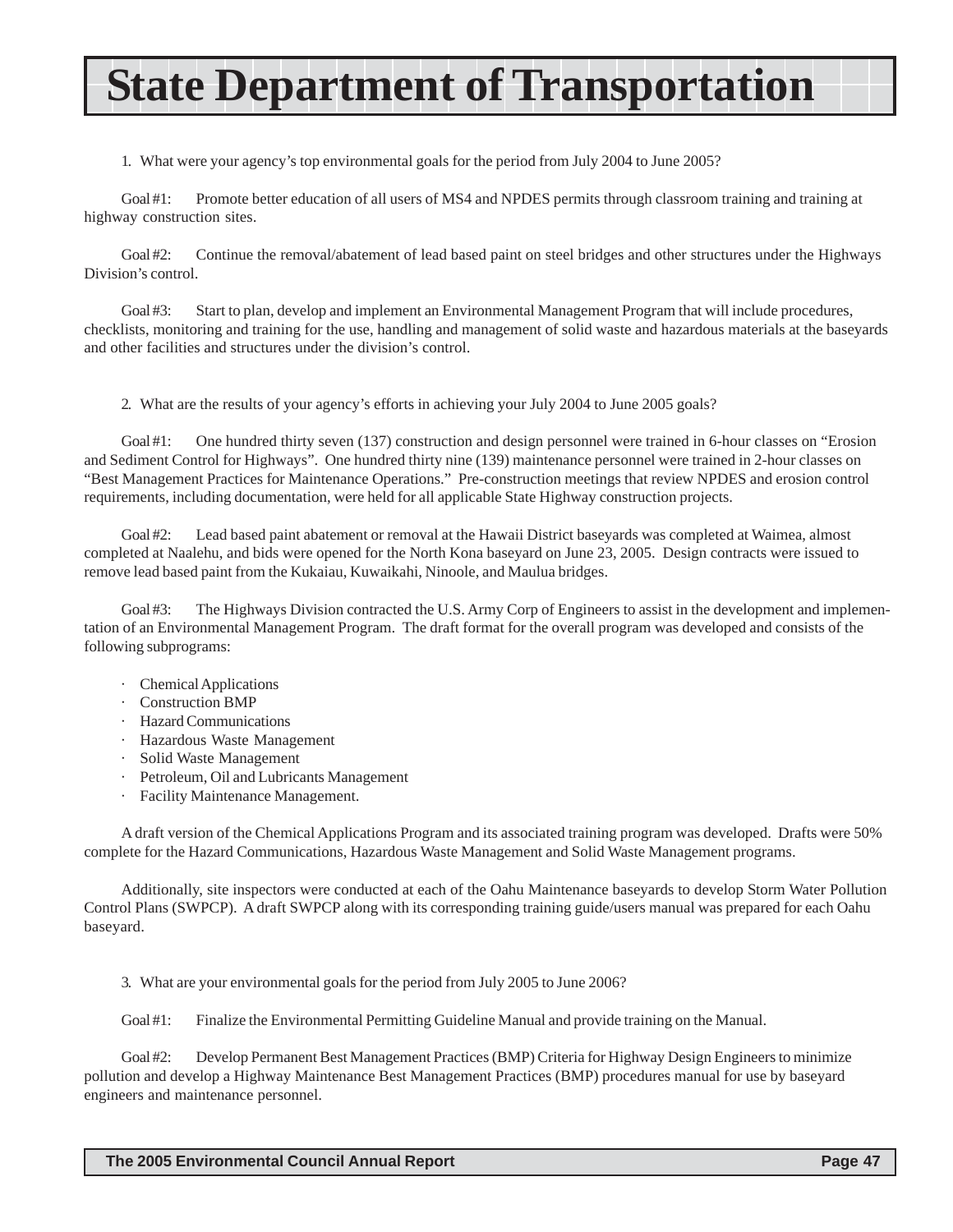# **State Department of Transportation**

Goal #3: Complete the following components of the Environmental Management Program and train personnel on the components: Chemical Application, Construction Best Management Practices (BMP), Hazardous Communications, Hazardous Waste Management, and Solid Waste Management.

Goal #4: Reduce pollution entering impaired water areas from State Highway drainage systems and from the State Highway right of way.

Goal #5: Remove or abate lead based paint on steel bridges and other structures under the Highways Division's control.

4. What are the barriers that prevented you from achieving any of your environmental goals and what are your suggestions for removing the barriers?

Barriers to Goal #1: Lack of DOT and Highways Division organizational structure to address environmental compliance in project delivery, construction and maintenance; limited resources; and staff shortages. Reorganizing the department to allocate more resources and staff to the division would help remove barriers.

Barriers to Goal #2: High cost of lead removal procedures is a barrier to rapid progress. Instead of trying to remove the barrier, we make slow but steady progress each year.

Barriers to Goal #3: Being an island state sometimes makes it difficult and costly to bring the proper district personnel together to share ideas and discuss operations to develop an effective statewide program. For State FY 2006, we will use our video conferencing equipment to facilitate communication between the districts.

5. What recommendations can you provide to change land use planning and management in Hawai'i to improve environmental quality?

The State should encourage the counties to develop comprehensive land use plans for sustainable communities.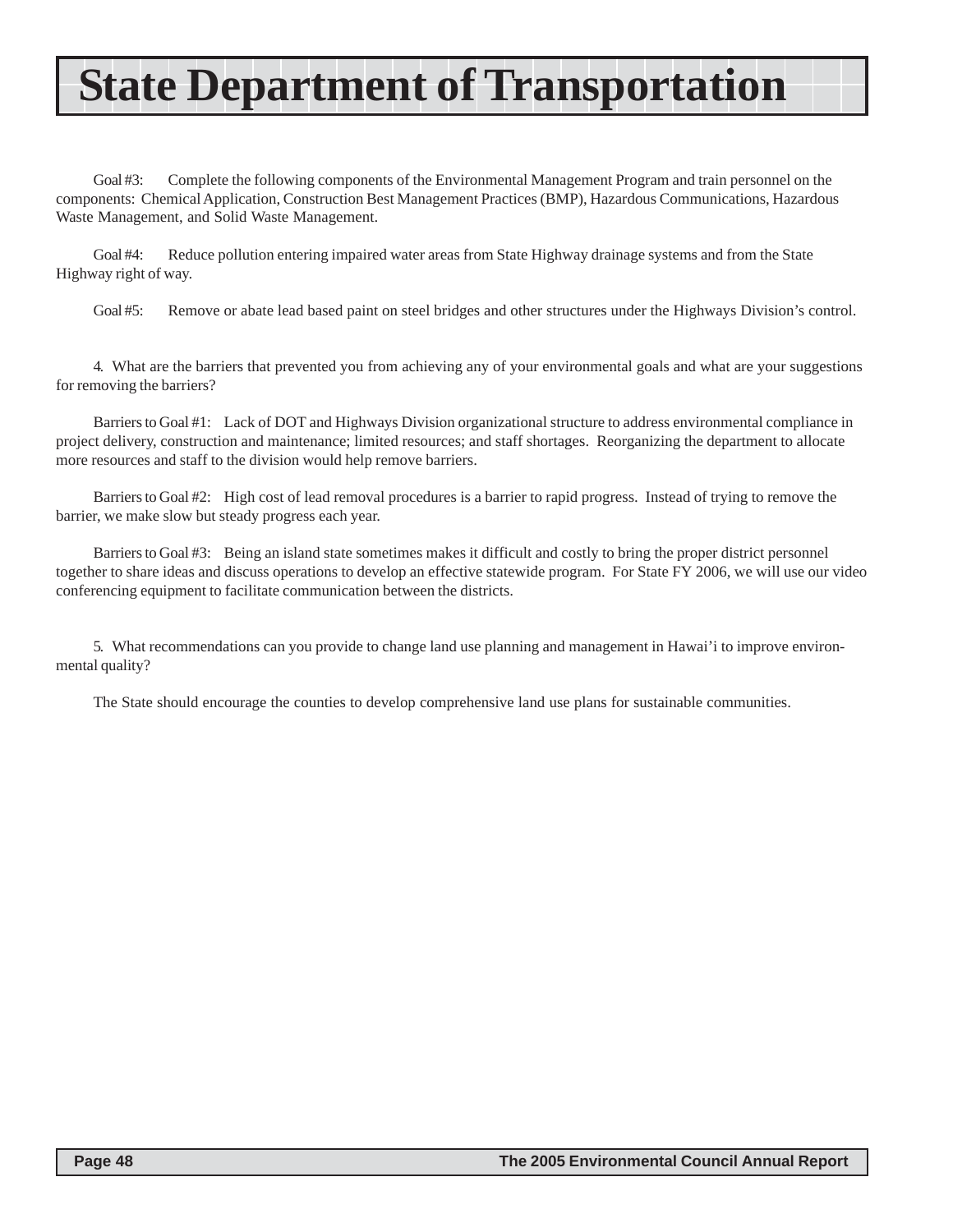### **Kaua'i Planning Department**

1. What are your agency's top environmental goals for the period from July 2004 to June 2005?

Goal #1: To ensure that land use and development projects are assessed for conformity to the goals and policies of the Kauai County General Plan and supporting zoning ordinances with respect to maintaining Kauai as the "Garden Island" by sustaining the unique landscape, natural ecology and environmental character of the Island.

Goal #2: To facilitate the implementation of the County's Shoreline Setback and Special Management Area Rules and Regulations.

Goal #3: To provide objective reviews and information regarding projects that may have potential impacts to the environment.

2. What are the results of your agency's efforts in achieving your July 2004 to June 2005 goals?

Goal #1: Discretionary permits and applications are referred to various governmental agencies for comments (and HRS 343 process when applicable) and adjoining property notification and public hearings are held to further identify and address impacts. The County's updated General Plan provides guidance for land use policies regarding environmental and other development issues, along with helping to guide the location and character of new private and government development and infrastructure.

Goal #2: Departmental efforts to monitor development activities, which may impact the Special Management Area, are ongoing.

Goal #3: Departmental comments are offered through the environmental assessment process, conservation district use permit reviews and when requested by other agency or applicant actions. As funding allows, staff attends workshops and conferences to enhance in-house expertise.

#### 3. What GOALS/OBJECTIVES FOR FY 2005

The current environmental goals/objectives apply to FY 2005.

4. What are the barriers that prevented you from achieving any of your environmental goals and what are your suggestions for removing the barriers?

Planning projects are routed to various governmental agencies at the County, State and Federal levels for review with respect to addressing and mitigating project impacts under the purview of that particular agency. Adequate funding for these agencies with regulatory functions for staffing, new technology, the development of clear and appropriate standards and functional rules/plans with enforcement support and interagency coordination are areas which could enhance the effectiveness of the overall development process.

5. What recommendations can you provide to change land use planning and management in Hawaii to improve environmental quality? See number 4 above.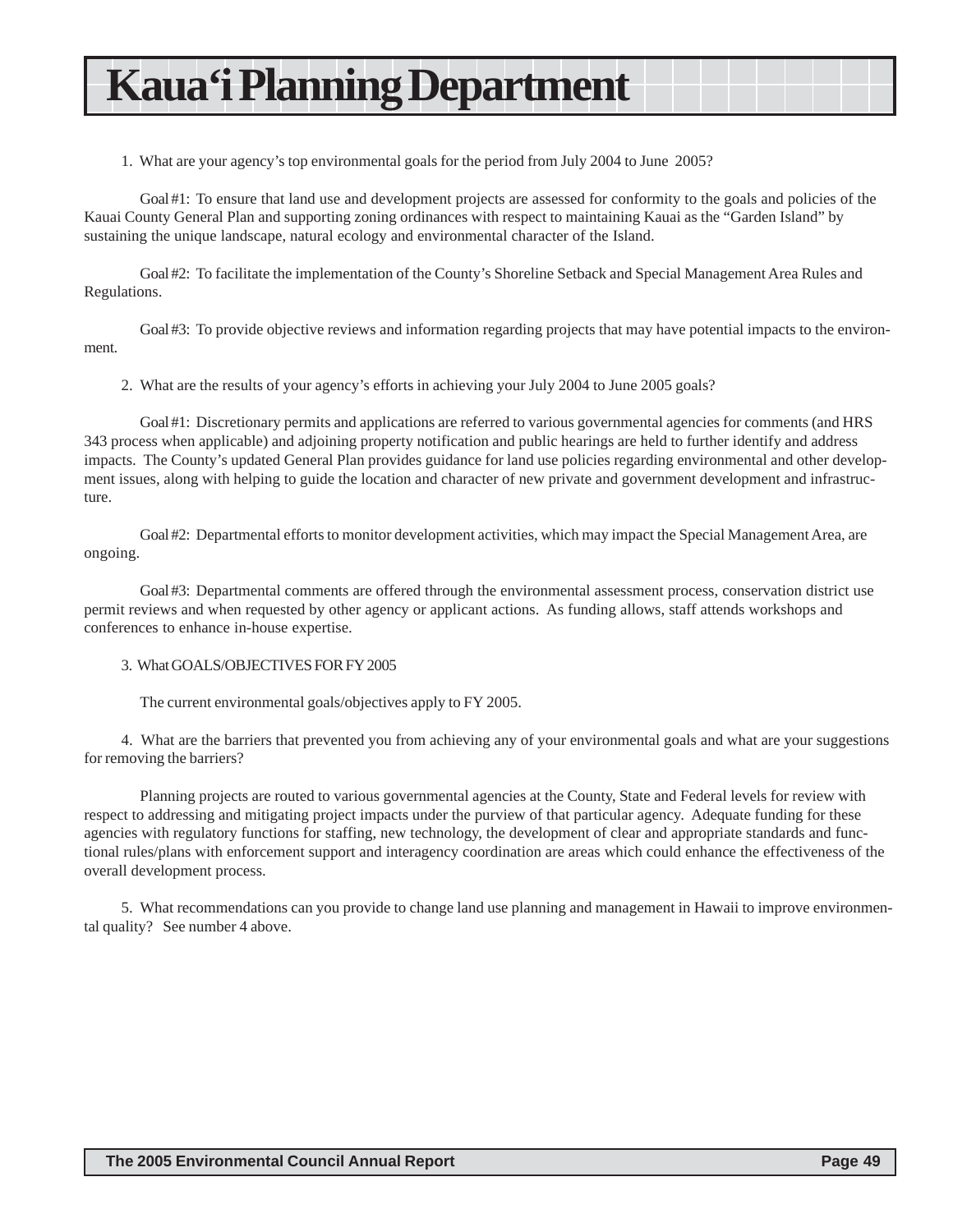### **Honolulu Board of Water Supply**

#### **1. What are your agency's top environmental goals for the period from July 2004 to June 2005?**

Goal/Objective #1:

Water Conservation:

1) Promote and educate the public on conservation methods through a year-round media campaign.

2) Complete construction of the Kakaako district seawater cooling system to save potable water normally lost through evaporation from cooling. Initiate additional deep well cooling projects in Waikiki and in Kapolei.

Goal/Objective #2:

Alternative Resource Development:

1) Our previous goal was to begin the design of the Wahiawa/Central Oahu Recycled Water Facility, which would provide recycled water for irrigation needs along Kamehameha Highway in Mililani Central Oahu Regional Park and the future Waiawa development.

2) Our previous goal was to complete the preliminary engineering study of the Waianae Wastewater Treatment Plant Recycled Water Facility to determine its feasibility. One-half or 5 mgd of Waianae's water is imported from Pearl Harbor and about 3 mgd of secondary treated wastewater is discharged into the ocean. This study will evaluate using recycled water for irrigation in Waianae.

Goal/Objective #3:

Watershed Management Planning:

1) Complete the Waianae and Koolauloa Watershed Management Plan including the extensive public outreach, which is planned.

2) Fund Watershed Management Plans for Koolaupoko and the North Shore land use districts in FY 2006 Budget.

#### **2. What are the results of your agency's efforts in achieving your July 2004 to June 2005 goals?**

Goal/Objective #1:

Water Conservation:

1) Promote and educate the public on conservation methods through a year-round media campaign.

**STATUS:** Extensive year-round conservation media campaign was initiated in 2004.

2) Complete construction of the Kakaako district seawater cooling system to save potable water normally lost through evaporation from cooling. Initiate additional deep well cooling projects in Waikiki and in Kapolei.

**STATUS**: Construction of the Kakaako district seawater cooling system has been completed. A test well to determine suitability of source water for district cooling at the International Marketplace in Waikiki is under construction. District cooling in Kapolei has not been initiated.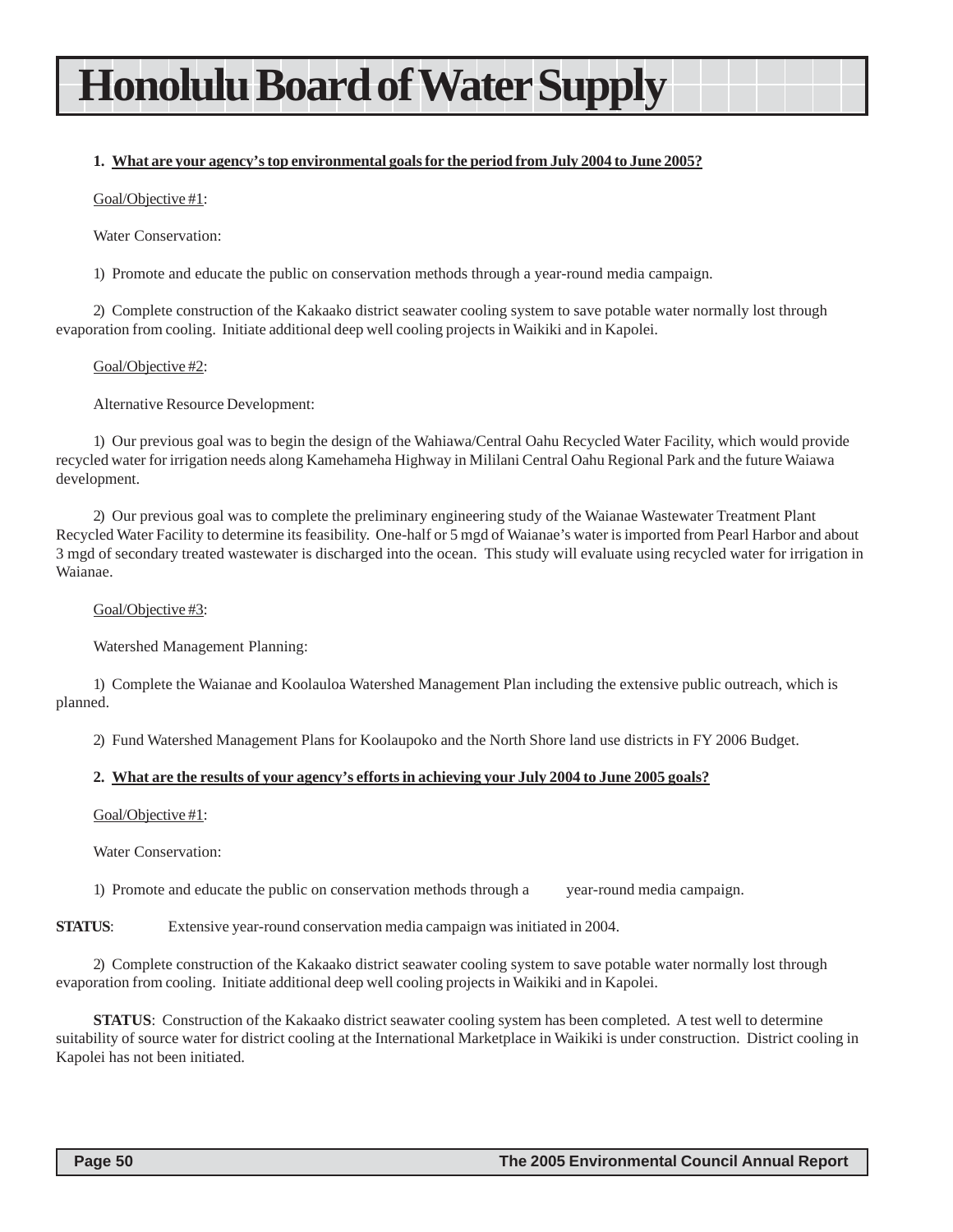# **Honolulu Board of Water Supply**

#### Goal/Objective #2:

Alternative Resource Development:

1) Begin the design of the Wahiawa/Central Oahu Recycled Water Facility, which would provide recycled water for irrigation needs along Kamehameha Highway in Mililani Central Oahu Regional Park and the future Waiawa development.

**STATUS**: Design funds have lapsed and will not be rebudgeted until outstanding issues with the City are resolved regarding joint development of recycled water distribution and treatment.

2) Complete the preliminary engineering study of the Waianae Wastewater Treatment Plant Recycled Water Facility to determine its feasibility. One-half or 5 mgd of Waianae's water is imported from Pearl Harbor and about 3 mgd of secondary treated wastewater is discharged into the ocean. This study will evaluate using recycled water for irrigation in Waianae.

**STATUS**: The study was cancelled.

#### Goal/Objective #3:

Watershed Management Planning:

1) Complete the Waianae and Koolauloa Watershed Management Plans including the extensive public outreach, which is planned.

**STATUS**: The Waianae and Koolauloa Watershed Management Plans are progressing and may be completed by end of 2005.

2) Fund Watershed Management Plans for Koolaupoko and the North Shore land use districts in FY 2006 Budget.

**STATUS**: Plans have been deferred to FY 2007 due to other higher priority projects.

#### **3. What are your environmental goals for the period from July 2005 to June 2006?**

Goal/Objective #1:

Water Conservation:

1) Complete and implement the Board of Water Supply (BWS) water conservation program development study to expand water conservation programs for residential, non-residential customers in alignment with national best practices. Evaluate and measure the results from the year-round media campaign to the public on conservation methods.

2) Establish an Internal Conservation program to reduce water loss in the existing BWS distribution system. Improve data acquisition, meter efficiencies, corrosion protection and proactive leak repair to reduce main break frequency and damage.

#### Goal/Objective #2:

Alternative Resource Development:

1) Work with affected agencies to advance recycled water use on Oahu with particular emphasis on joint development agreements.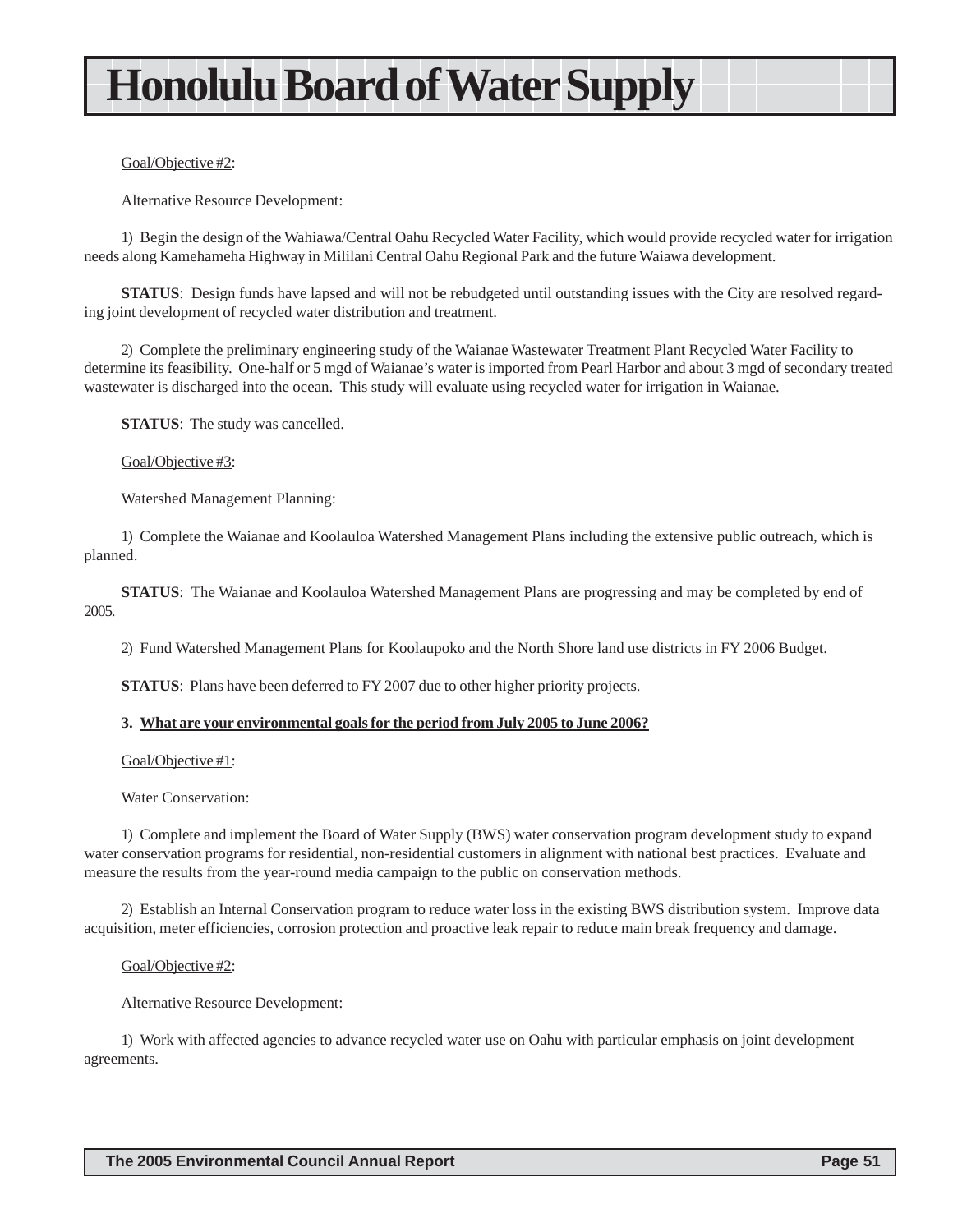### **Honolulu Board of Water Supply**

2) Expand seawater district cooling projects in Kakaako and Ko Olina as a conservation measure and business development program.

#### Goal/Objective #3:

Watershed Management Planning:

1) Implement a Watershed Protection grant program to fund watershed enhancement projects and programs.

2) Fund Watershed Management Plans for Koolaupoko and the North Shore land use districts in the FY 2007 budget or as a FY 2006 budget amendment.

#### **4. What are the barriers that prevented you from achieving any of your environmental goals and what are your suggestions for removing the barriers?**

Funding and agency cooperation were barriers that affected our environmental goals as it relates to the five-key themes mentioned in your letter:

- i. 1999 Improving Hawaii's Solid Waste Recycling Rate;
- ii. 2000 Global Warming and Recommendations to Reduce the Greenhouse Effect;
- iii. 2001 Preserving Hawaii's Biodiversity;
- iv. 2002 Preserving our Hawaiian Forests;
- v. 2003 Minimizing Population Growth Impacts on Environmental and Cultural Resources.

#### **5. What recommendations can you provide to change land use planning and management in Hawaii to improve environmental quality ?**

Land use planning and management in Hawaii may be improved through increased consideration of the potential impacts of land uses on the island's groundwater resources. Developing guidelines and regulations on land uses above source wells could reduce source contamination that would require expensive treatment or abandonment. Integrating the findings of our on-going watershed management plans into the sustainable communities and development plans of Oahu.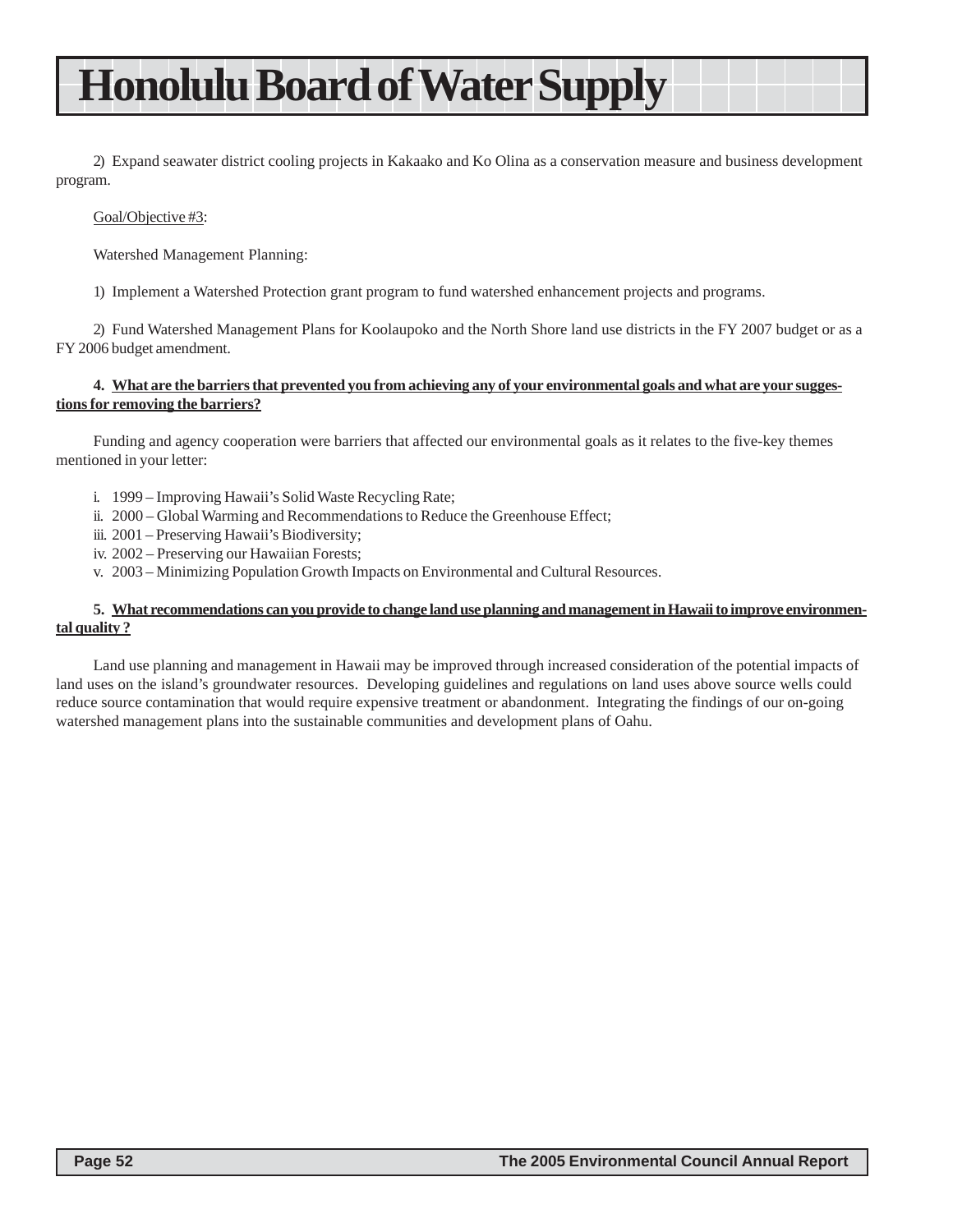# **Honolulu Facility Maintenance**

1. What are your agency's top environmental goals for the period from July 2004 to June 2005?

Maintain compliance with environmental rules and regulations. Acquire staff to improve awareness of environmental laws and updates.

2. What are the results of your agency's efforts in achieving your July 2004 to June 2005 goals?

Complied in general with environmental laws but received citation for inadequate UST recordkeeping. Worked with State Department of Health on procedure for identifying and properly disposing of hazardous wastes dumped on City property. Failed to hire engineer experienced in environmental matters due to lack of applicants and competition from other agencies.

3. What are your environmental goals for the period from July 2005 to June 2006?

Improve compliance with environmental rules and regulations. Acquire engineer staff experienced in environmental matters. Update environmental assessment exemption list.

4. What are the barriers that prevented you from achieving any of your environmental goals and what are your suggestions for removing the barriers?

Unable to acquire engineer experienced in environmental matters due to reduced applicant pool caused by upturn in economy and increased construction activities. Increased salary differential to match State salaries should imporve recruitment of staff.

5. What recommendations can you provide to change land use planning and management in Hawai'i to improve environmental quality?

Require increased funding for maintenance of infrastructure commensurate to increased responsibilities for maintenance. Require installation of maintainable pollution controls to ensure continued environmental quality.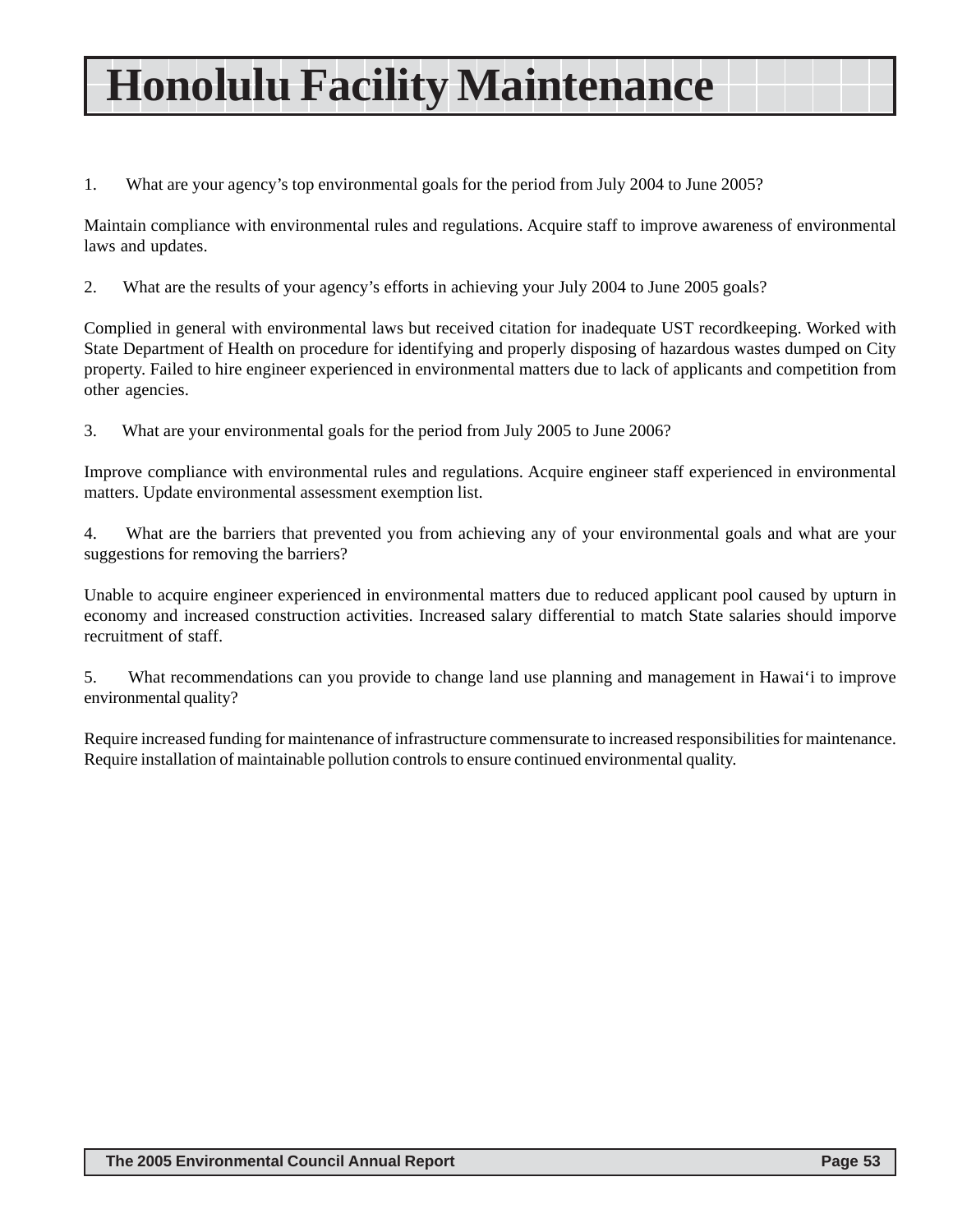## **Honolulu Fire Department**

1. What are your agency's top environmental goals for the periods from July 2004 to June 2005?

- a. Replace existing stock of Aqueous Film Forming Foam with environmentally friendly foam.
- b. Continue conversion of installation of solar water heating at the fire stations.
- c. Replace light fixtures and ballasts in the fire stations with energy efficient systems.
- d. Explore the use of Photovoltaic systems in new fire stations.

2. What are the results of your agency's efforts in achieving your July 2004 to June 2005 goals?

a. The Honolulu Fire Department (HFD) inventoried all foam stored at its Iwilei storage depot and is in the process of eliminating old and odd lot foams.

b. All new stations must have solar water heaters installed as part of the energy code.

c. All fire stations have had their light fixtures and ballasts replaced with more energy efficient systems.

3. What are your environmental goals for the period from July 2005 to June 2006?

- a. Complete foam disposal project.
- b. Explore feasibility of reviving solar water heating in all fire stations.

4. What are the barriers that prevented you from achieving any of your environmental goals and what are your suggestions for removing the barriers?

The conversion of older existing stations to solar water heating was delayed due to other priority and resource allocations. The HFD will work with the Department of Design and Construction to reprioritize conversion in its capital improvement budget.

However, the design guidelines on fire stations designated as historic landmarks make it difficult and cost prohibitive to retro fit these stations with solar water heating.

In addition, the Hawaiian Electric Company's requirement for a backup water heater shut down is from 5-9 p.m. or no rebate. These are peak hours for our fire suppression personnel.

That HFD support all environmentally sound planning and management programs established by Federal, State and Local governments.

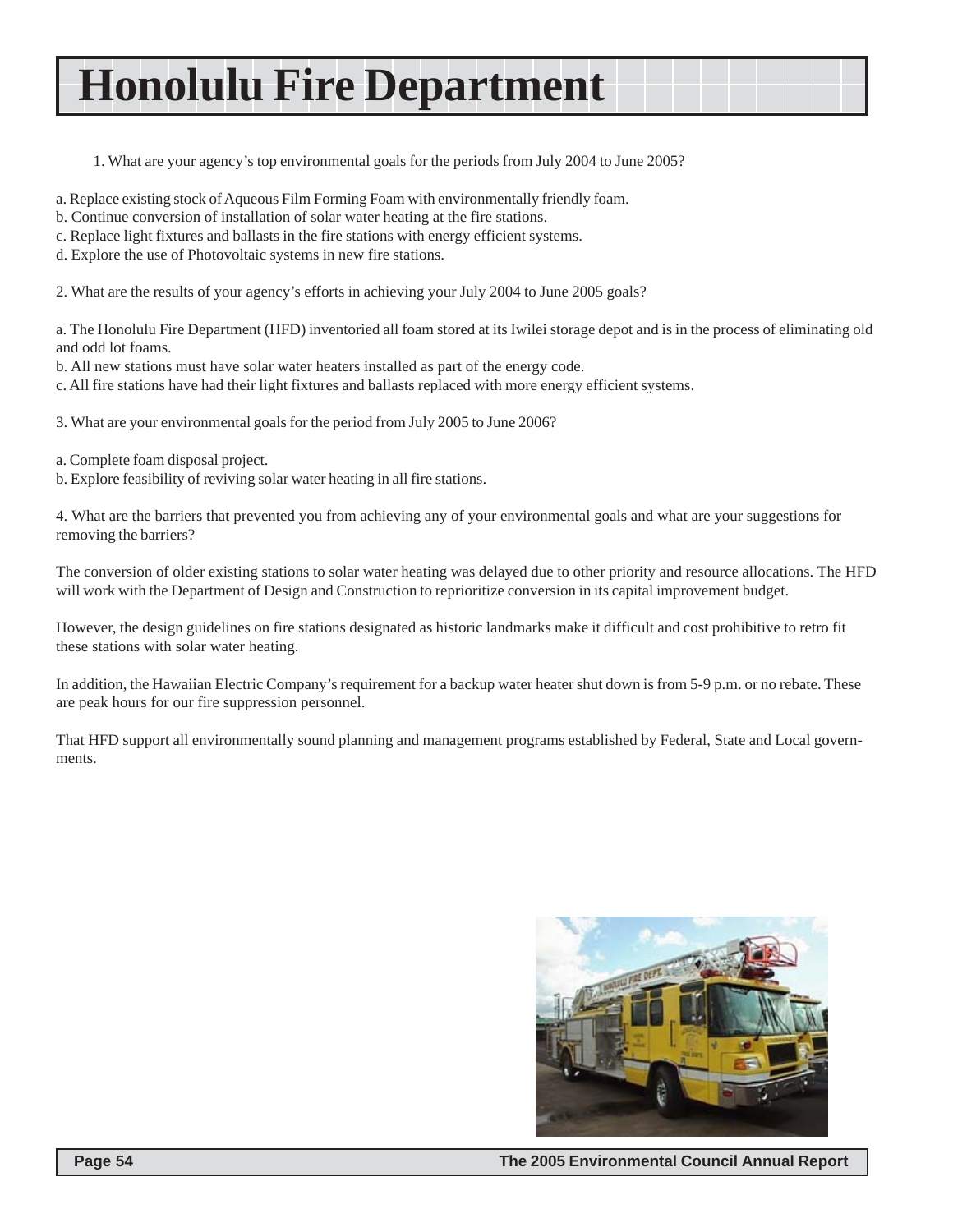# **Honolulu Parks and Recreation**

1. What are your agency's top environmental goals for the period from July 2004 to June 2005?

Goal 1: Maintain the City's beautification and park landscaping improvements.

Goal 2: Schedule upgrading of cesspools in City parks to septic systems or connection to sanitary sewers.

2. What are the results of your agency's efforts in achieving your July 2004 to June 2005 goals?

Goal 1: The Department of PArks and Recreation planted 1499 trees and 34,257 s.f. of landscape material.

Goal 2: Identified all cesspools in the City and have either upgraded or programmed to upgrade all of them to alternative wastewater systems.

3. What are your environmental goals for the period from July 2005 to June 2006?

Goal 1: Continue the City's beautification and park landscaping efforts through tree planting and other landscape improvements.

Goal 2: Continue the conversion of virtually all green waste from residential collection as well as from all City parks and botanical gardens to muclch and compost. Compost not utilized in our parks and botanical gardens is made available, free of charge, to the public at Hoomaluhia Botanical Gardens and at the Ala Wai, Manoa, Makiki and Wahiawa community gardens.

4. What are the barriers that prevented you from achieving any of your environmental goals and what are your suggestions for removing the barriers?

None

5. What recommendations can you provide to change land use planning and management in Hawai'i to improve environmental quality?

**FOSTER** 

**BOTANICAL** 

None







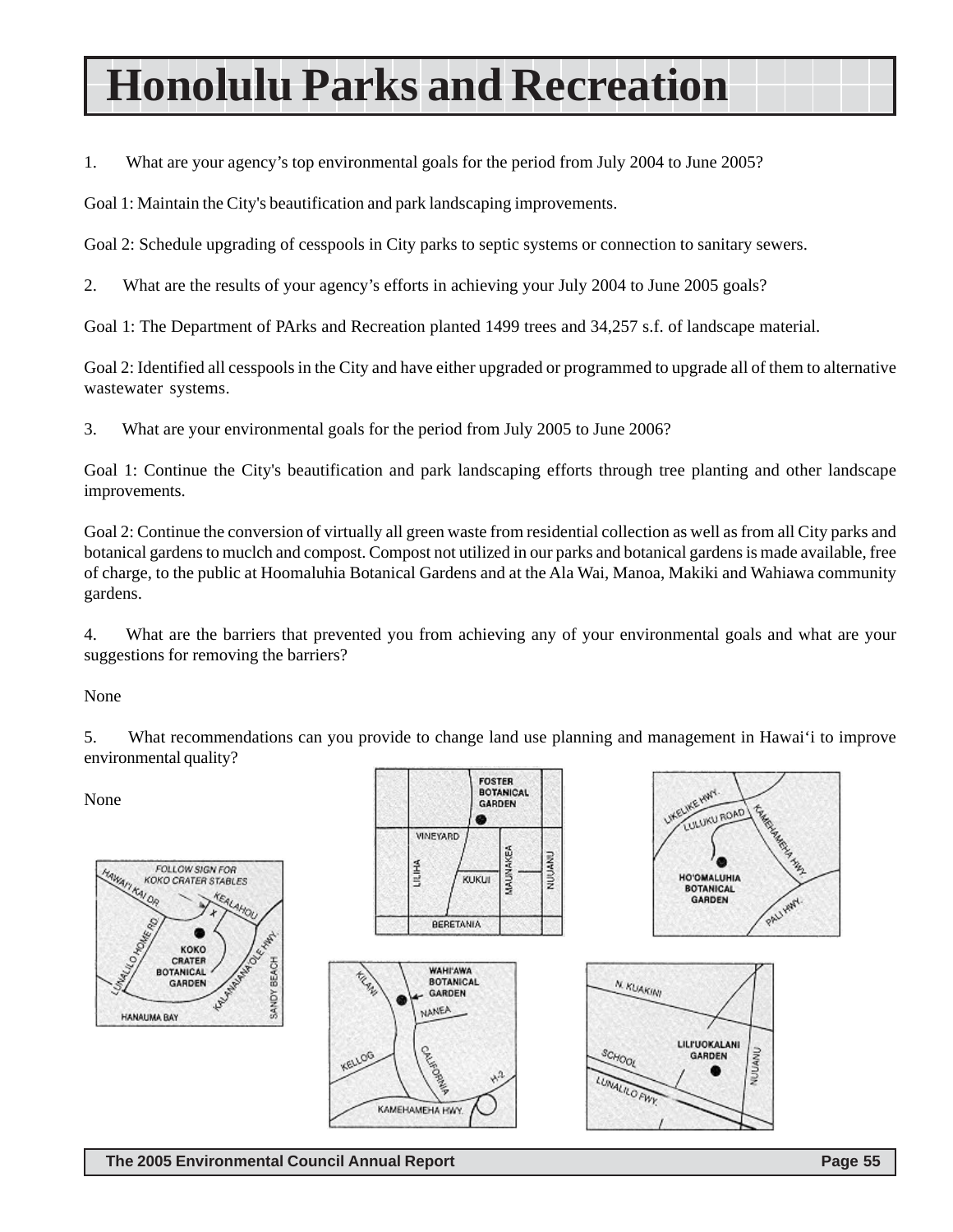# **Honolulu Planning & Permiting**

1. What are your agency's top environmental goals for the period from July 2004 to June 2005?

a. To support the Board of Water Supply in the preparation of the Oahu Water Use and Development Plan.

b. To participate in the Oahu Metropolitan Planning Organization planning process, in particular, to assure coordination of transportation planning with county land use and population planning.

c. To develop community and neighborhood plans that help to promote adopted regional plans and meet specific neighborhood goals.

2. What are the results of your agency's efforts in achieving your July 2004 to June 2005 goals?

a. We have met this goal.

b. We have met this goal.

c. We have met this goal.

3. What are your environmental goals for the period from July 2005 to June 2006? The above-mentioned goals are the same and continue for the period from July 2005 to June 2006.

4. What are the barriers that prevented you from achieving any of your environmental goals and what are your suggestions for removing the barriers? Adequate funding both in the planning and implementation phases is a barrier to successful community and neighborhood plans.

5. What recommendations can you provide to change land use planning and management in Hawai'i to improve environmental quality?

Reliable and adequate sources of funding would provide the resources to change land use planning and management in Hawaii. Evaluation of the role and perspective of the State Land Use Commission would help to streamline the overall entitlement process and free up state and city resources which could be used in other land use issues, such as environmental quality.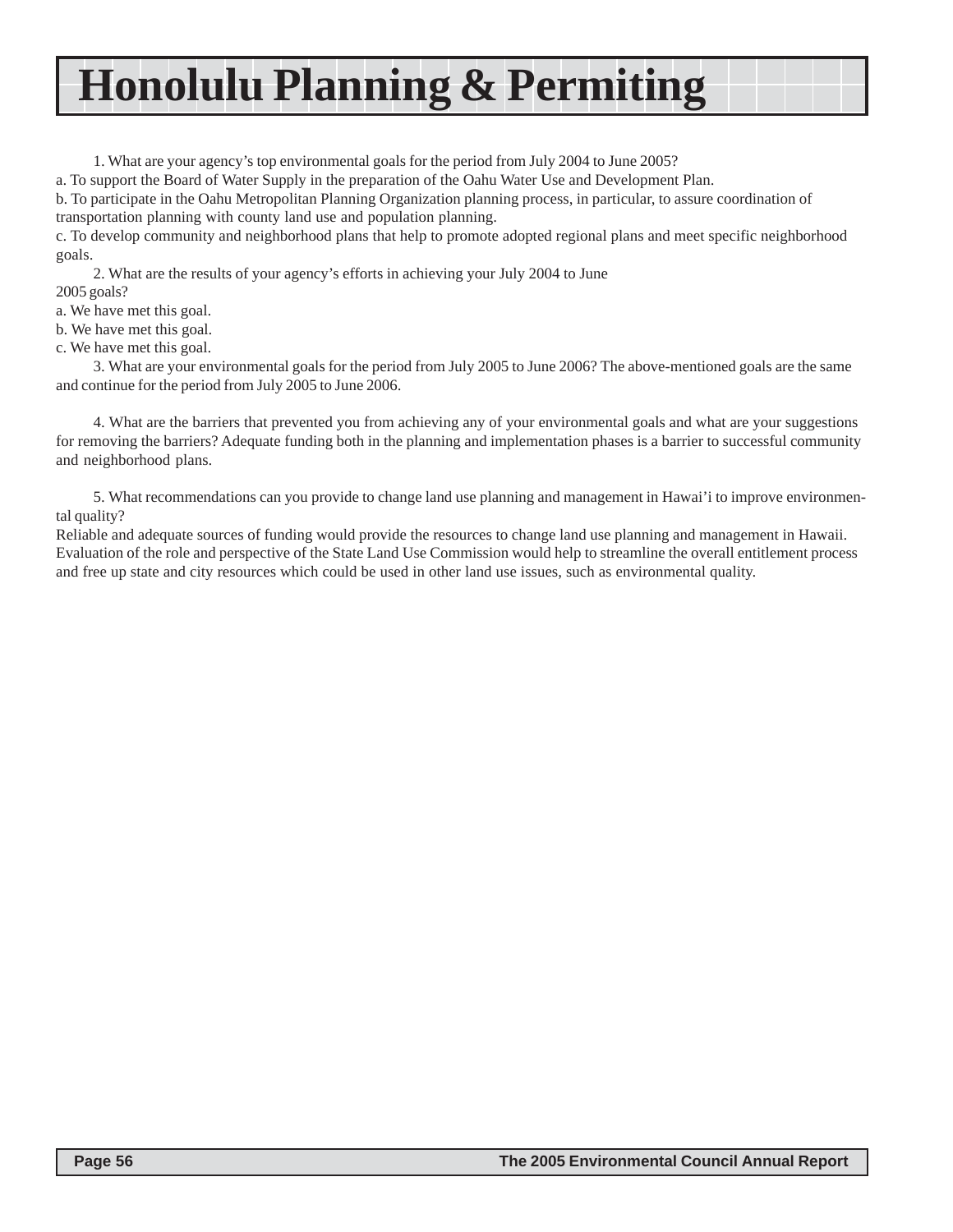# **Honolulu Transportation Services**

*1. What are your agency's top environmental goals for the period from July 2004 to June 2005?*

Goal #1: To promote programs to reduce dependence on the use of automobiles.

- Goal #2: To evaluate the social, economic, and environmental impact of additions to the transportation system prior to construction.
- Goal #3: To improve the safe and efficient operation of City transportation and other facilities under the jurisdiction of the department.

*2. What are the results of your agency's efforts in achieving your July 2004 to June 2005 goals?*

Goal #1: Continued work on the Primary CorridorTransportation Project, in preparation to implement the initial operating segment of the Bus Rapid Transit project from Downtown to Waikiki. Awarded construction contracts for two early phases of the Middle Street Intermodal Center, Mililani Transit Center and Waianae Transit Center. Completed two phases of the Bus Stop ADA Access Improvement Project for preliminary design of bus stops. Hub and spoke plans for Honolulu (Pearl City to Hawaii Kai) and Windward Oahu being developed. Installed Smart Card technology being reassessed. TheBus provided special services for the Mayor's Memorial Day Service at Punchbowl, Easter Sunrise Service, Great Aloha Run, Veteran's Day Service, Aloha Stadium Football Express for all UH home games, Pro Bowl football game and New Year's Eve-New Year's Day. Constructed Keolu Drive and Waialua Beach Road Bikeways. Kapiolani Community College Bike Staging Station and Kamehameha Highway Bikeway were being constructed. McCully Street Bikeway and Waialae Avenue Bikeway were under design. Purchased and distributed various bicycle safety education materials to the public. Conducted four bicycle traffic safety training sessions with new TheBus drivers. Served as grant manager for Hawaii Bicycling League's Bike Ed Program. Purchased and installed 25 "street art" functional "bike" shaped bike racks.

Goal #2: Reviewed, coordinated and processed approximately 58 environmental impact and assessment documents. Administered and completed the Waikiki Livable Community Project. Administered the contract for professional services for the North-South Road Project. Continued work on the Waipio Point Access Road Study. Completed planning work on the Kaimuki Business District Parking Master Plan and the Manana Sub-Area Traffic Study. Initiated planning studies for Kamokila Boulevard Extension and Makakilo Drive Extension Projects. Prepared professional services procurement for rail planning study. Prepared professional services procurement for a ferry project Request for Proposals.

Goal #3: Took delivery of 10 hybrid electric low floor articulated buses. Contracted for 40 hybrid electric low floor buses and 32 Handi-Van buses. Managed and administered design contract work for the Bus Rapid Transit Project. Proceeded with final engineering design work on Dillingham Boulevard Bus Pullouts and related improvements. Managed consultant contract to plan and design intersection improvements at the Waimano Home Road/Kuala Street/Moanalua Road intersection. Review of existing City bus stop spacing and removal of several mid-block bus stops initiated. Awarded construction contract for bus bay and ADA improvements at the bus stop on Diamond Head Road at Kapiolani Community College. Awarded a design services contract to install concrete bus pads on Waialae Avenue, Beretania Street, School Street and Leolua Street. Installed first 40 of a total of 80 design/build bus shelters. Awarded construction contract to upgrade 40 non-compliant bus stops to ADA standards; second phase is under design. Installed 73 new bus stop benches and purchased 80 litter containers. Demonstration project implemented to evaluate solar lighting at two bus shelters, one in Salt Lake and the other at the entrance to Leeward Community College. Installed three new traffic signals and three left turn signal modifications. Completed design for fiber optic cable expansion to add additional traffic cameras. Connecting City's Traffic Management Center with State's H-3 Tunnel Management Center with fiber optic cable.

*3. What are your environmental goals for the period from July 2005 to June 2006?*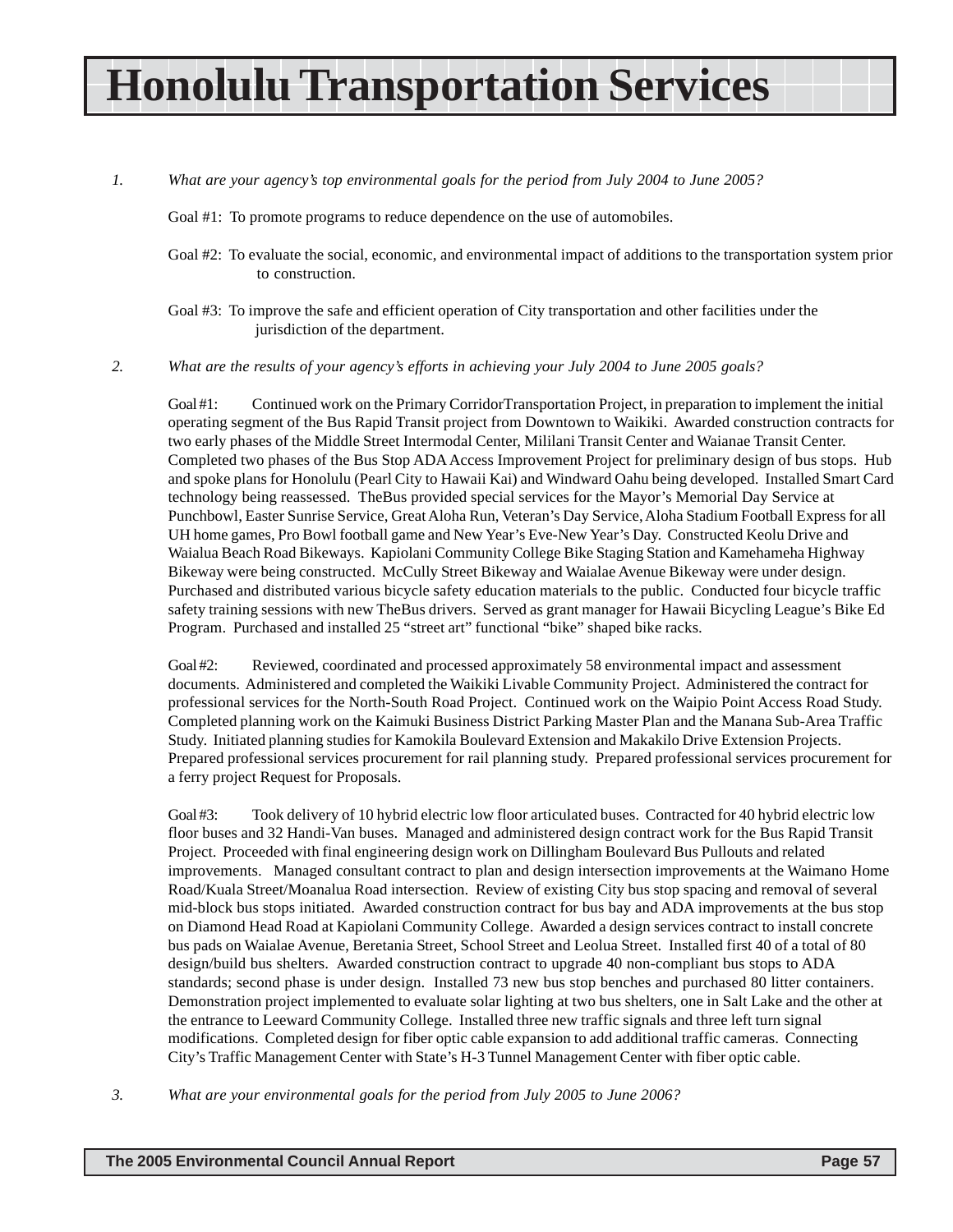# **Honolulu Transportation Services**

Goal #1: To promote programs to reduce dependence on the use of automobiles.

Goal #2: To evaluate the social, economic, and environmental impact of additions to the transportation system prior to construction.

> Goal #3: To improve the safe and efficient operation of City transportation and other facilities under the jurisdiction of the department.

*4. What are the barriers that prevented you from achieving any of your environmental goals and what are your suggestions for removing the barriers?*

None.

*5. What recommendations can you provide to change land use planning and management in Hawai'i to improve environmental quality?*

None.

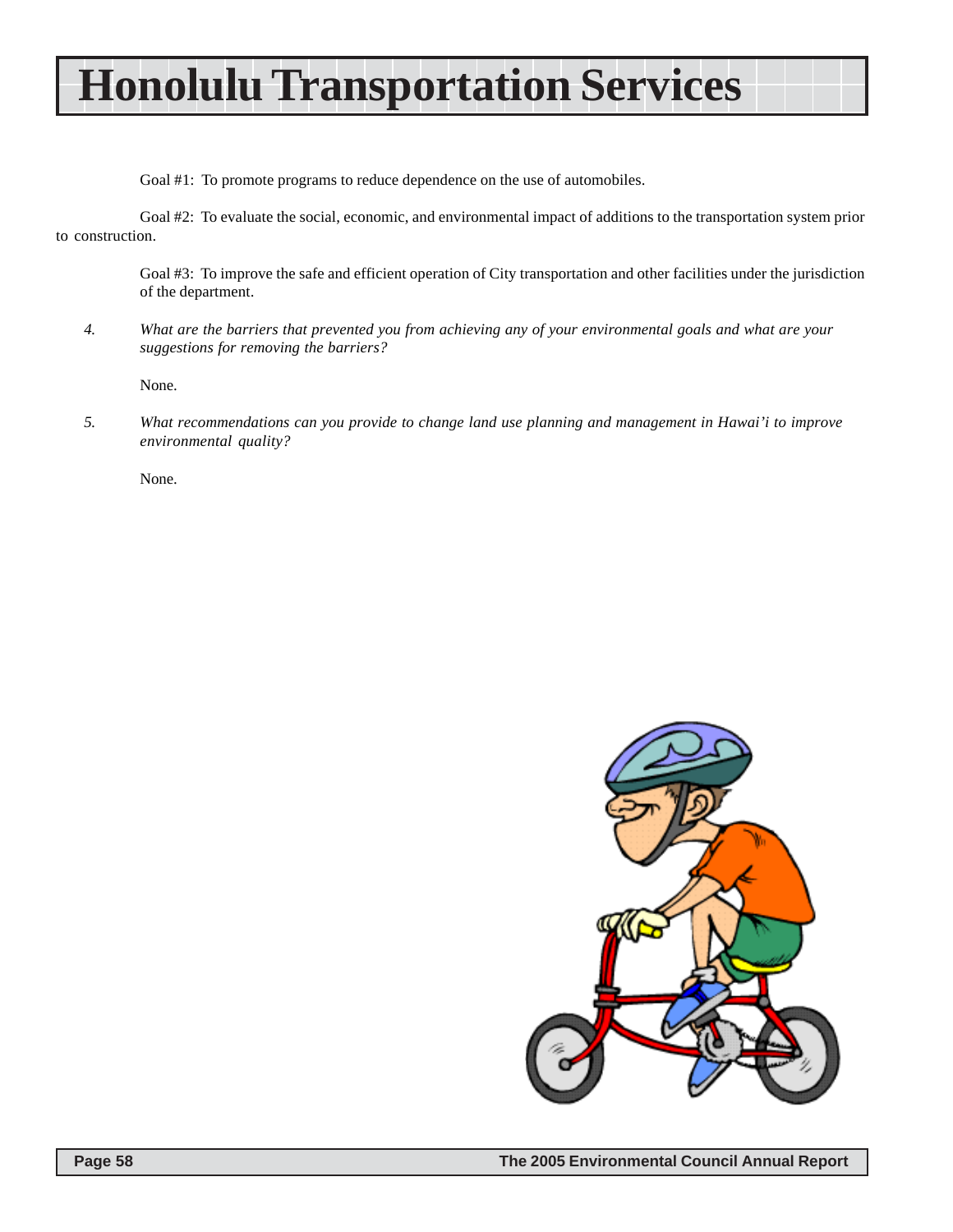# **Maui Department of Parks & Recreation**

- 1. What are your agency's top environmental goals for the period from July 2004 to June 2005? Plan, develop, and maintain parks and recreational facilities using sound environmental management practices and recognizing environmentally sensitive areas.
- 2. What are the results of your agency's efforts in achieving your July 2004 to June 2005 goals? We were successful in accomplishing said goals.
- 3. What are your environmental goals for the period from July 2005 to June 2006? The same.
- 4. What are the barriers that prevented you from achieving any of your environmental goals and what are your suggestions for removing the barriers? No comments.
- 5. What recommendations can you provide to change land use planning and management in Hawaii to improve environmental quality? Provide more open space and park land.

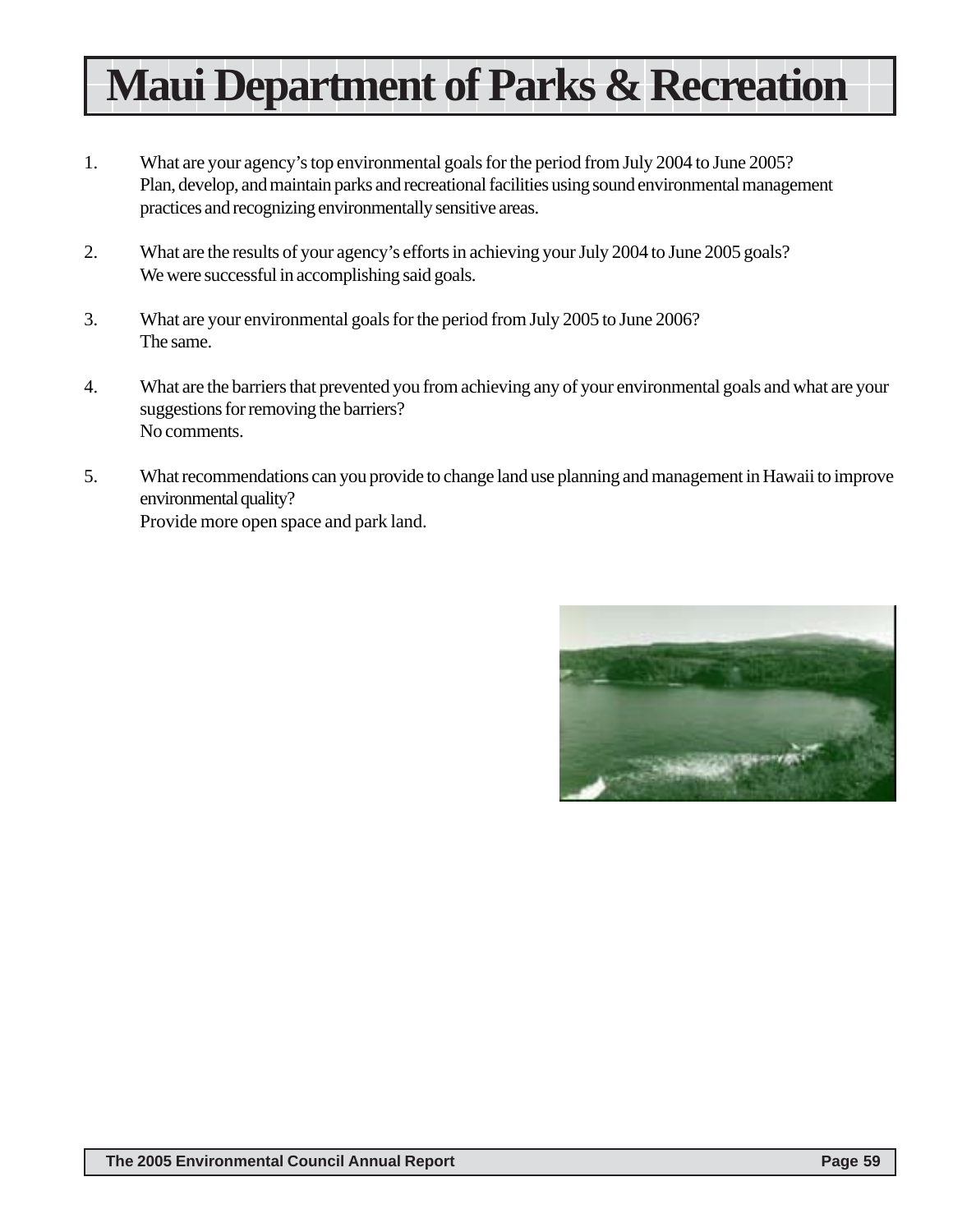# **Maui Public Works & Env. Mgt.**

I. What are your agency's top environmental goals for the period from July 2004 to June 2005?

A. Adopt amendment to County drainage rules requiring the incorporation of storm water pollution-control measures and Best Management Practices into subdivision design and fully implement rules.

B. Construct/Install drainage grease traps for all County Highways baseyards with garage/shop facilities.

C. Formulate Central Maui Wastewater Planning Study recommendations. Work with Maui County Council to obtain resolution of support. Begin planning and design of recommended alternative.

II. What are the results of your agency's efforts in achieving your July 2004 to June 2005 goals?

A. An initial draft of the rules was prepared, however, a comprehensive re-write of the rules is required based on comments from the State, Department of Health (DOH) and the Environmental Protection Agency (EPA). A list of questions and proposals was sent to both agencies for clarification and we are currently waiting for responses. Upon receipt of the requested clarifications, we will proceed to re-write and adopt the rules.

B. The County Highways baseyards were reviewed by the County's Wastewater Reclamation Division for compliance. The conditions in the baseyards are such that grease traps were not required.

C. The broad-based citizen committee met several times to establish project goals, alternative evaluation criteria, and weighting of the criteria. Once the group selected the top 10 alternatives, alternative evaluation was completed. Working on development of recommendation to the Council.

III.What are your environmental goals for the period from July 2005 to June 2006?

A. Continue working on getting the adopted amendment to County drainage rules requiring the incorporation of storm water pollution-control measures and Best Management Practices into subdivision design and fully implement rules.

B. Continue working on the Central Maui Wastewater Planning Study recommendations. Work with Maui County Council to obtain resolution of support. Begin planning and design of recommended alternative.

C. To adopt the Outdoor Lighting ordinance to minimize the outdoor light pollution and light trespass through regulation of the type and use of the outdoor lighting.

IV. What are the barriers that prevented you from achieving any of your environmental goals and what are your suggestions for removing the barriers?

A. Staffing shortages made it difficult to work on items such as rule amendments. New staff has been hired and all attempts will be made to adopt new rules.

B. As the project is about to be presented to the Council, Council action could delay the project from moving forward. Lack of information by Council Members could become the barrier. Efforts to ensure Council action are in place to provide as much information as possible.

C. Delays by the Outdoor Lighting Advisory Committee has slowed the progress of the ordinance. A proactive approach in responding to the committee's review requests has helped to keep the project progressing.

V. What recommendations can you provide to change land use planning and management in Hawaii to improve environmental quality?

A. Increase the amount of the fines for violations and eliminate the need for multiple written warnings prior to issuance of a fine. Fines should be handed out immediately like is done for traffic violations.

B. Require better coordination between infrastructure expansion and upgrades and new developments, balance the needs for new construction and housing with conservation, provide better administration of existing regulation, eliminate outdated regulations, and eliminate jurisdictional boundaries by creating a single agency to administer, monitor and enforce all land development and construction regulations.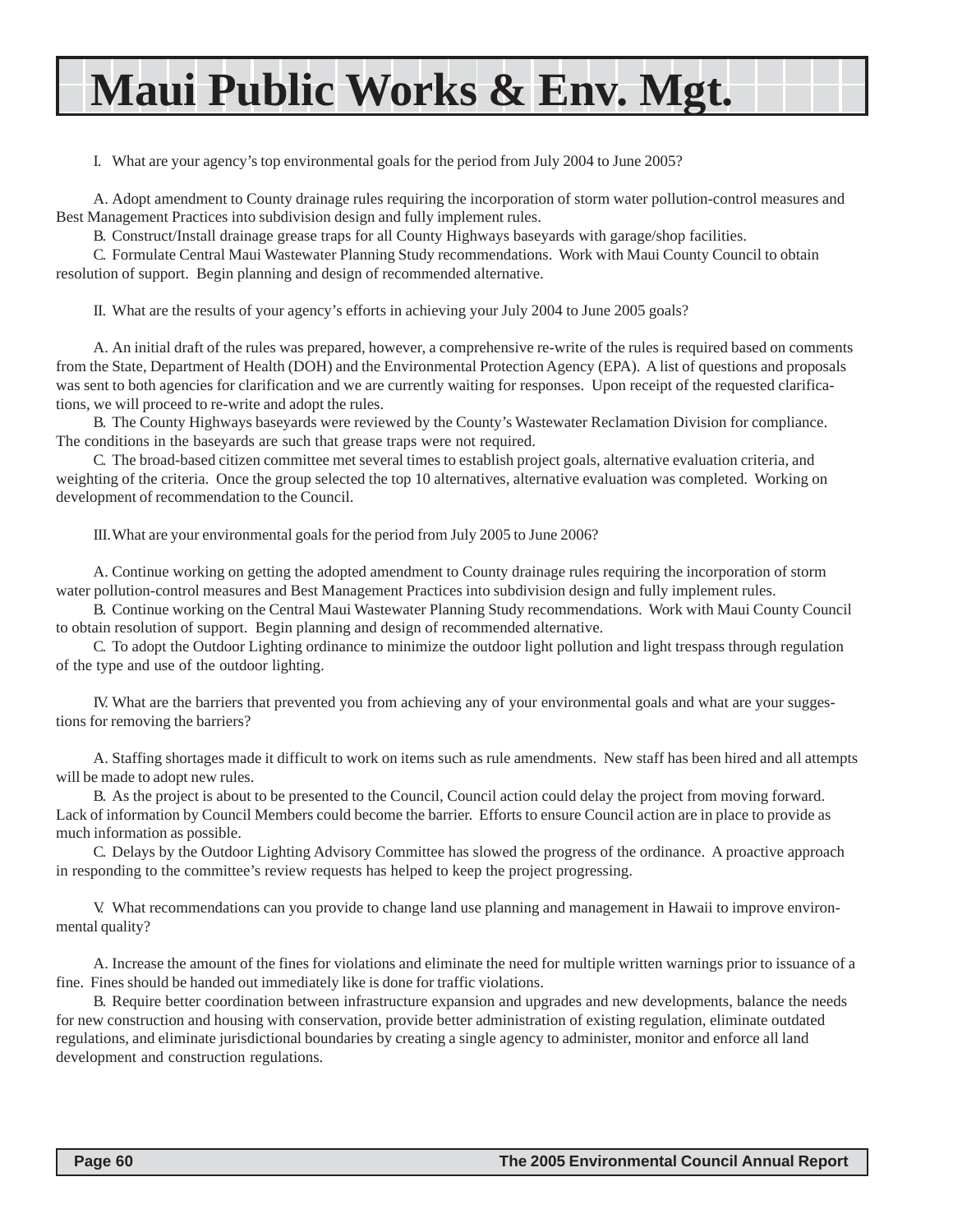# **Hawai'i Environmental Management**

#### **1. What are your agency's top environmental goals for the period from July 2004 to June 2005?**

A. Address large capacity cesspool replacements owned by the County and for which the Department of Environmental Management is responsible.

B. Increase recycling/implement Beverage Container Deposit Program, curb illegal dumping, Brownfields investigations.

#### **2. What are the results of your agency's efforts in achieving your July 2004 to June 2005 goals?**

A. We have received, or will be receiving, consultants on board to address the problem by performing preliminary engineering studies.

- B. Diversion rate increased from 15.7% to 19.7%.
- C. Estimated recovery rate of beverage containers is 67%.
- D. Kealakehe Recycles @ Kona TS recycling center was opened through EPA grant funds.
- E. We obtained Brownfields inventory and assessment funding.

#### **3. What are your environmental goals for the period from July 2005 to June 2006?**

- A. Continue to move forward with large capacity cesspool closure efforts and work closely with US EPA.
- B. Enhance current permitted County Solid Waste convenience centers with CDBG & EPA funding.
- C. Increase opportunities for recycling through County Diversion Grant Program.
- D. Enforce illegal dumping regulations against violators.

#### **4. What are the barriers that prevented you from achieving any of your environmental goals and what are your suggestions for removing the barriers?**

- A. No significant barriers encountered where QEQC is concerned.
- B. No dedicated staff to deal with illegal dumping investigations & enforcement. Too little funding to enhance significant numbers of County SW convenience centers.

#### **5. What recommendations can you provide to change land use planning and management in Hawai'i to improve environmental quality?**

- A. Move towards land use planning that limits urban sprawl and prevents unmanageable population growth and its accompanying effects on services provided by the County.
- B. Increase impact fees to offset County services impacts.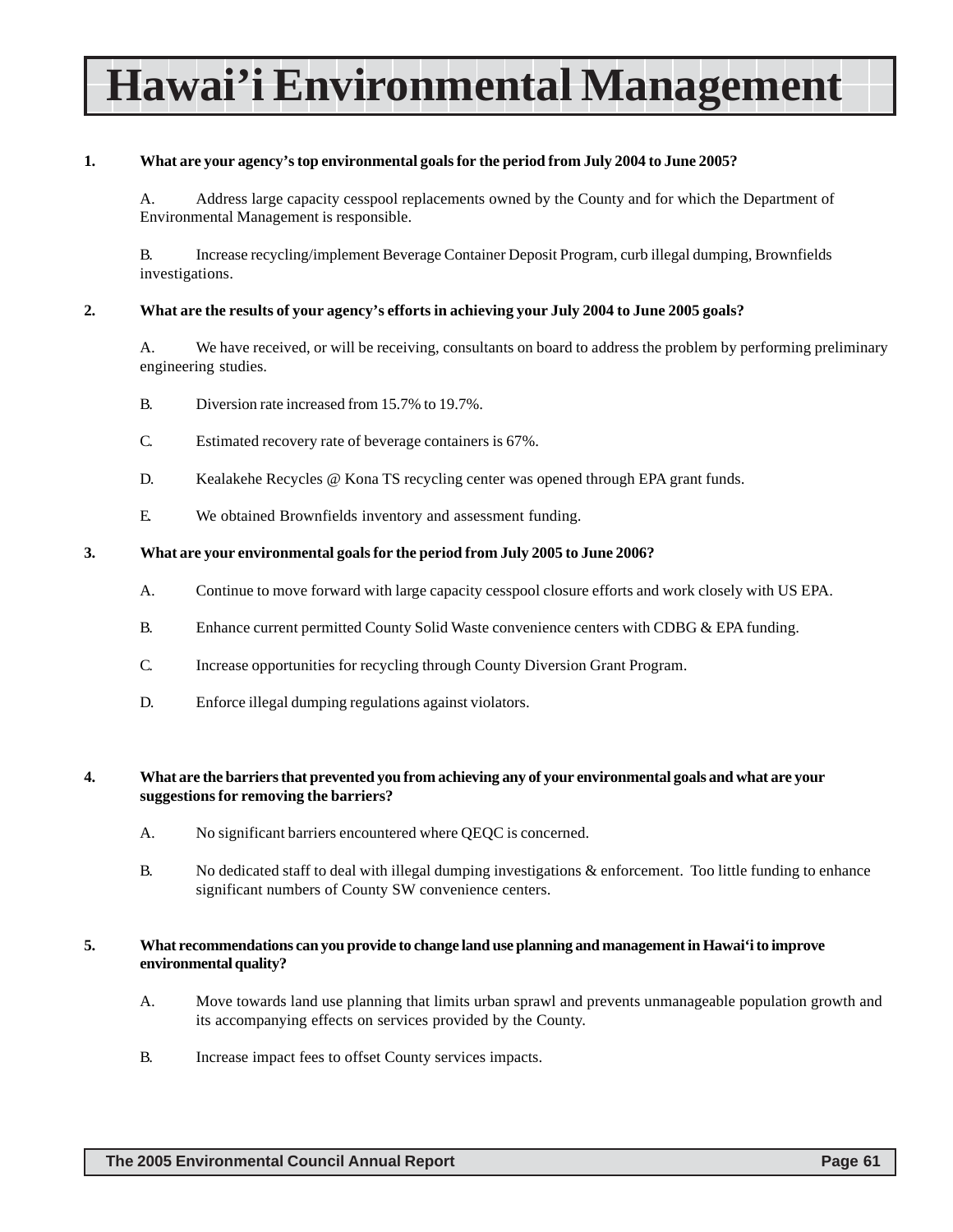# **Hawai'i Housing and Community Dev.**

1. What are your agency's top environmental goals for the period July 2004 to June 2005?

Goal #1: The Office of Housing and Community Development (OHCD) will continue to seek training to keep staff abreast of the National Environmental Policy Act (NEPA) and Section 343 Hawai'i Revised Statues rule changes.

Goal #2: The OHCD, as a recipient of CDBG and HOME funds from the Department of Housing and Urban Development (HUD), assumed the responsibility to coordinate compliance with Federal and State environmental rules and regulations under the National Environmental Policy Act, 24 CFR Part 58 and Chapter 343, Hawai'i Revised Statutes.

2. What are the results of your agency's efforts in achieving your July 2004 to June 2005 goals?

Goal #1: The staff of the OHCD attended an environmental compliance training on July 13, 2004 to July 16, 2004. The training was sponsored by the U.S. Department of Housing and Urban Development (HUD) and covered NEPA and 24 CFR Part 58.

Goal #2: Conducted environmental review responsibilities for seven CDBG projects and two HOME projects.

3. What are your environmental goals for the period from July 2005 to June 2006?

The goals would be the same as identified for fiscal year 2004.

4. What are the barriers that prevented you from achieving any of your environmental goals and what are your suggestions for removing the barriers?

One of the barriers that are preventing our agency in achieving our environmental goal is lack of training for Section 343 Hawai'i Revised Statutes. This lack of training in Section 343 not only affects the County of Hawaii but all other Counties in the State of Hawaii. Through turnover some Counties have new staffs that are not properly trained in Section 343. We would like to see the State conduct a Section 343 training for State and County agencies.

5. What recommendations can you provide to change land use planning and management in Hawai'i to improve environmental quality?

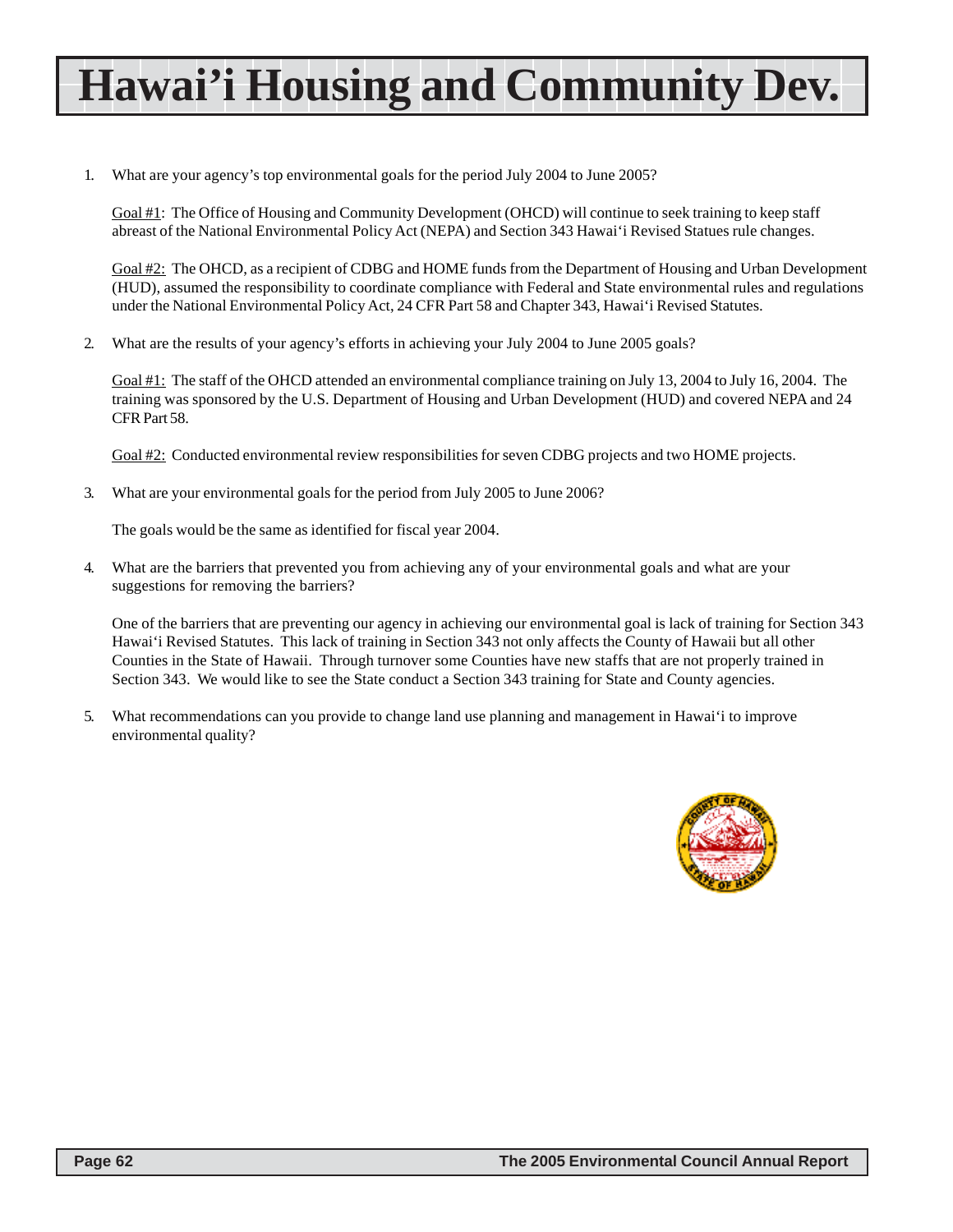# **Hawai'i Department of Water Supply**

### I. ENVIRONMENTAL GOALS/OBJECTIVES FOR FISCAL YEAR 2005:

- A. Goal Objective No. 1: Continue to meet Federal Safe Drinking Water Act compliance requirements.
- B. Goal Objective No. 2: Continue to replace transite pipes containing asbestos and replace steel tanks that contain lead-base paint.
- C. Goal Objective No. 3: Provide electrical power to remote sites to improve system reliability. Implement energy study recommendations.

#### II. RESULTS OF EFFORTS TO ACHIEVE GOALS/OBJECTIVES FOR FISCAL YEAR 2005:

- A. Goal Objective No. 1: Construction and advertising for bids for deep wells is continuing throughout the island. Continuing with corrosion control treatment islandwide.
- B. Goal Objective No. 2: Replacing transite pipes with ductile iron pipe and steel tanks with concrete tanks throughout the island is continuing. This will be an on-going activity.
- C. Goal Objective No. 3: Phase I of our energy study was completed. Implementation of the recommendations will commence. Hydro generation study is in progress.
- III. ENVIRONMENTAL GOALS/OBJECTIVES FOR FISCAL YEAR 2006:
	- A. Goal Objective No. 1: Continue to meet Federal Safe Drinking Water Act compliance requirements. This includes continuing with corrosion control treatment at specified water systems, and constructing wells to replace springs.
	- B. Goal Objective No. 2: Continue to replace transite pipes containing asbestos and replace steel tanks that contain lead-based paint.
	- C. Goal Objective No. 3: Provide electrical power to remote sites to improve system reliability, implement energy study recommendations, develop a system to track energy savings, and complete Phase II of energy study.
- IV. BARRIERS PREVENTING ACHIEVEMENT OF GOALS None
- V. RECOMMENDATIONS None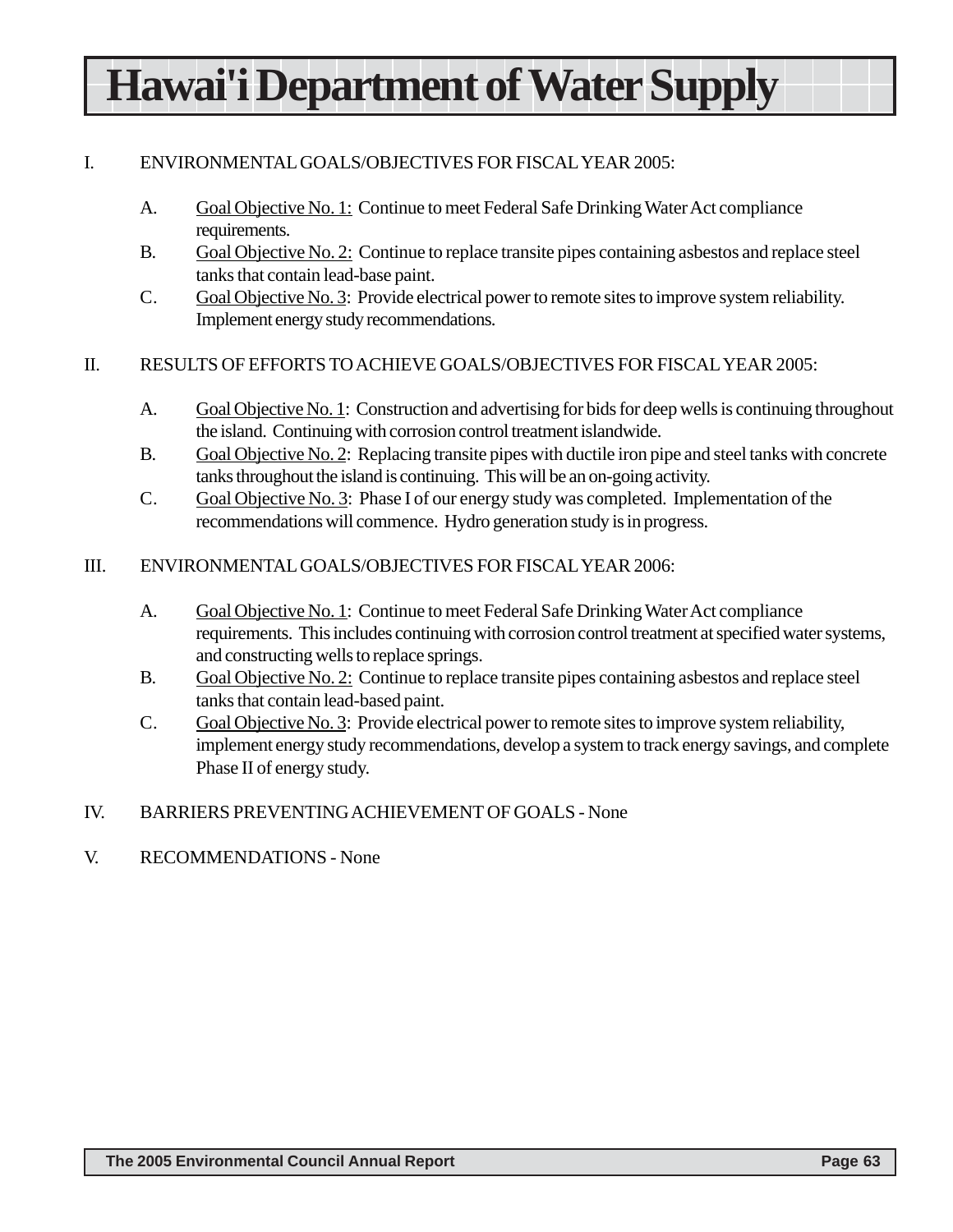### **Hawai'i Parks and Recreation**

**1. What are your agency's top environmental goals for the period from July 2004 to July 2005?**

**None were identified last year.**

**2. What are the results of your agency's efforts in achieving your July 2004 to June 2005 goals?**

**Not applicable.**

- **3. What are your environmental goals for the period from July 2005 to June 2006?**
	- **i. Promote the landscaping of parks and park lands with native and climate appropriate trees, shrubs and groundcovers through volunteer efforts (eagle scout projects, service groups, etc.), park development projects and with staff through park beautification and enhancement projects.**
	- **ii. Implement conversion of large capacity cesspools at park facilities to approved Individual Wastewater Systems.**
	- **iii. Restore the shoreline and public park lands at Lehia Beach Park "Pu'umaile" to provide additional safe shoreline recreational opportunities for East Hawai'i residents by removing the illegal dwellings and occupants that have illegally existed there for several years and remove all refuse and waste associated therewith.**
	- **iv. Assess older park structures for the presence of hazardous building materials, such as lead paint, determine a course of action for mitigation or remediation and implement the plan in phases as they are scheduled for repairs or improvements.**

**4. What are the barriers that prevented you from achieving any of your environmental goals and what are your suggestions for removing barriers?**

**Not applicable.**

**5. What recommendations can you provide to change land use planning and management in Hawai'i to improve environmental quality?**

**None at this time.**